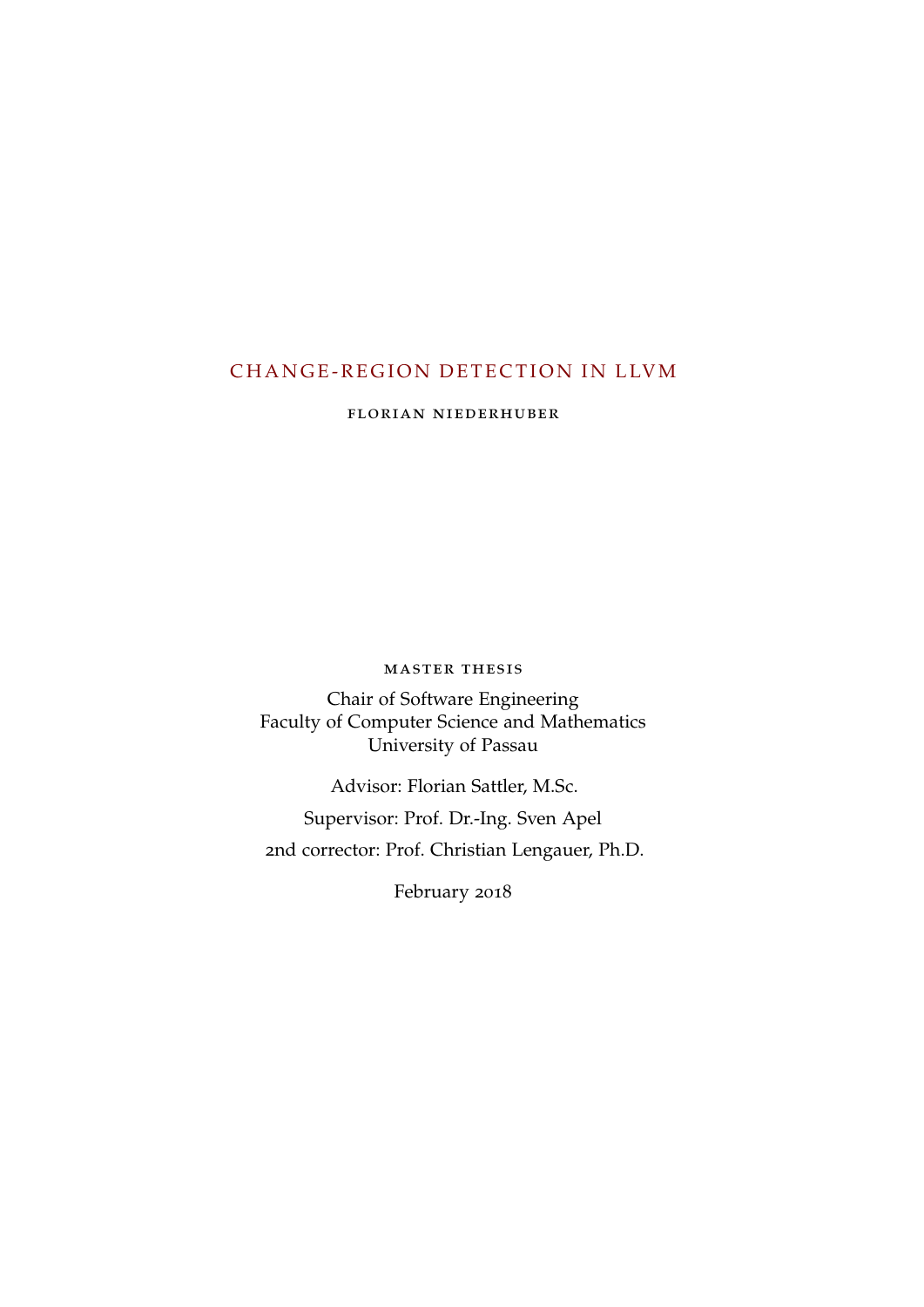Florian Niederhuber: *Change-Region Detection in LLVM ,* © February 2018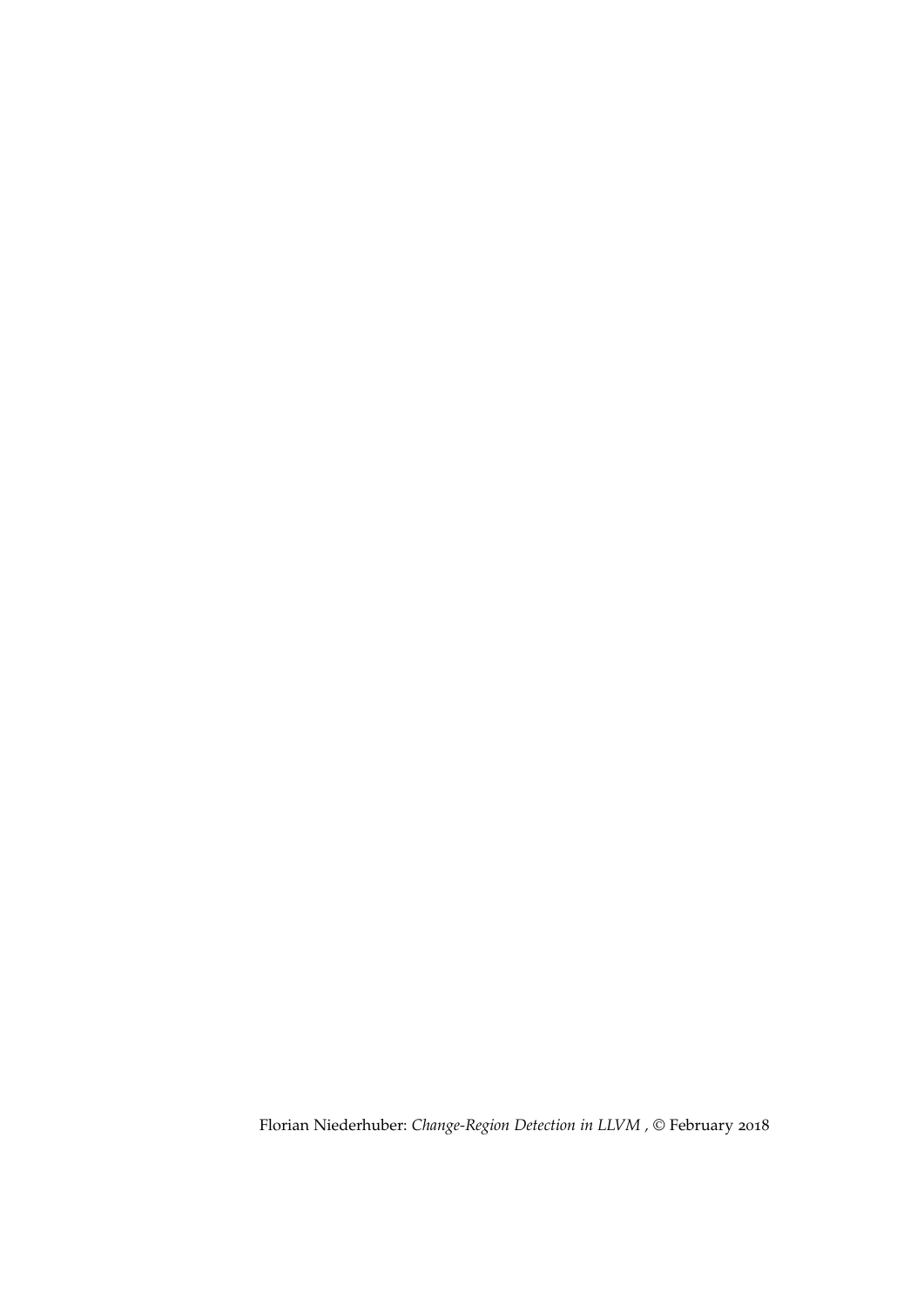## **ABSTRACT**

Code changes are an essential part in the life cycle of a software, whether the program is still under development or already shipped to the customer. Regardless whether such a modification introduces a new feature, prevent errors, or solve compatibility issues, each change can have a major impact on the rest of the software (e.g., functionality, performance, ...). Depending on the level of experience of the developer performing the change, the developer can notice or miss the potential impact on the behavior of the program. This may lead to unexpected problems for users and other developers.

In order to support the developer, we aim to provide a way to analyze changes in a software repository, completely transparent to the developer and, more importantly, in a language independent manner. We propose a tool-chain to identify, organize, and analyze changes, based on the meta-data extracted using Git. To this end, we annotate the source-code of the software and use these annotations during the compilation process. Furthermore, we provide ideas and an actual implementation how to use the annotated regions for analyses and describe how we integrated our approach in the Variablility-aware Region Analyzer ([VaRA](#page-10-0)) and in the compiler framework LLVM.

We used our analyses to infer relations among instructions to detect control-flow and data-flow interactions among commits for a handwritten example and the open-source software GNU zip ([gzip](#page-10-1)). Moreover, we discuss the results of the evaluation and present our findings.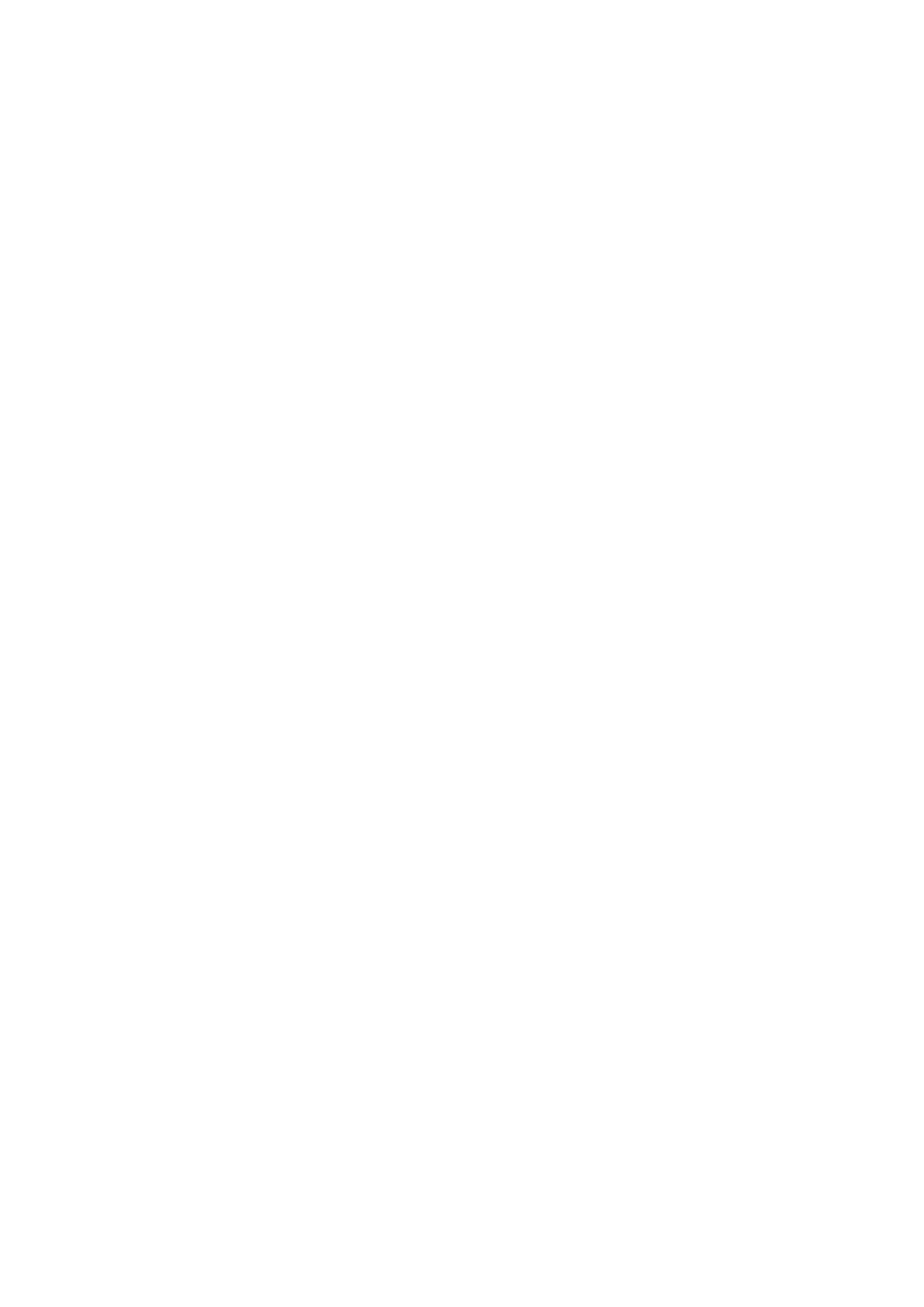I would first like to thank my family and my girlfriend who have always believed in me and encouraged me during my years of study. Furthermore, I would like to thank my friends for having an open ear when I needed one. Especially, I would like to thank my advisor Florian Sattler who consistently allowed this paper to be my own work, but steered me in the right direction. Another special thanks goes to Stefan Löwe who provided me with very valuable comments on this thesis.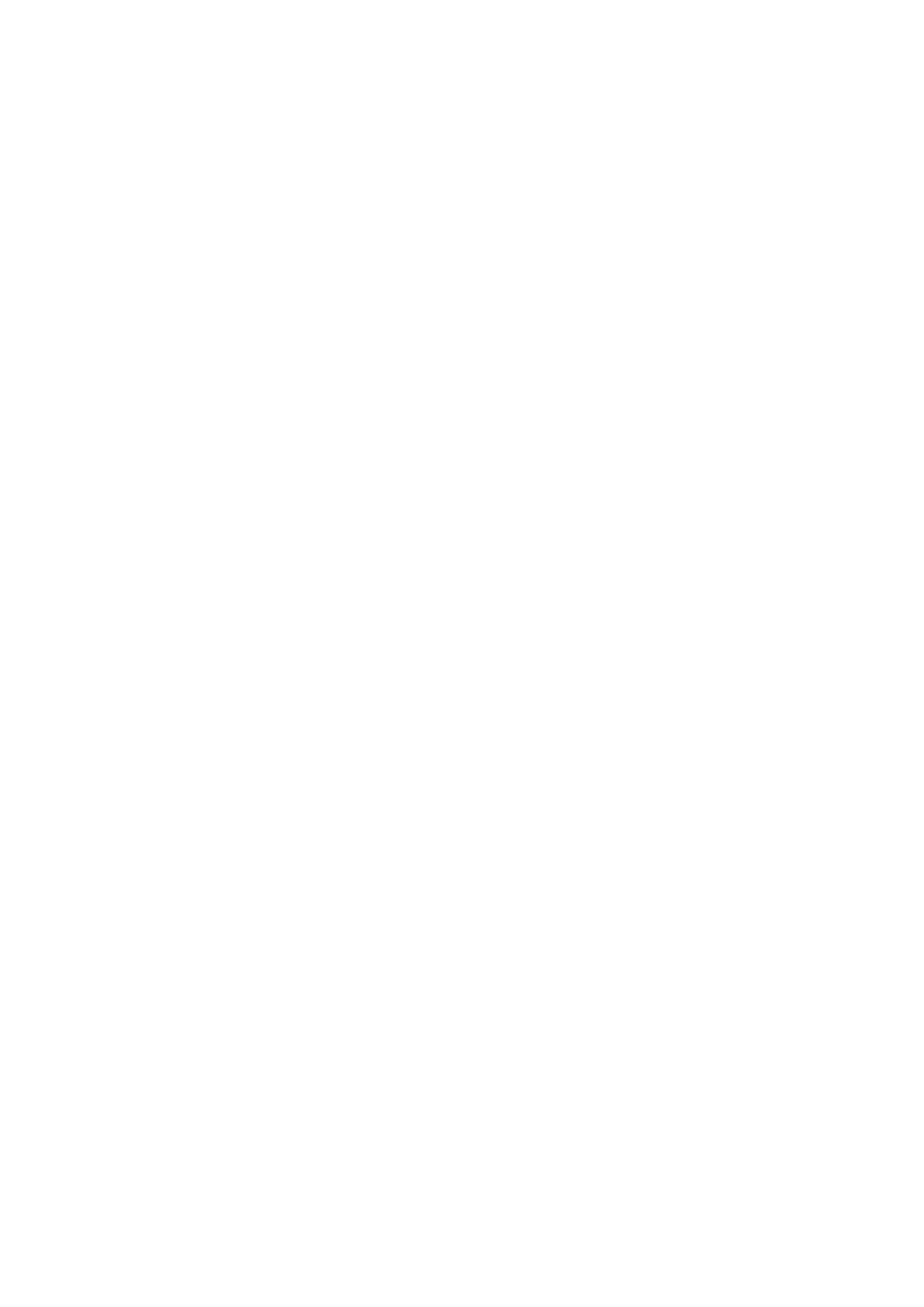# CONTENTS

| 1 |                                                  | INTRODUCTION<br>1 |                                                             |                |
|---|--------------------------------------------------|-------------------|-------------------------------------------------------------|----------------|
|   | 1.1                                              | 1                 |                                                             |                |
|   | 1.2                                              |                   |                                                             |                |
|   | 1.3                                              |                   |                                                             | 2              |
| 2 |                                                  | <b>BACKGROUND</b> |                                                             |                |
|   | Control-Flow Graph and Data-Flow Analysis<br>2.1 |                   | 3<br>3                                                      |                |
|   |                                                  | 2.1.1             | Control-Flow Graph                                          | 3              |
|   |                                                  | 2.1.2             | Data-Flow Analysis                                          | $\overline{4}$ |
|   | 2.2                                              |                   | LLVM Compiler Framework                                     | 5              |
|   |                                                  | 2.2.1             |                                                             | 6              |
|   |                                                  | 2.2.2             | LLVM Intermediate Representation                            | 7              |
|   |                                                  | 2.2.3             | Compiler Front-End clang                                    | 9              |
|   |                                                  | 2.2.4             | Optimization Pass                                           | 12             |
|   |                                                  | 2.2.5             | Variability-Aware Region Analyzer                           | 14             |
|   | 2.3                                              |                   | Git a Revision Control System                               | 16             |
| 3 |                                                  |                   | REGION DETECTION AND ANNOTATION                             | 19             |
|   | 3.1                                              |                   |                                                             | 19             |
|   | 3.2                                              |                   | Introducing SC-R to clang                                   | 20             |
|   |                                                  | 3.2.1             | General Approach                                            | 20             |
|   |                                                  | 3.2.2             | $SC-R$ Keywords $\ldots \ldots \ldots \ldots \ldots \ldots$ | 20             |
|   |                                                  | 3.2.3             |                                                             | 21             |
|   |                                                  | 3.2.4             |                                                             | 23             |
|   |                                                  | 3.2.5             |                                                             | 24             |
|   | 3.2.6                                            |                   | 25                                                          |                |
|   | 3.3                                              |                   | Automated Annotation of SC-R using Git                      | 26             |
|   |                                                  | 3.3.1             | Tag-group-based Annotation                                  | 28             |
| 4 | <b>EVALUATION</b>                                |                   |                                                             | 31             |
|   | 4.1                                              |                   | Change-Region Based Analysis                                | 31             |
|   |                                                  | 4.1.1             | Control-Flow Analysis                                       | 31             |
|   |                                                  | 4.1.2             | Data-Flow Analysis                                          | 34             |
|   |                                                  | 4.1.3             |                                                             | 34             |
|   | 4.2                                              | Tools             |                                                             | 37             |
|   |                                                  | 4.2.1             | Graph Visualization                                         | 37             |
|   |                                                  | 4.2.2             |                                                             | 39             |
|   |                                                  | 4.2.3             | Whole Program LLVM                                          | 39             |
|   |                                                  | 4.2.4             | Repository Preperation                                      | 40             |
|   | 4.3                                              | Samples           |                                                             | 41             |
|   |                                                  | 4.3.1             | Hand-Crafted Example Program                                | 41             |
|   |                                                  | 4.3.2             |                                                             | 41             |
|   | 4.4                                              |                   | Experiment 1 - Calculator                                   | 4 <sup>2</sup> |
|   |                                                  | 4.4.1             | Addressing RQ1.1                                            | 46             |
|   |                                                  | 4.4.2             | Addressing RQ1.2                                            | 47             |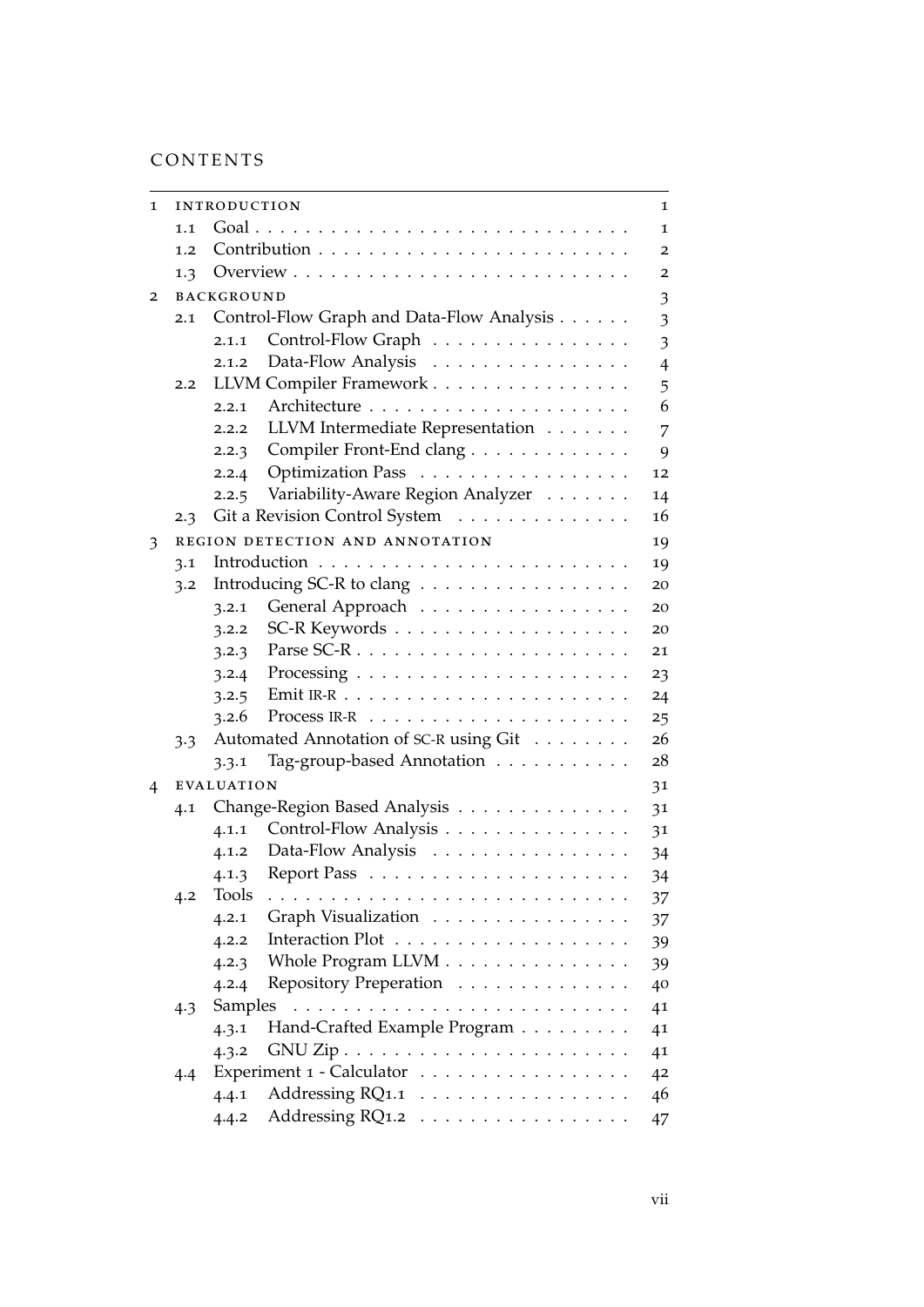|                     |                      | 4.4.3 Addressing $RQ_2$  | 48 |  |
|---------------------|----------------------|--------------------------|----|--|
|                     |                      | 4.5                      |    |  |
|                     |                      | 4.5.1 Addressing RQ1.1   | 49 |  |
|                     |                      | 4.5.2 Addressing $RQ1.2$ | 50 |  |
|                     |                      | 4.5.3 Addressing $RQ_2$  | 50 |  |
| 5.                  |                      | CONCLUSION               | 53 |  |
|                     |                      |                          | 53 |  |
|                     |                      |                          | 53 |  |
|                     |                      |                          | 54 |  |
| $\mathsf{A}$        | APPENDIX: CODE<br>57 |                          |    |  |
|                     |                      |                          | 57 |  |
|                     |                      |                          | 57 |  |
|                     |                      |                          | 61 |  |
| <b>BIBLIOGRAPHY</b> |                      |                          |    |  |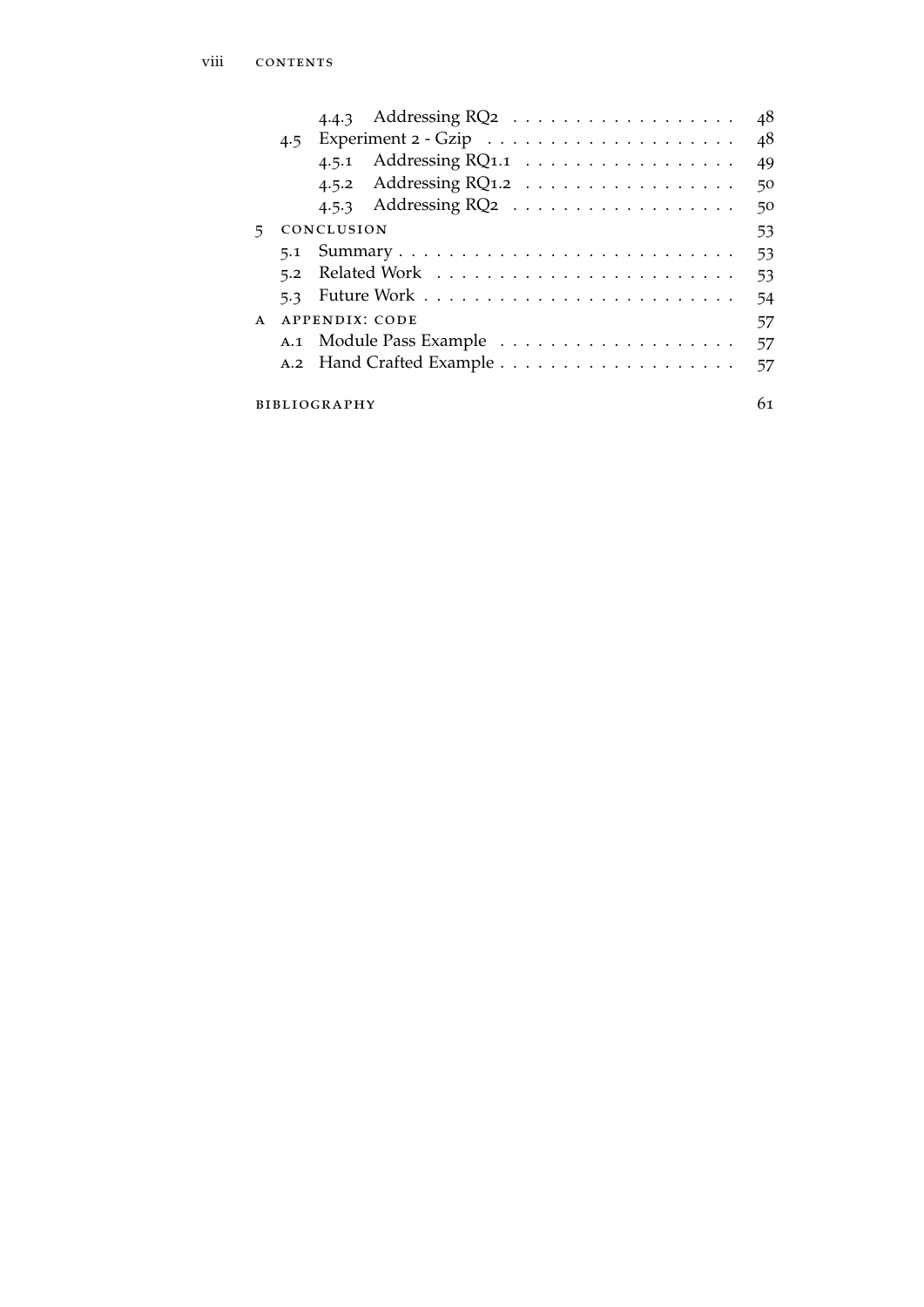## LIST OF FIGURES

| Figure 1  | Control-flow graph of an example program. .         | 4  |
|-----------|-----------------------------------------------------|----|
| Figure 2  | Three-layer architecture of LLVM $[11]$ .           | 6  |
| Figure 3  | Region detection and annotation work-flow. .        | 20 |
| Figure 4  | The work-flow depicting the general approach        |    |
|           | to convert SC-R to IR-R. $\ldots$ ,                 | 20 |
| Figure 5  | The graph visualization of the functions "foo"      |    |
|           | and "bar"                                           | 38 |
| Figure 6  | The call-graph visualization based on regions.      | 38 |
| Figure 7  | An overview depicting the control flow, data        |    |
|           | flow, and call relations between functions and      |    |
|           |                                                     | 39 |
| Figure 8  | Interaction-quantity bar charts, control-flow based |    |
|           | on the left and data-flow based on the right.       | 40 |
| Figure 9  | Overview graph of the sample application "Cal-      |    |
|           | culator"                                            | 43 |
| Figure 10 | Interaction plot based on the control flow of       |    |
|           | the hand crafted example.                           | 44 |
| Figure 11 | Interaction plot based on the data flow of the      |    |
|           | hand crafted example.                               | 45 |
| Figure 12 | Graph illustrating the analyses results for the     |    |
|           |                                                     | 46 |
| Figure 13 | Graph representation of the analyses results        |    |
|           | for the zip function. $\ldots$                      | 50 |
| Figure 14 | Interaction plot based on the control flow of gzip. | 52 |

## LIST OF TABLES

| Table 1 | Table mapping regions to an abbreviated version. 49                   |    |
|---------|-----------------------------------------------------------------------|----|
| Table 2 | List of commits $9$ to $5$ from the hand-crafted                      |    |
|         | example. $\dots \dots \dots \dots \dots \dots \dots \dots$            | 59 |
| Table 3 | List of commits 4 to 1 from the hand-crafted                          |    |
|         | example. $\ldots \ldots \ldots \ldots \ldots \ldots \ldots \ldots$ 60 |    |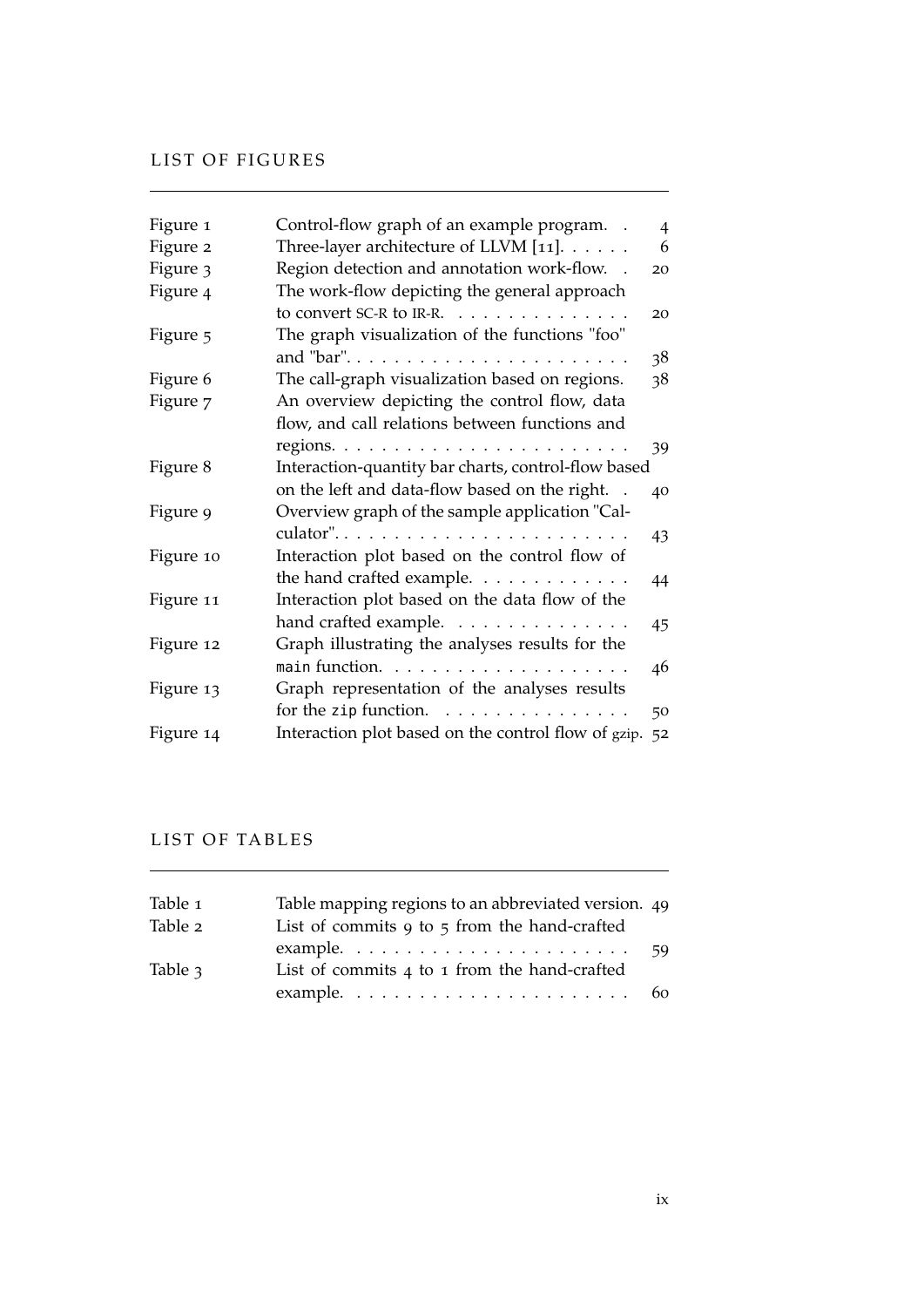# LISTINGS

| Listing 1            | "Hello World" example in LLVM intermediate          |    |
|----------------------|-----------------------------------------------------|----|
|                      | representation (LLVM-IR).                           | 8  |
| Listing 2            | "Hello World" example in LLVM-IR with meta-         |    |
|                      | data annotations.                                   | 9  |
| Listing 3            | Example C code                                      | 10 |
| Listing <sub>4</sub> | Example code in abstract-syntax-tree (AST) form.    | 10 |
| Listing 5            | Example of a new keyword introduced to clang.       | 11 |
| Listing 6            | C source-code and corresponding LLVM-IR Ex-         |    |
|                      |                                                     | 12 |
| Listing 7            | LLVM optimizer command example.                     | 14 |
| Listing 8            | Output of the Git annotate function on a file       |    |
|                      | from the LLVM repository.                           | 16 |
| Listing 9            | Add and list tags in the Git repository.            | 17 |
| Listing 10           | C example with SC-R.                                | 21 |
| Listing 11           | Syntax validation issue.                            | 22 |
| Listing 12           | Context-dependent keyword issue.                    | 22 |
| Listing 13           | Simplified output of $git$ -annotate                | 27 |
| Listing 14           | Resulting source file after annotation is finished. | 27 |
| Listing 15           | Annotated multi-line macro in C.                    | 28 |
| Listing 16           | Grouping git tags for annotation.                   | 29 |
| Listing 17           | Example report in YAML Ain't Markup Lan-            |    |
|                      | guage (YAML) format, containing string map-         |    |
|                      |                                                     | 35 |
| Listing 18           | Example report in YAML format, containing anal-     |    |
|                      |                                                     | 36 |
| Listing 19           | Part of the main function from the hand-crafted     |    |
|                      |                                                     | 47 |
| Listing 20           | Part of the zip function from gzip.                 | 51 |
| Listing 21           | Example of a ModulePass in LLVM                     | 57 |
| Listing 22           | Implementation of the hand-crafted example          |    |
|                      | used in the evaluation.                             | 58 |

# A C R O N Y M S

<span id="page-9-1"></span><span id="page-9-0"></span>

| sc-R source-code region |
|-------------------------|
| $IR-R$ IR-meta region   |

<span id="page-9-2"></span>LLVM-IR LLVM intermediate representation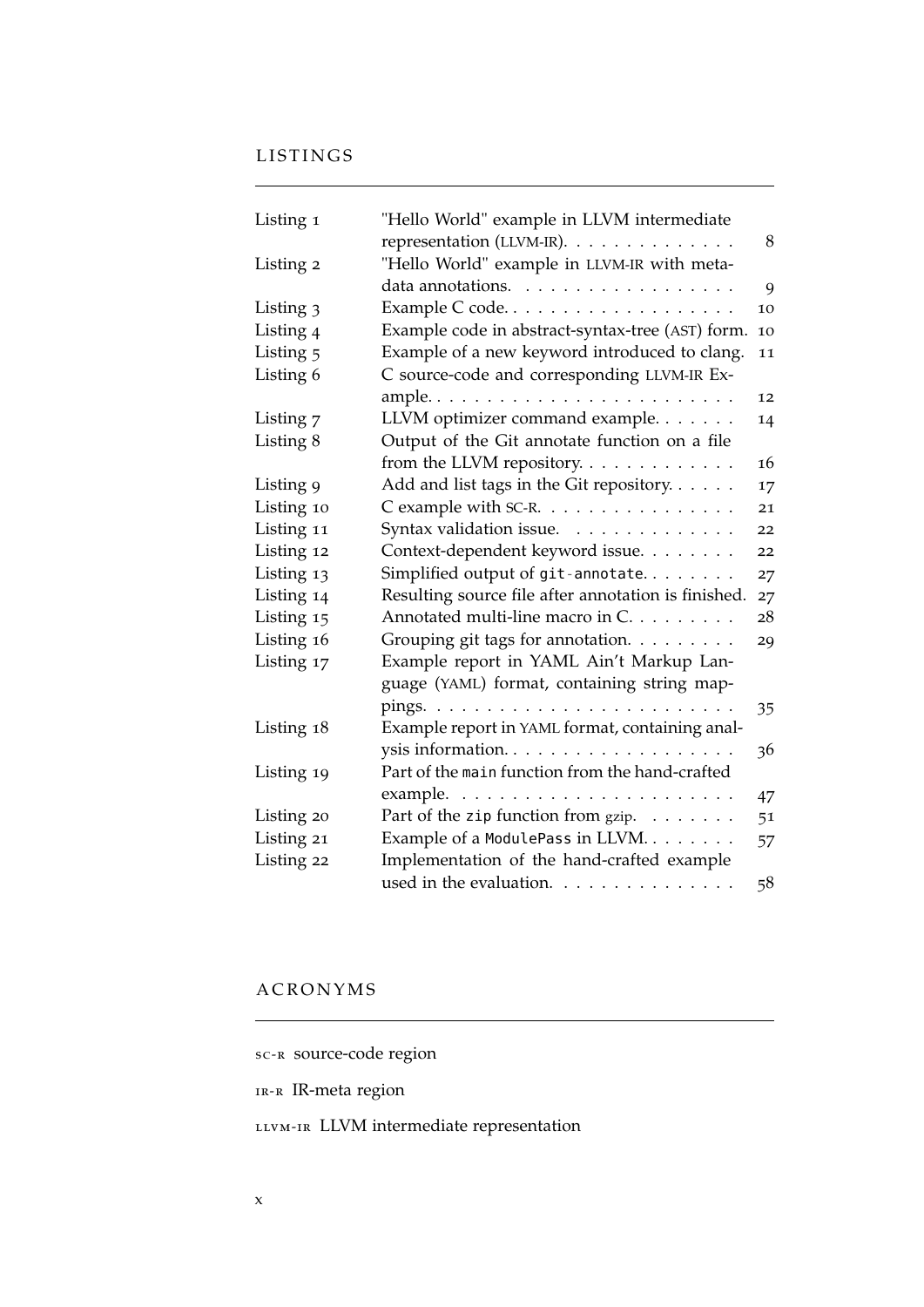- <span id="page-10-2"></span>ast abstract-syntax-tree
- <span id="page-10-4"></span>rcs revision control system
- <span id="page-10-0"></span>vara Variablility-aware Region Analyzer
- SHA Secure Hash Algorithm
- <span id="page-10-6"></span>SPEDI Static Patch Extraction and Dynamic Insertion
- <span id="page-10-5"></span>CFG control-flow graph
- <span id="page-10-7"></span>risc Reduced Instruction Set Computer
- <span id="page-10-8"></span>ssa static-single-assignment
- <span id="page-10-9"></span>JIT just-in-time
- WLLVM Whole Program LLVM
- svg Scalable Vector Graphics
- <span id="page-10-1"></span>gzip GNU zip
- <span id="page-10-3"></span>YAML Ain't Markup Language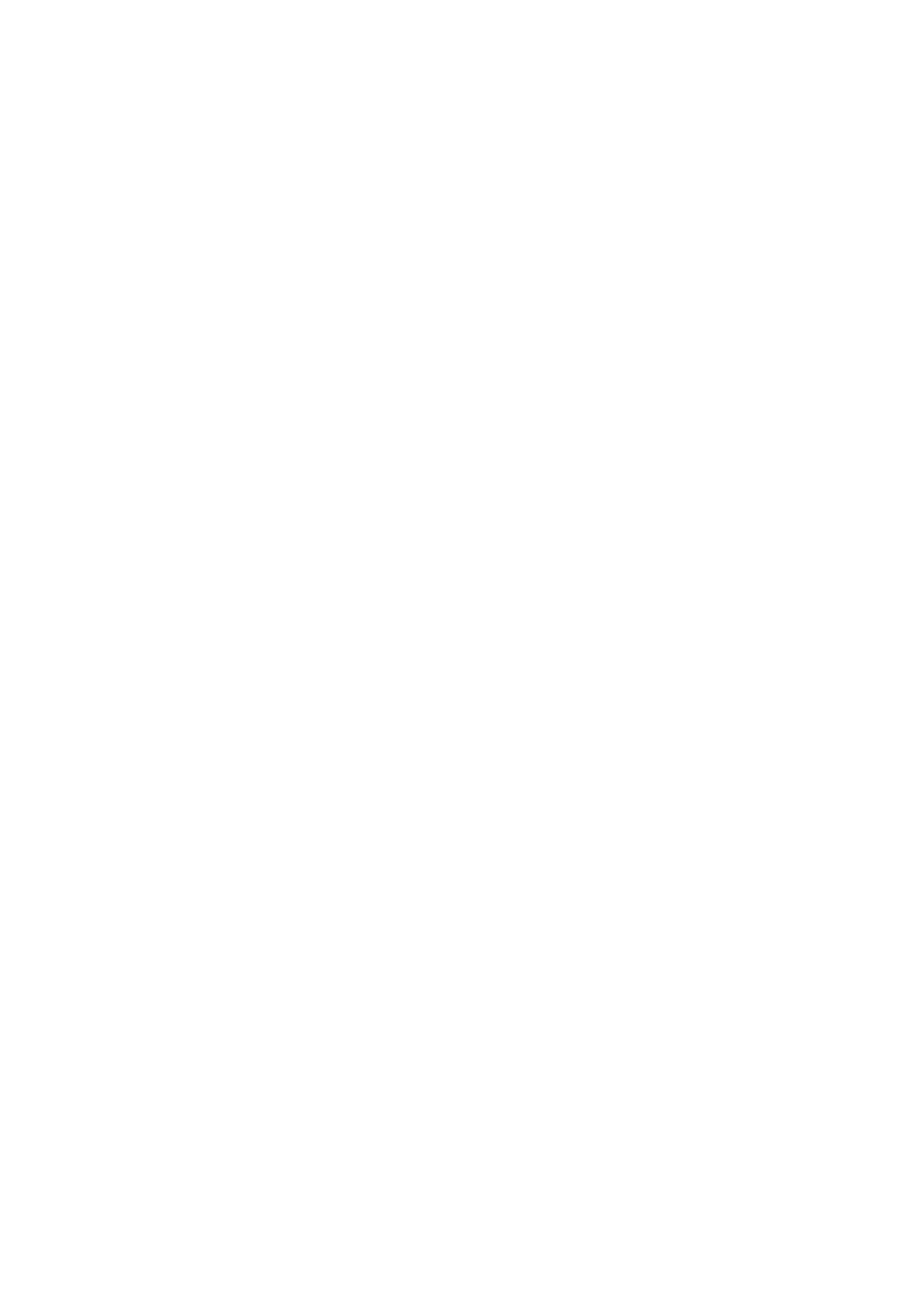<span id="page-12-0"></span>In software development a lot of projects suffer from the fact that they are getting continuously harder to maintain: One reason for this is the growing size and complexity of these projects, another reason is that software requirements change over time to accommodate the expectations of the user  $[2, p. 4]$  $[2, p. 4]$  $[2, p. 4]$ . Furthermore, software may evolve over several years before they even considered stable enough for production and few people working on such projects stay until it is ready for production, and even fewer remember the initial requirements or the rationale behind them [[2](#page-72-1), pp. 4-5]. Lastly, most software projects are changed even if they are already in production. ISO/IEC standard [[4](#page-72-2)] identifies four categories of changes occurring during maintenance in the life-time of a software:

- 1. Corrective maintenance, changes resolving errors in the software.
- 2. Preventive maintenance, changes necessary to prevent and detect potential errors in the software.
- 3. Adaptive maintenance, changes that are necessary to support new environments.
- 4. Perfective maintenance, changes enhancing the performance and the usability of the software.

Changes are a fundamental part in the life-cycle of software programs. However, modifying single parts of a software may have unexpected impact on regions not targeted by a certain modification. We believe that identifying the affected regions in the source code and providing it to the compiler enables analyses to reason about changes and their impact. Thus, allowing not only software researchers to extract the information but also the creation of mitigation tactics that prevent errors or warn the developer.

## <span id="page-12-1"></span>1.1 goal

Our main goal is to find interactions of changes in a software project and determine their impact in order to aid software developer in the maintenance process, by providing a way to analyze changes and present the affected parts of the code to the developer. Furthermore, the region detection and analyses are built upon and integrated in [VaRA](#page-10-0) in order to allow them to be used in a language independent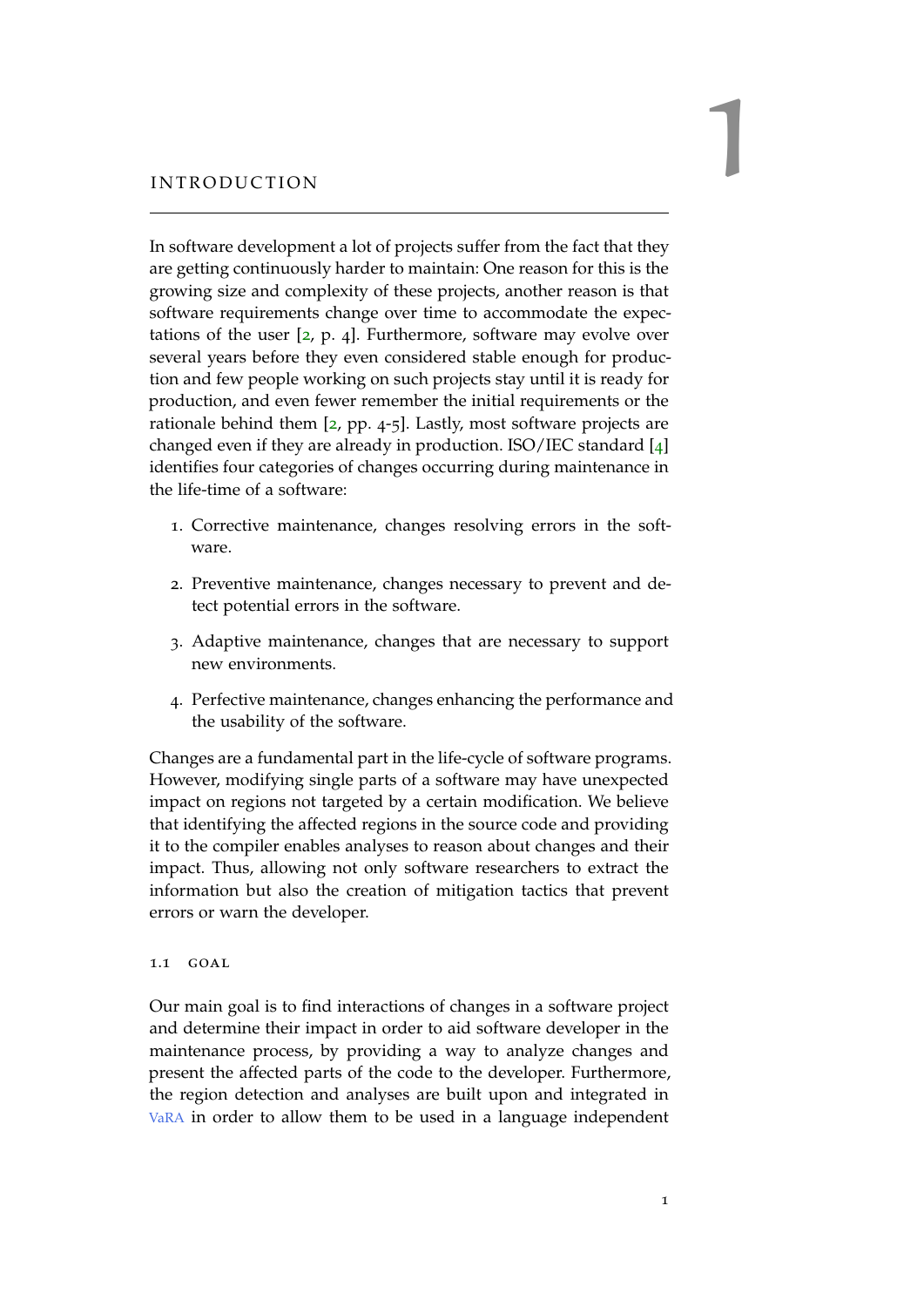## 2 introduction

manner. However, in this thesis we aim on an implementation in clang to support the programming languages C and C++.

### <span id="page-13-0"></span>1.2 contribution

In this thesis we introduce a way to annotate source code based on software changes, gathered from a revision control system ([RCS](#page-10-4)). We further provide an implementation that is able to utilize the annotations and perform analyses on it. Furthermore, we present an analysis that determines the impact of a certain change on the rest of the software.

## <span id="page-13-1"></span>1.3 OVERVIEW

This thesis is organized as follows. In Chapter [2](#page-14-0), we introduce the basic concepts of the methodologies, frameworks, and software used throughout the thesis. In Chapter  $3$ , we present how change regions are annotated, utilized by clang, and provided to the LLVM optimizer. Chapter [4](#page-42-0), describes how the region information is used to determine correlations between different code regions and we present the results and insights generated. Finally, in Chapter [5](#page-64-0), we draw a conclusion from our work with a final statement of the author, suggestions to further improve our approach, and discuss similar efforts made by other researchers.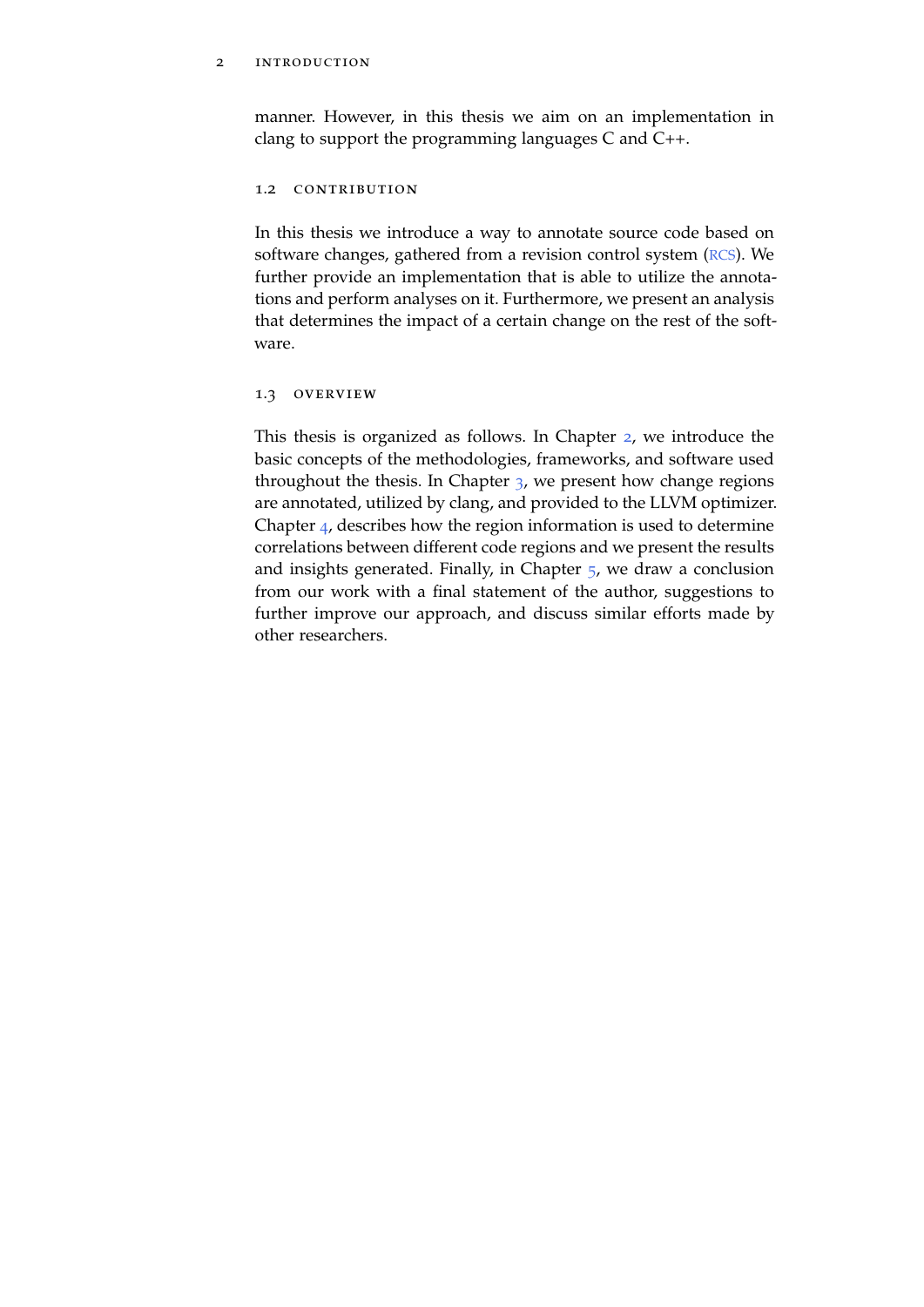<span id="page-14-0"></span>In the following chapter, we give information regarding the technologies, theories, and software used in this thesis. First, we introduce the general methodologies of control-flow and data-flow analyses. Second, we introduce the compiler framework LLVM including the front-end clang in Section [2](#page-16-0).2. Finally, we describe the required components of the [RCS](#page-10-4) Git.

## <span id="page-14-1"></span>2.1 control-flow graph and data-flow analysis

In the following section, we introduce the concept of a control-flow graph, a graph representation of the program flow. Furthermore, we describe the basic concept of a data-flow analysis.

EXECUTION PATH Regarding to Aho et al. $[1]$  $[1]$  $[1]$  the execution of a program can be seen as a chronological sequence of transformations to the program state, which represents the values of all variables at a given point in the program's execution. Each transformation converts its input state into an an output state. An execution path then represents a chain of transformations, where the output state of transformation  $T_i$  is the input state of the succeeding transformation  $T_{i+1}$ . Furthermore, the execution path may contain instructions that change the flow of control, as a result a program can have an infinite number of possible execution paths.

control-flow in basic blocks A program is organized in basic blocks. Each of theses blocks contain instructions, whereby none of them change the flow of control of the application, except the one terminating the block. Therefore, the execution path in a basic block can be denoted as follows: Every instruction  $i_1, i_2, ..., i_n$  contained in a basic block is executed exactly in that order.

# <span id="page-14-2"></span>2.1.1 *Control-Flow Graph*

The control-flow graph ([CFG](#page-10-5)) represents all possible execution paths through a program. Since the flow of control in basic blocks is straight forward the [CFG](#page-10-5) describes only the relation between basic blocks. The example depicted in Figure [1](#page-15-1) contains the [CFG](#page-10-5) of an example program described as follows. At the start of the program the variable a is defined and initialized in basic block one denoted with BB1. On the end of  $BB<sub>1</sub>$  the program jumps to the beginning of the next basic block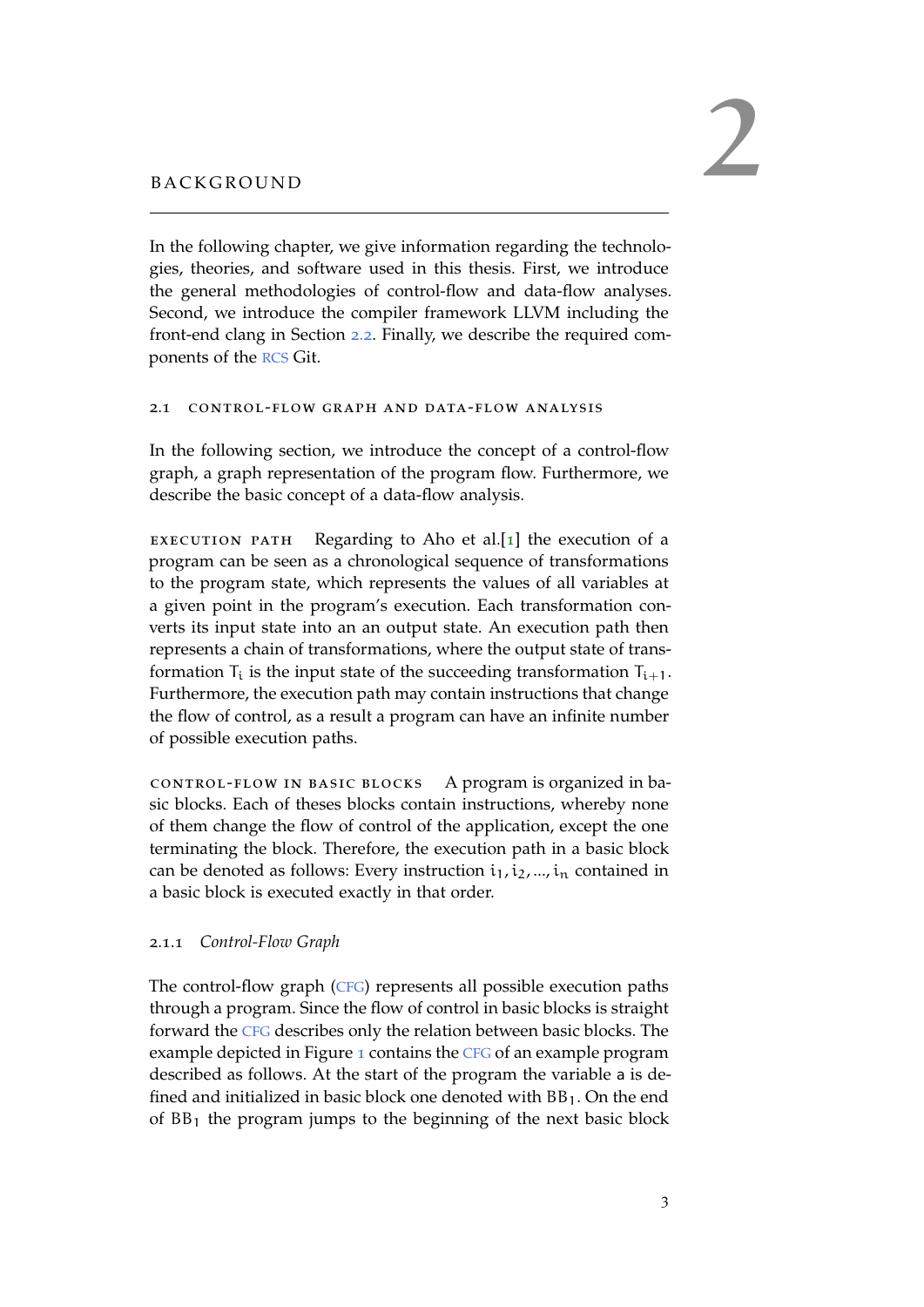#### 4 background

 $BB<sub>2</sub>$ . The program requests a character from the user and decides, based on the value, of the character whether to jump to  $BB<sub>3</sub>$  or directly to the end of the program in BB4. Since both execution paths are possible, we assume the condition is fulfilled and the control flow is directed towards the basic block containing the while body  $BB<sub>3</sub>$ . In BB<sup>3</sup> the previously defined variable a is increased by one and the program jumps back to the while condition in BB2. If the user input does not fulfill the condition the program jumps to  $BB<sub>4</sub>$  printing the current value of a to the console and the program exits.

<span id="page-15-1"></span>

Figure 1: Control-flow graph of an example program.

#### <span id="page-15-0"></span>2.1.2 *Data-Flow Analysis*

Data-flow analysis is a generic term for techniques that derive information about the flow of data along the program execution path [[1](#page-72-3)]. In this section, we introduce the general concepts enabling these techniques.

transfer function The transfer function takes an input state and uses it to produce, according to the constraints given by the instructions semantics, a new output state. Based on whether the data flow is propagated forward  $[7]$  $[7]$  $[7]$  or backward  $[3]$  $[3]$  $[3]$  the state before an instruction is used to generate a new value after an instruction, or the state after an instruction is used to produce a new before value, respectively. We denote the transfer function for an instruction i with fi.

IN AND OUT SETS The values of the states before and after instructions along the execution path are stored in an IN and an OUT set, whereby the IN set refers to the value of the state before an instruction, the OUT set refers to the value of the state after an instruction. The IN and OUT set for an instruction i is denoted with IN[i]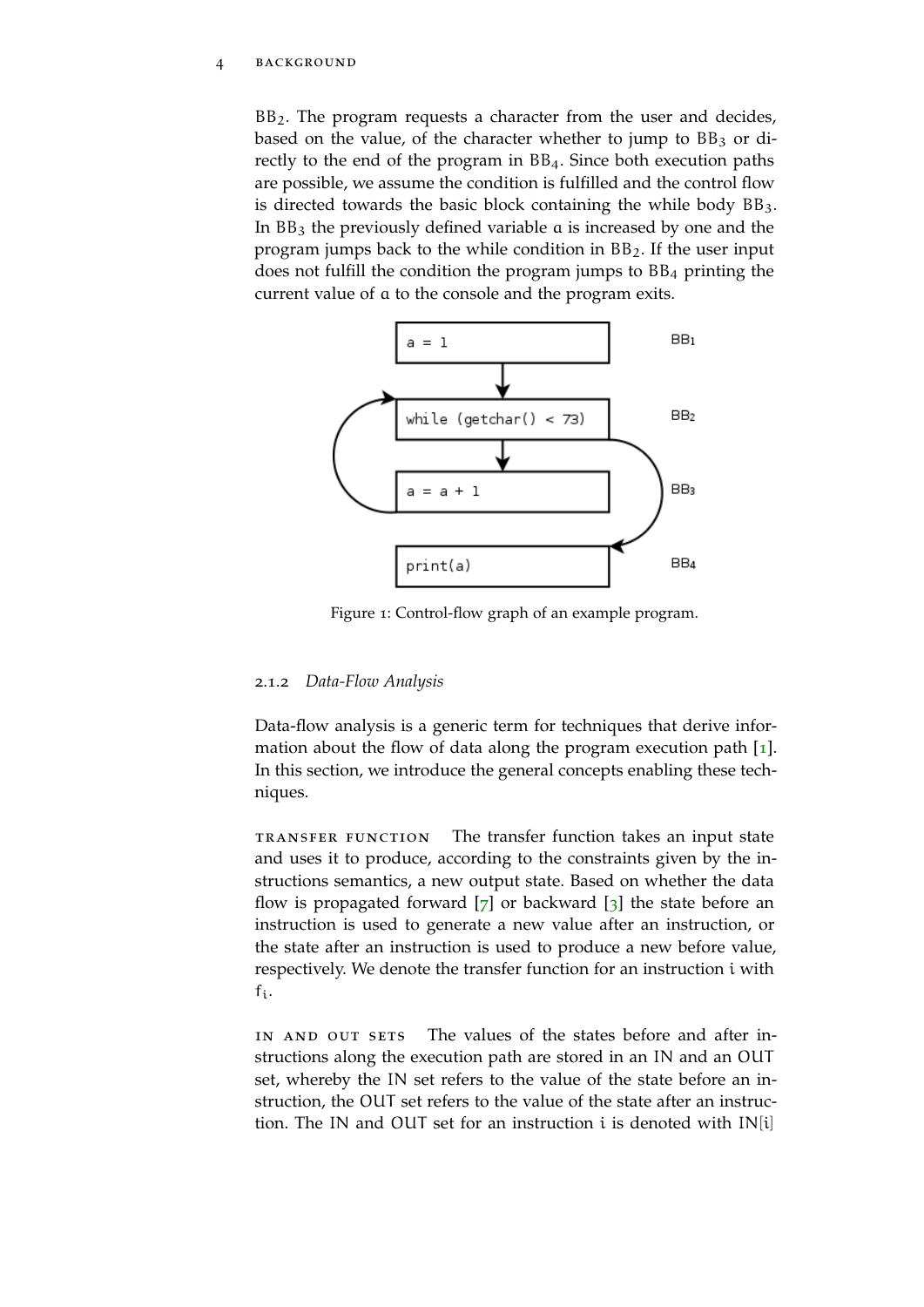and OUT[i]. Lets assume we have a program with a single execution path  $i_1, i_2, \ldots i_n$ . The IN set for the first instruction  $i_1$  is the empty set  $IN[i_1] = \emptyset$ . The transfer function transforms the input set  $IN[i_1]$  to the output set OUT $[i_1]$  for instruction  $i_1$ . The next instruction  $i_2$  uses the output state from the first instruction as its input  $IN[i_2] = OUT[i_1]$ and transforms it to the output set  $OUT[i_2]$  by using the transform function for instruction  $i_2$ . We can generalize this for all instructions in the program, for  $j = 1, 2, ..., n - 1$ :

 $IN[i_{j+1}] = OUT[i_j]$  $OUT[j + 1] = f_{i+1}(IN[i_{i+1}])$ 

in and out of a basic block Since the execution path of a basic block has no control-flow changes, we can generalize the IN and OUT set such that it applies to basic blocks. The OUT set of a basic block OUT[BB] is determined by a series of transformations based on the set IN[BB]. However, the control flow between basic blocks can be influenced by certain instructions, as a result the program contains a number of execution paths. Since we perform a static analysis we have to consider all of these paths. Base on whether we want to follow the data flow in forward or backward direction, we have to take all of the basic blocks predecessor or successor states into account. In order to join the resulting sets to a single one we need to define a specific meet operator  $\bigwedge$ , that is able to join the information.

In terms of a forward data flow the IN set for a basic block BB is determined by the OUT sets of all its direct predecessors P:

$$
IN[BB] = \bigwedge_{p \in P} OUT[p]
$$

If the data-flow analysis is done backwards the OUT set for a basic block BB is determined by the IN sets of all its direct successors S:

$$
OUT[BB] = \bigwedge_{s \in S} IN[s]
$$

specific analyses These concepts can be used for a specific analyses that are based on the data-flow of a program, e.g., reaching definitions and live variable analysis. Depending on their use case they either follow the control-flow path forward or backward. The transfer function and the meet operator are then used to specify which and how the information is propagated.

### <span id="page-16-0"></span>2.2 llvm compiler framework

LLVM is a compiler framework designed to support life long program analysis and transformations to a software program and still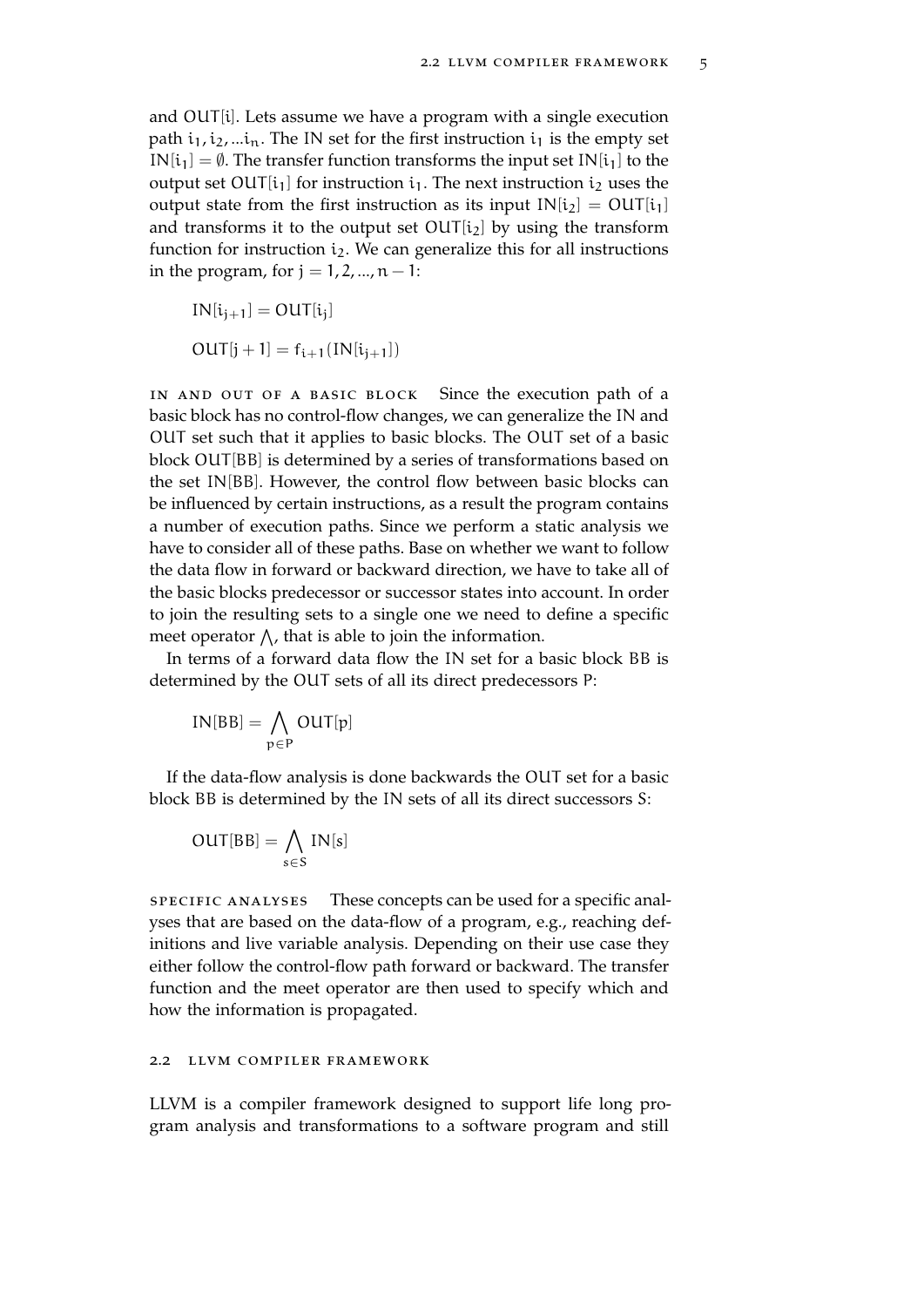#### 6 BACKGROUND

provide transparency to their programmers [[12](#page-73-1)]. Today LLVM is a collection of sub-projects introducing programming languages and bring support for various platforms and tools condensed in a single framework<sup>1</sup>. In the following section we introduce the architecture and important components of LLVM.

## <span id="page-17-0"></span>2.2.1 *Architecture*

The LLVM framework has a three-layer architecture depicted in Figure [2](#page-17-1). The design consists of a front-end (left), an optimizer (middle), and a back-end (right).

<span id="page-17-1"></span>

Figure 2: Three-layer architecture of LLVM [[11](#page-73-0)].

front-end A front-end supports a high-level programming language, e.g., C, C++, or Haskell. It is responsible for parsing, validating, and diagnosing errors in the input files [[11](#page-73-0)]. Furthermore, the front-end may apply language-specific optimizations to the program before it generates and passes the [LLVM-IR](#page-9-2) code on to the optimizer.

optimizer LLVM offers modules, so called passes, that can be used to analyze and alter the code of a software, as well as to create reports based on the gathered insights. They are categorized into three groups: analysis pass, transform pass, and utility pass<sup>2</sup>. Since every front-end translates its input to [LLVM-IR](#page-9-2) the optimization passes can be applied to every piece of code, no matter the original input language. The language-independent optimizations are one of the greatest benefits of LLVM, since they only need to be written once in order to enhance numerous programs.

back-end The improved code from the optimizer is used by the back-end whose main purpose is to generate native machine code and perform architecture-dependent optimizations. Due to the mod-

<sup>1</sup> *The LLVM Compiler Infrastructure Project*. <https://llvm.org/>. (Accessed on 10/02/2017)

<sup>2</sup> *LLVM's Analysis and Transform Passes — LLVM 6 documentation*. [https://llvm.org/](https://llvm.org/docs/Passes.html) [docs/Passes.html](https://llvm.org/docs/Passes.html). (Accessed on 10/02/2017)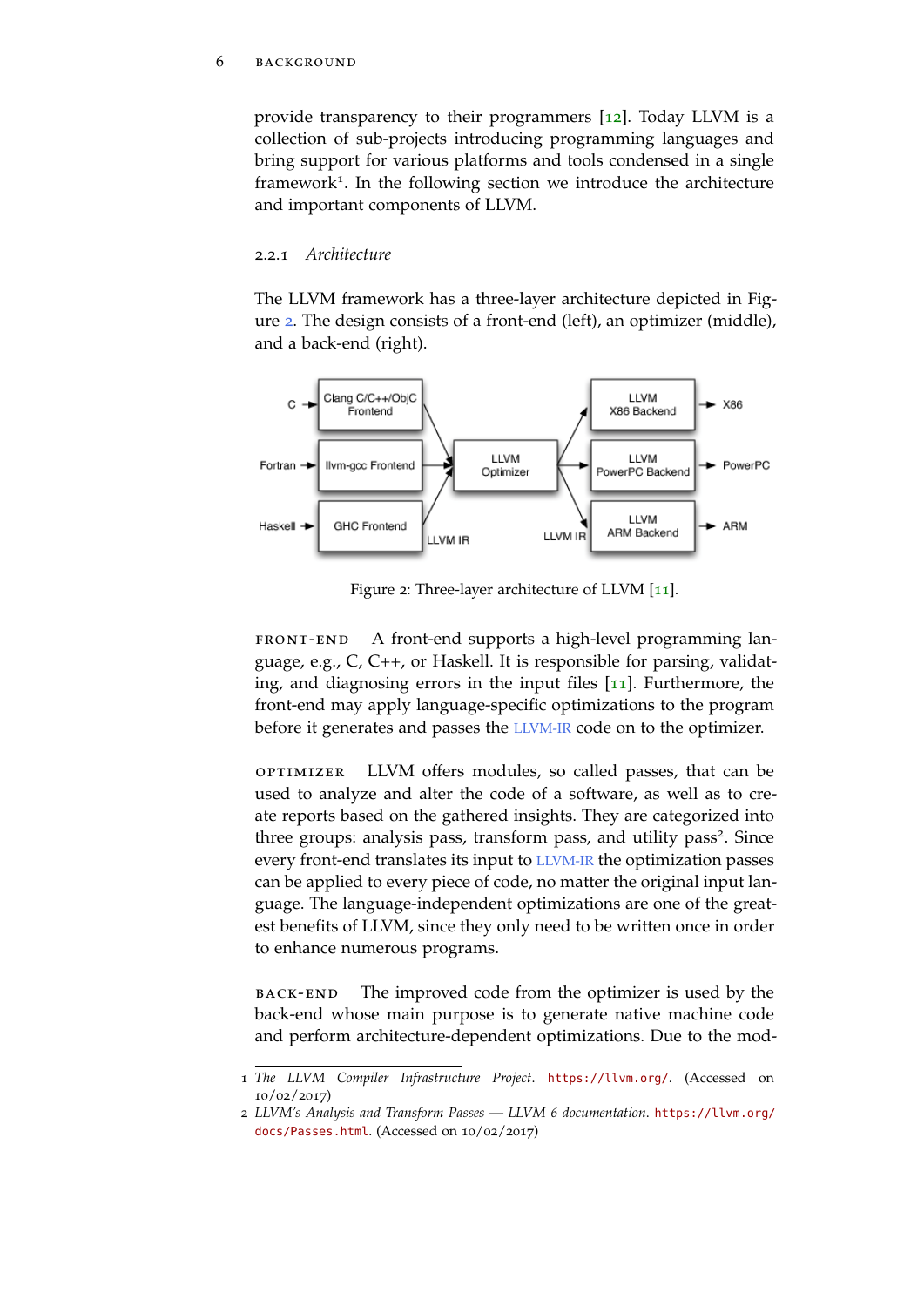ular three-layer design the program can be deployed to numerous platforms, providing a LLVM back-end, using the same input from the optimizer.

modularity LLVM is basically a set of libraries that can be used to create a compiler, a virtual machine, or tools to analyze and optimize programs built with the framework. For example the staticvalue-flow analysis tool SVF [[16](#page-73-2)], the Static Patch Extraction and Dynamic Insertion ([SPEDI](#page-10-6)) [[5](#page-72-6)], or the Variablility-aware Region Analyzer ([VaRA](#page-10-0)) [[15](#page-73-3)], which is described in more detail in Section [2](#page-25-0).2.5. Furthermore, the modularized subsystem allows to easily extend the optimizer with new passes by loading them from external libraries.

#### <span id="page-18-0"></span>2.2.2 *LLVM Intermediate Representation*

In the following section, we introduce the LLVM intermediate repre-sentation ([LLVM-IR](#page-9-2)), its properties, and some of the design decisions made by the inventors. A detailed definition of the syntax and seman-tics of [LLVM-IR](#page-9-2) is provided by the LLVM reference manual<sup>3</sup>.

DESIGN [LLVM-IR](#page-9-2) is designed to serve as a platform and languageindependent representation of computer programs, allowing the compiler to perform transformations and analyses upon them. The lightweight and low-level design with an instruction set similar to a Reduced Instruction Set Computer ([RISC](#page-10-7)) offers a simple type system with strongly-typed instructions. Furthermore, it provides an infinite set of registers in static-single-assignment ([SSA](#page-10-8)) form. While not all language and platform-specific features are represented by [LLVM-IR](#page-9-2) directly, it allows the front-end to map the high-level features to it and allows the back-end to derive platform specific instructions from it to use all components form the target platform. LLVM utilizes the code representation in three different forms: (a) As a representation in the compiler (b) in bitcode form, e.g., for just-in-time ([JIT](#page-10-9))-compiler, (c) and to be a human-readable assembly-language representation [[11](#page-73-0), [12](#page-73-1)].

EXAMPLE PROGRAM The example provided in Listing [1](#page-19-0) is a program expressed in [LLVM-IR](#page-9-2) writing the string "Hello World!" to the standard output stream. In LLVM, such a program as shown in the example is called a module. In the first line of the module we define a constant string in global scope with the value "Hello World!". As mentioned earlier [LLVM-IR](#page-9-2) preserves types and the type of this string is a sequence of 13 8-bit integers. In Line 3 we declare the external function printf, which is needed to print values to the standard out-

<sup>3</sup> *LLVM Language Reference Manual — LLVM 6 documentation*. [https://llvm.org/docs/](https://llvm.org/docs/LangRef.html) [LangRef.html](https://llvm.org/docs/LangRef.html). (Accessed on 10/08/2017)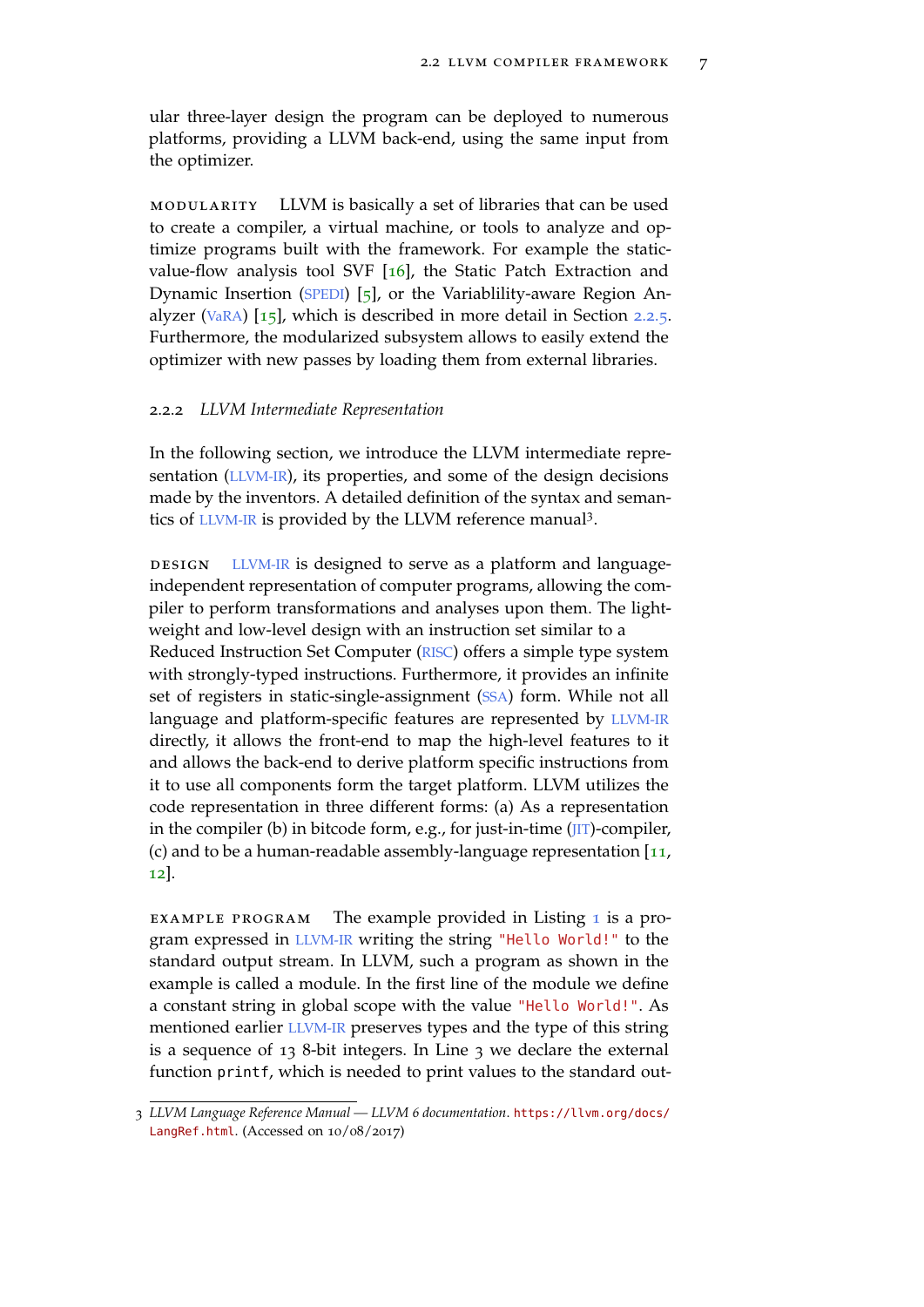put stream. The definition of the main function starts in Line 5. The function has no arguments and returns a 32-bit integer. In the body we first calculate a pointer to the string @hello stored in the variable %s. The first argument we define is the base type used for offset calculations, the second one is the base address of the string, the third and forth argument indexes the first character in the string. Now we can use the pointer to the character sequence to call instruction that prints our string. The printf function in Line 7 is executed using the call instruction, which, in our case, takes three arguments: **i32** is the return type a 32-bit integer, (**i8**, ...) is the signature of the function, and the last argument @printf(**i8**\* %s) is the function pointer to printf followed by its parameters, the pointer variable pointing to the "Hello World!" string. In the last line of the function body we return a zero, the first parameter of the ret instruction is the return type and the second one the value.

```
[0.10 \text{ m} \cdot \text{constant} \cdot 13 \times 18] c"Hello wordl!\00"
2
  3 declare i32 @printf(i8*, ...)
4
5 define i32 @main() {
6 %s = getelementptr [13 x i8], [13 x i8]* @hello,
            ,→ i32 0, i32 0
7 call i32 (i8*, ...) @printf(i8* %s)
           8 ret i32 0
9 }
```
Listing 1: "Hello World" example in [LLVM-IR](#page-9-2).

metadata LLVM offers a way to annotate instructions with custom information via metadata annotations. This additional information on the program can be utilized by the optimizer with only little effort. Each of these annotations is grouped in a so-called metadatagroup and each record is identified by an incrementing number, starting with zero. We extend the example from Listing [1](#page-19-0) with metadata, by adding two custom metadata-groups: (a) CustomInfo and (b) ExternInfo and three distinct metadata nodes. The updated example is depicted in Listing [2](#page-20-1). The distinct nodes we added are appended to the end of the file, see Lines 11 to 13. We now are able to reference these nodes by appending the group and the ID after an instruction. We are also able to reuse the ID to annotate different instructions with the same metadata, see Line 6 and 7. The optimizer is now able to request the annotations for a given group and can take measures based on them.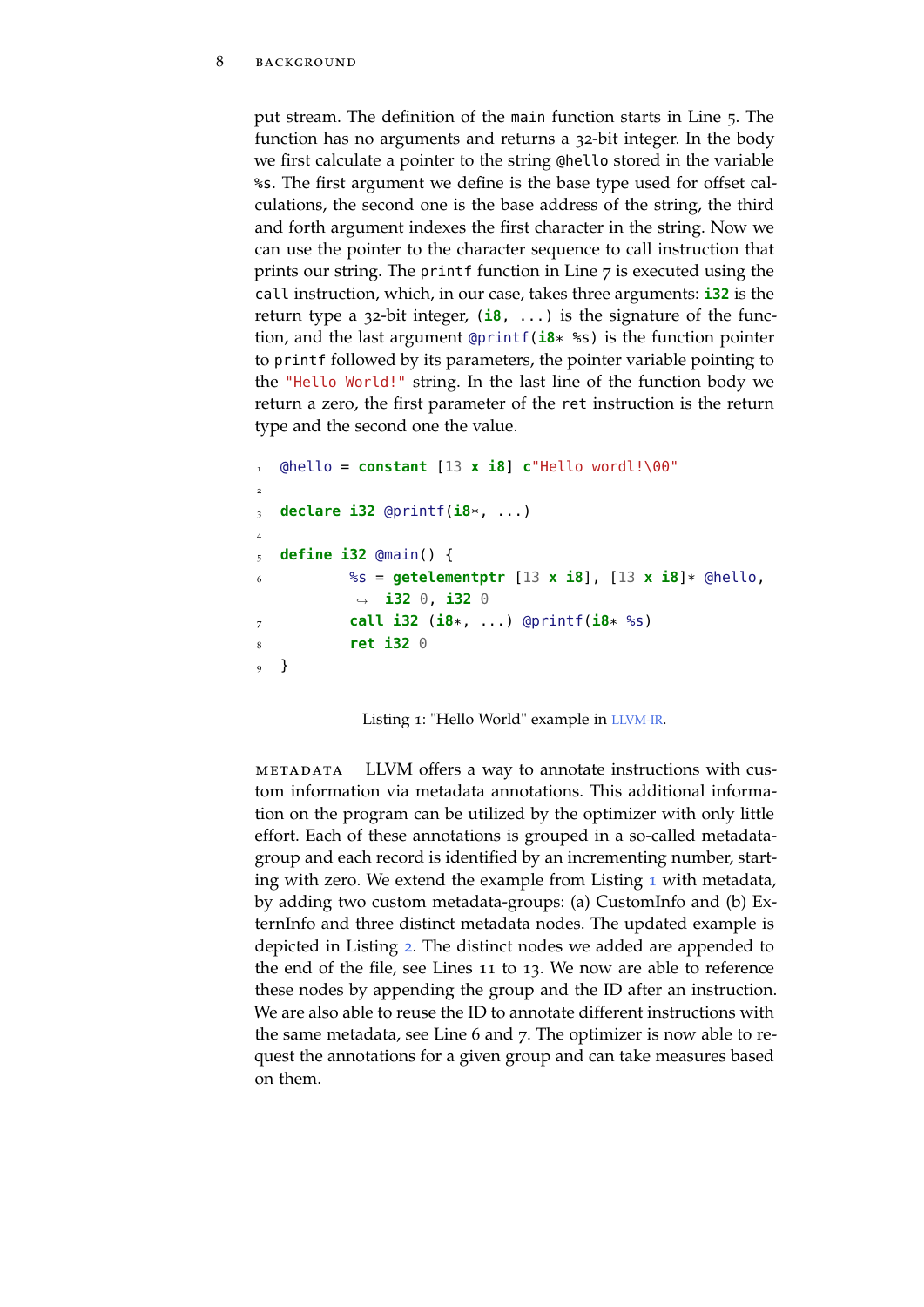```
\blacksquare @hello = constant [13 x i8] c"Hello wordl!\00",
    ,→ !CustomInfo !1
2
3 declare i32 @printf(i8*, ...), !ExternInfo !2
4
5 define i32 @main() {
6 %s = getelementptr [13 x i8], [13 x i8]* @hello,
            ,→ i32 0, i32 0, !CustomInfo !3
7 call i32 (i8*, ...) @printf(i8* %s), !CustomInfo
            \rightarrow !3
8 ret i32 0
9 }
\overline{10}11 \t 10 = !{!}\t "Contains a string."}
12 : 1 = !{!"libc"}!3 = !{!} "Used to output string."
```
Listing 2: "Hello World" example in [LLVM-IR](#page-9-2) with meta-data annotations.

## <span id="page-20-0"></span>2.2.3 *Compiler Front-End clang*

In the following section, we introduce clang, a front-end to support C and C++ for LLVM. The front-end aims for high performance and efficiency, it also offers expressive diagnostics and is rather easy to extend with new features<sup>4</sup>.

source location The source location is used by clang to determine the line and column of a certain token. This feature is mainly used to generate more meaningful diagnostic reports. The location tracking relies on two components the clang:: SourceManager and the clang::SourceLocation. The clang::SourceManager is created only once for every translation unit and manages the loading and caching of source files in general. The clang::SourceLocation on the other hand is attached to every token, in order to avoid a performance loss all the necessary information, like source file ID and the relative location in the code, is encoded in a 32 bit sequence. In combination with the information stored in the clang::SourceManager the exact position of the instruction in the source file can be calculated.

abstract-syntax-tree An [AST](#page-10-2) represents the source code of a program in tree form, whereby the structure of the program is preserved and all unnecessary information is omitted [[14](#page-73-4), Section 3.17.2]. The clang [AST](#page-10-2) specifically preserves, compared to those used in sim-

<sup>4</sup> *Clang - Features and Goals*. <https://clang.llvm.org/features.html>. (Accessed on 10/11/2017)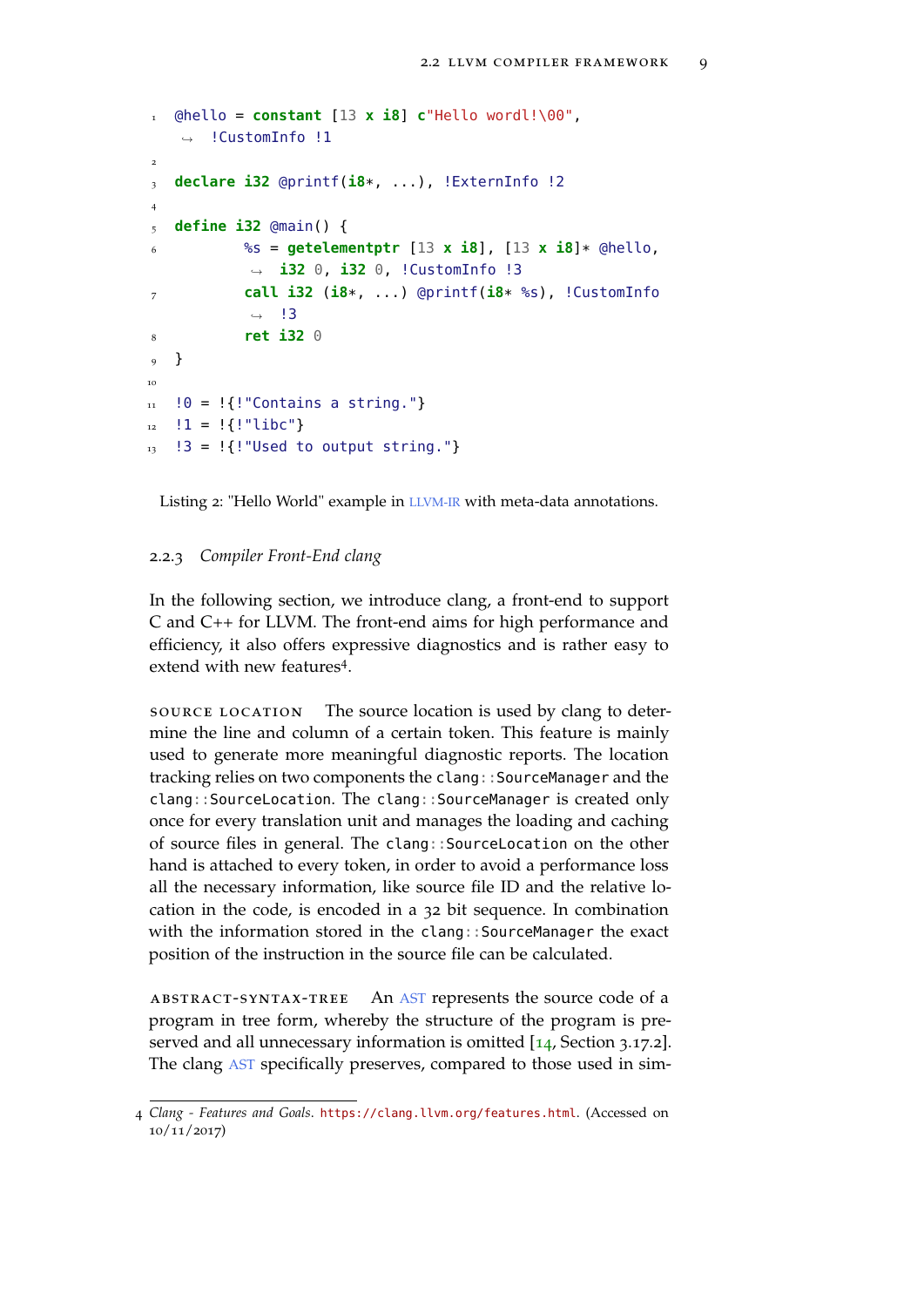ilar compilers, more information, e.g., source location and compiletime constants<sup>5</sup>. In clang the clang:: ASTContext class manages all the information related to the [AST](#page-10-2), available during a translation of a module. Every node in the tree is expressed through either a clang::Type representing a single base type, a clang::Decl representing a single declaration or definition, a clang::DeclContext representing declaration types with context information, a clang::Stmt representing a single statement, or through a node class derived from one of these four classes. The corresponding [AST](#page-10-2) for the following example shown in Listing  $3$  is depicted in Listing  $4$ .

<span id="page-21-0"></span>char s[] = "Hello World!";

Listing 3: Example C code.

We cropped internal clang declarations, marked with the three dots, for the sake of simplicity. The following node is a variable declaration of the 13 character array **char** s[]. The declaration has one child clang::StringLiteral, that is based on the clang::Stmt.

```
1 ...
   2 '-VarDecl 0x55ccdd455248 <example.c:1:1, col:12> col:6 s
   \rightarrow 'char [13]' cinit
3 '-StringLiteral 0x55ccdd4aae30 <col:12> 'char [13]'
     ,→ lvalue "Hello World!"
```
Listing 4: Example code in [AST](#page-10-2) form.

LEXING AND PARSING As one of the first steps after clang loaded the source code, is to interpret the character encoded parts of the program. The process is called tokenization and is performed by the lexer component. The lexer splits the source code, from the example program shown in Listing [3](#page-21-0), in the following token:

(1) **char**  $\Delta$  1  $(7)$  ;

 $(2)$  s  $(5) =$ 

 $(3)$  [ (6) "Hello World!"

Each token is then passed on to the parser, which decides how to act on each and every token. In clang a recursive-descent parser is used, which uses in clang a top-down direction and a depth-first strategy. We do not describe recursive-descent parsing any further, more detailed information can be found in the compiler-design reading  $[14, 1]$  $[14, 1]$  $[14, 1]$ 

<sup>5</sup> *Introduction to the Clang AST — Clang 6 documentation*. [https://clang.llvm.org/](https://clang.llvm.org/docs/IntroductionToTheClangAST.html) [docs/IntroductionToTheClangAST.html](https://clang.llvm.org/docs/IntroductionToTheClangAST.html). (Accessed on 10/12/2017)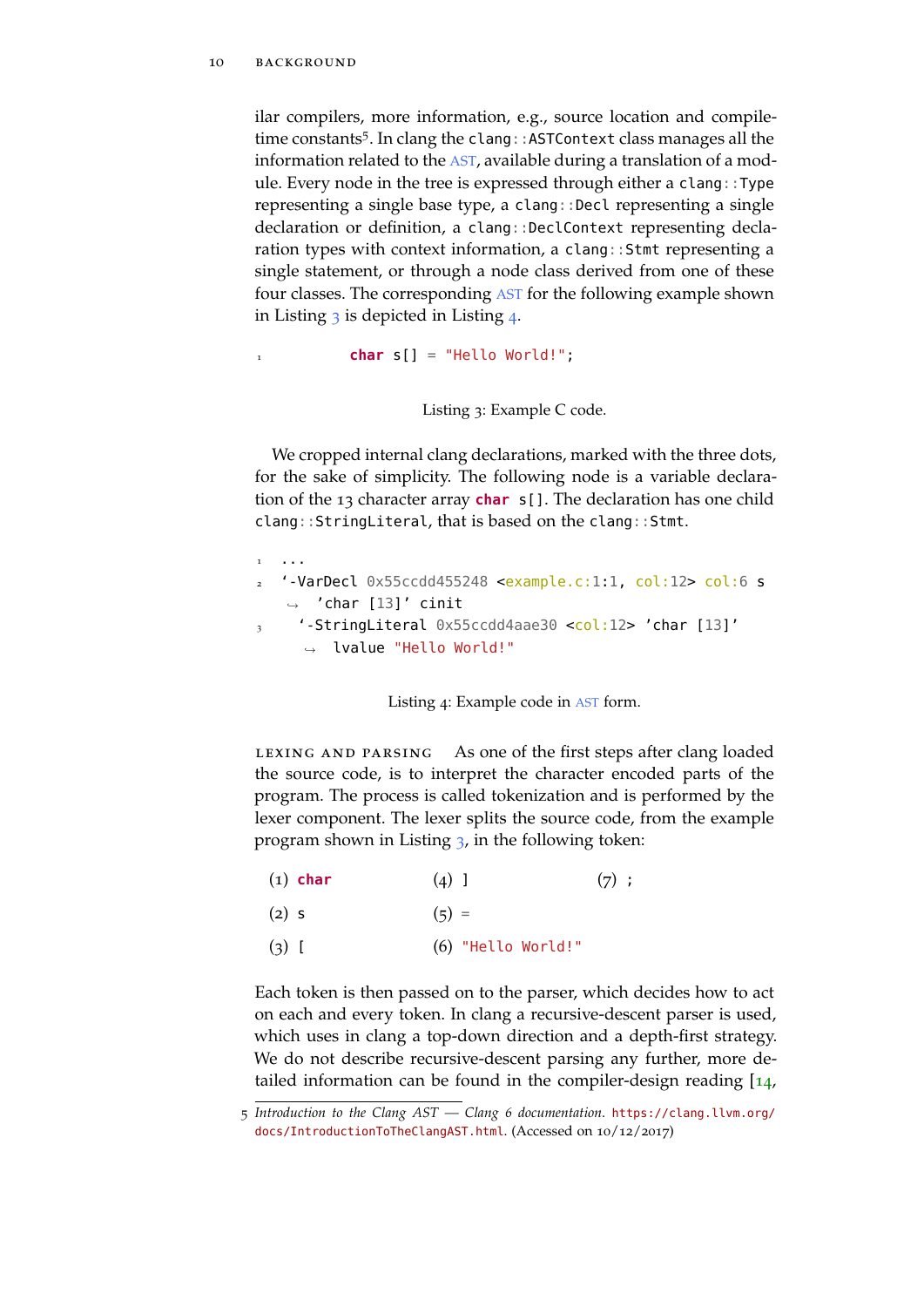Section 3.12]. The parser starts with the first token and may request additional ones based on the underlying grammar. The grammar is used to validate the input source code whether it is well-formed or not. In order to perform these validations, clang has a semantic analysis component. If the input code is not well-formed the analysis reports the issues back to the developer, otherwise the program is translated into an [AST](#page-10-2).

ADD A NEW KEYWORD In order to introduce a new keyword to clang we need to adapt the lexer, the parser, and the semantic engine components so that they are able to handle the instruction properly. The first step in introducing a new keyword is to add a token-kind definition. These definitions are required so that the lexer is able to translate the character sequence into a token. To add a new token kind we need to adapt the *include/clang/Basic/TokenKinds.def* file in the clang project. The example depicted in Listing  $5$  introduces a new token named example. The KEYALL attribute defines in which C-family the keyword is available. In our case the token is recognized by all variations clang has to offer.

<span id="page-22-0"></span>KEYWORD(example, KEYALL)

Listing 5: Example of a new keyword introduced to clang.

The lexer is now able to translate the token. In the next step we need to introduce the keyword to the parser and define its behavior on the occurrence of the token. Usually keywords expect some kind of successor token, like the type declarator **int** expects an identifier. We made sure that the syntax is correct in the parser component, now we need to make sure the semantic of the keyword fits our needs. In the last step we have to create an [AST](#page-10-2) representation of our newlycreated keyword and include it in the [AST](#page-10-2).

code generation Lastly, clang uses the [AST](#page-10-2) to generate [LLVM-IR](#page-9-2) code. The code produced looks slightly different from the one we wrote by hand in Section [2](#page-18-0).2.2. The example shown in Listing [6](#page-23-1) contains on the left side a program written in C and on the right side the corresponding instructions in [LLVM-IR](#page-9-2) code. The output is produced with clang in version *6.0.0*. In the example we start with the declaration and initialization of the global variable a and continue with the declaration of the function foo in Line 5, declaring variable <sup>b</sup> and result. We initialize b and add the global a and the local variable <sup>b</sup> together in Line 12. The result of the calculation is stored in the variable res. In Line 15, we exit from the function foo and return the value of the variable res.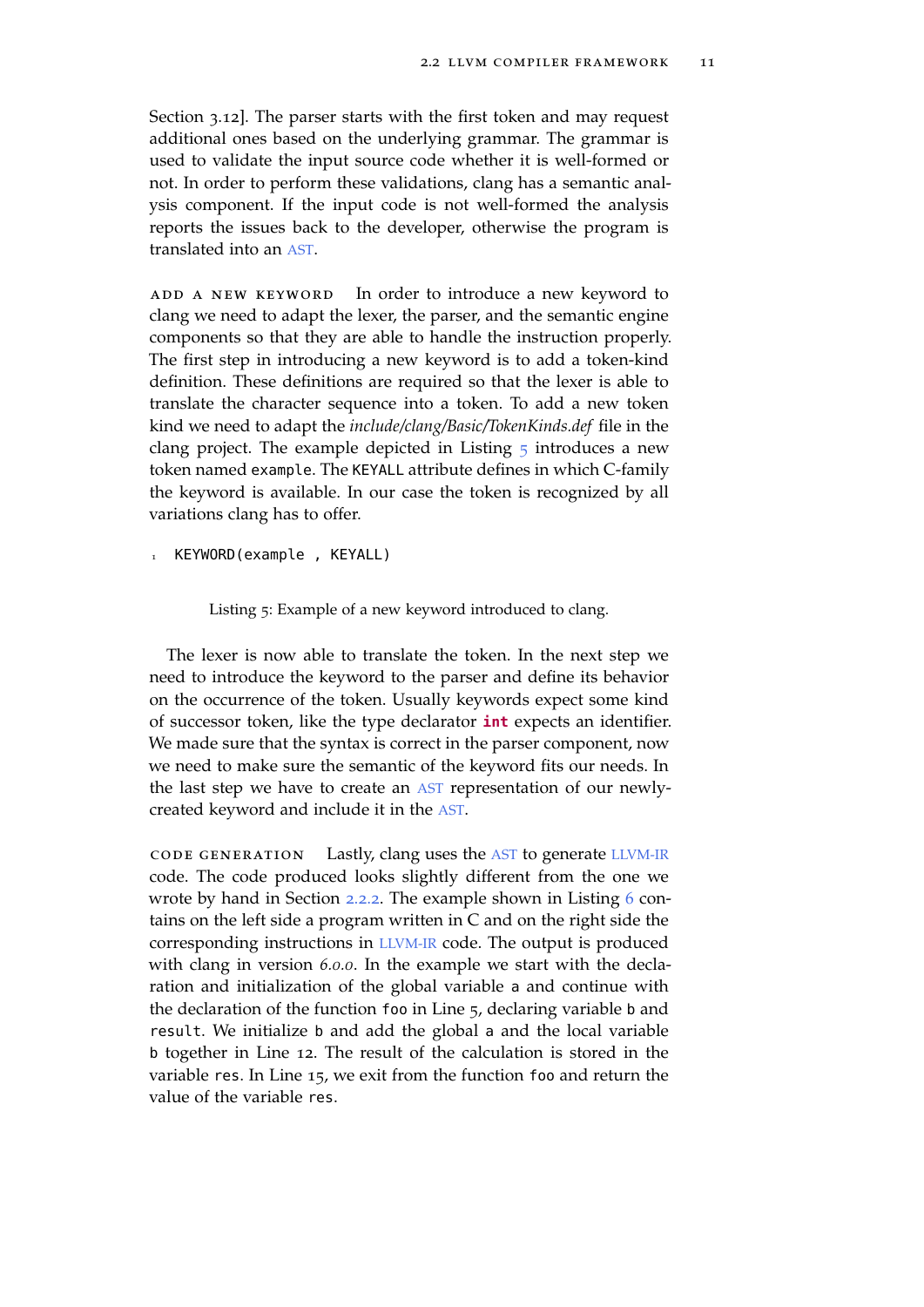We cropped the arguments and metadata generated by clang to focus on the translation of the code parts. In the first line, we declare and initialize the global variable @a, notice the explicit alignment set by clang, affecting the alignment of address to the value. In Line 5, clang defined the main function and assigned the set of attributes introduced in Line 18. These attributes are used to enhance the optimization process of the function. The following two lines in the function body allocate space for the variables b and res and the address is stored in a virtual register. The variable <sup>b</sup> is initialized in Line 9. The two required variables for the addition are loaded in a virtual register and added up in Line 12. The result of the addition is stored in the local variable %res. The last two lines in the function body load the result from memory and return the value.

```
1
_2 int a = 31;
3
4
   5 int foo() {
\epsilon<sub>7</sub> int b:</sub>
8 int result;
9 b = 42;
<sub>10</sub>
11
r = 12 res = a + b;
13
14
15 return res;
16 }
17
18
<sub>1</sub>
                        \mathbf{r}2 @a = global i32 31, align 4
                        3
                        4 ; Function Attrs: noinline ...
                        5 define i32 @foo() #0 {
                        6 entry:
                        7 %b = alloca i32, align 4
                        8 %res = alloca i32, align 4
                        9 store i32 42, i32* %b, align 4
                             10 %0 = load i32, i32* @a, align 4
                        11 %1 = load i32, i32* %b, align 4
                       12 %add = add nsw i32 %0, %1
                        13 store i32 %add, i32* %res, align 4
                        14 %2 = load i32, i32* %res, align 4
                        15 ret i32 %2
                        16 }
                        17
                        18 attributes #0 = \{ ... \}19 ...
```
Listing 6: C source-code and corresponding [LLVM-IR](#page-9-2) Example.

## <span id="page-23-0"></span>2.2.4 *Optimization Pass*

In this section, we introduce the different types of LLVM passes, their capabilities, and how to write a certain optimization pass.

categories In LLVM the following list of passes are available:

|  | • ModulePass | $\bullet$ LoopPass |
|--|--------------|--------------------|
|--|--------------|--------------------|

- CallGraphSSCPass • RegionPass
- FuncationPass • BasicBlockPass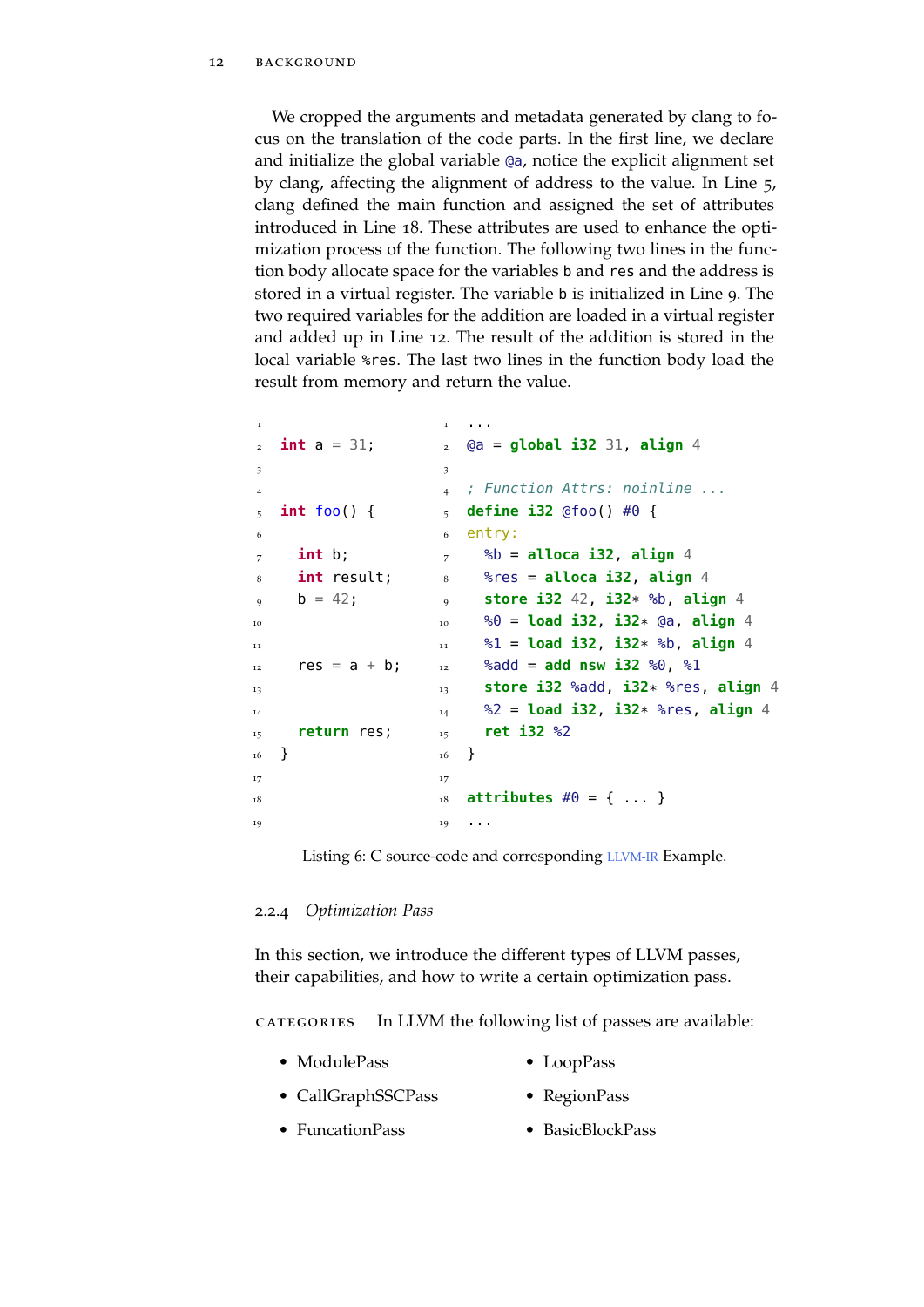All these passes are a subclass of the Pass class, which implement the functionality based on their area of application. Each pass of a certain area is executed on different parts of the input source-code. For example, the ModulePass is run upon a whole [LLVM-IR](#page-9-2) module, whereby the FunctionPass is executed on every function in the [LLVM-IR](#page-9-2) bitcode file. As already mentioned earlier, LLVM categorizes the actions made by passes in three different groups: Analysis, transform, and utility. Analysis passes do not alter the input, but their purpose is to compute information. The objective of a transformation pass is to apply optimizations by altering the code, e.g., the inline pass, which replaces the function call in their callees with the actual function body. Utility passes are used to aid the programmer, for example by printing information to the output stream. Another important feature is the capability to request results from other passes. In order to retrieve these results the required pass needs to be executed beforehand. The right execution order is ensured by the scheduling function of the PassManager.

pass manager Every pass in the LLVM optimizer is registered with the PassManager. This component of LLVM manages the active passes and schedules their execution, based on the dependencies they require. A pass can invalidate the results from another one. It is the responsibility of the PassManager to reschedule these invalidated passes. Furthermore, it is responsible for sharing the results among the passes. In LLVM version 6 two different PassManager exist the legacy version and the replacement for it. We described and used the legacy PassManager, since it is still default in LLVM version 6.

module pass We now take a closer look on the former mentioned ModulePass. This pass is the most general of all the passes, which operates on the entire program as a unit. The main advantage is, in the pass we have access to every bit of information that is available for a program, e.g., from the Module we can request the list of contained Functions, each of these contains a list of BasicBlocks where we can request Instructions from. Quite contrary to the FunctionPass or LoopPass, which operate only on small parts of the program. The downside of operating on a whole Module is that the PassManager has little possibilities to optimize the execution of the passes, since the scheduler has no knowledge about the operations that are performed in the ModulePass.

defining a new module pass First, we have to define the constructor where we need to pass an identifier to the base-class constructor. The value of the identifier is not important, because LLVM initializes the ID by using the address of the parameter to identify the pass. The constructor definition looks like this: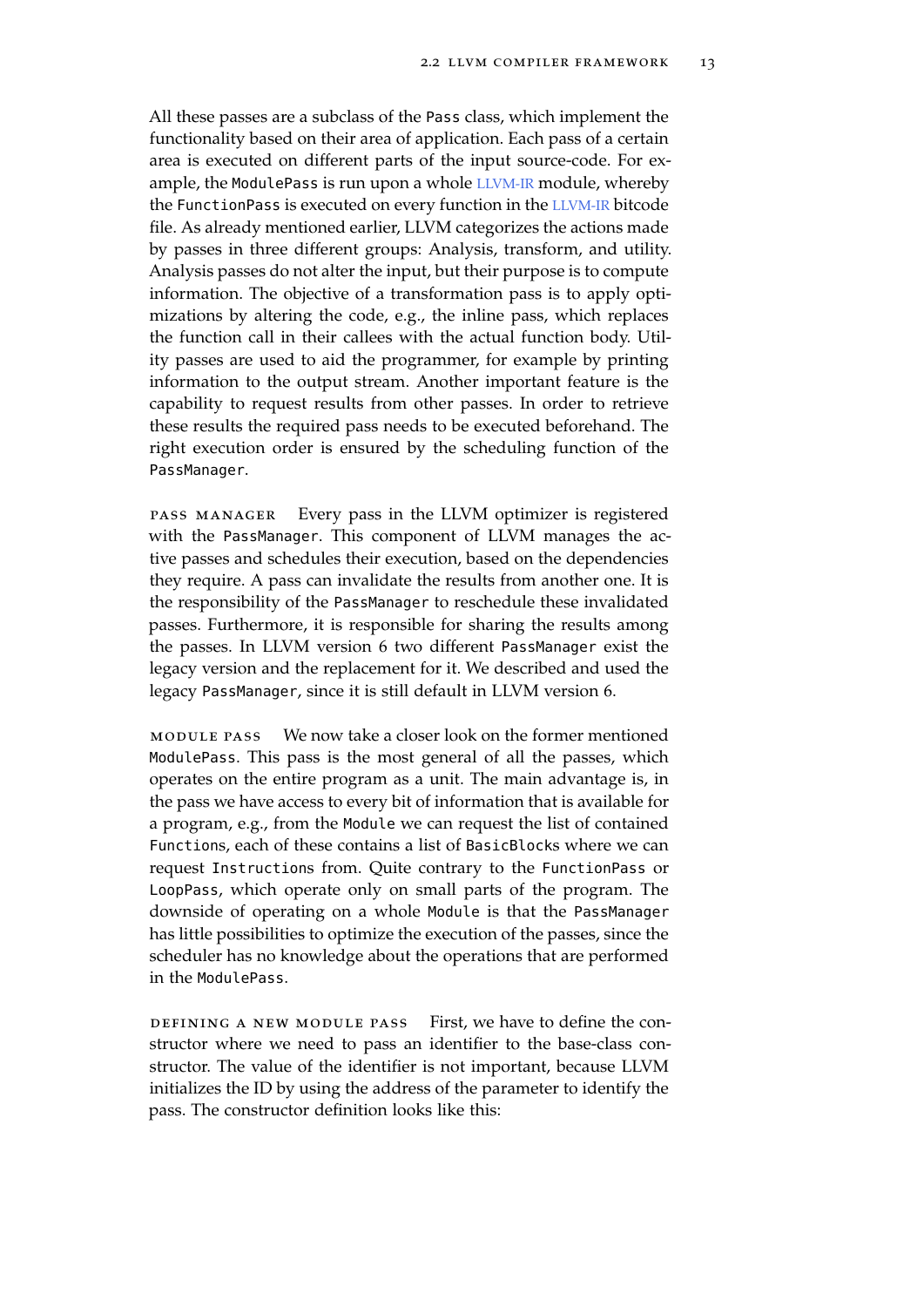<sup>4</sup> **static char** ID; <sup>5</sup> ExampleModulePass() : ModulePass(ID) {}

Second, we need to override the runOnModule function. It provides the following parameter Module &M referencing the module that is currently processed. In the function body follows the implementation, which performs,e.g, analyses or transformations upon the given module &M. To signal the PassManager whether we modified the [LLVM-IR](#page-9-2), and thus invalidated other analyses, we need to return true, otherwise false.

```
7 bool runOnModule(Module &M) override {
8 /*9 \qquad \qquad \bullet \qquad \bullet \qquad \bullet10 */
                  return false:
12 }
```
Before we can use the pass in the optimizer we have to register it in the PassManager. To register the pass we need to add the following line after the function definition:

```
16 static RegisterPass<ExampleModulePass> X("example",
\rightarrow "Example pass", false, false);
```
The first argument of the registration function X states the commandline parameter to enable the pass. The second one is the name of the pass. The third states whether we modified the [CFG](#page-10-5) and the last one indicates if it is an analysis pass or not. The full code is available in Listing [21](#page-68-3) in the appendix.

run the example-module-pass After we compiled the new pass we can use it to apply the ExampleModulePass on [LLVM-IR](#page-9-2) code. First, the optimizer command opt needs to load the library containing our pass with the -load argument and activate the pass with the -example flag, as we provided in the register function. With the last argument we define the input file. The command with all parameter is shown in Listing [7](#page-25-1).

<span id="page-25-1"></span><sup>1</sup> opt -load lib/ExampleModulePass.so -example  $\rightarrow$  example\_hello\_world.ll

Listing 7: LLVM optimizer command example.

## <span id="page-25-0"></span>2.2.5 *Variability-Aware Region Analyzer*

In the following section, we introduce the Variablility-aware Region Analyzer ([VaRA](#page-10-0)), a framework built into the LLVM compiler infrastructure. This framework aims to enable software-engineering research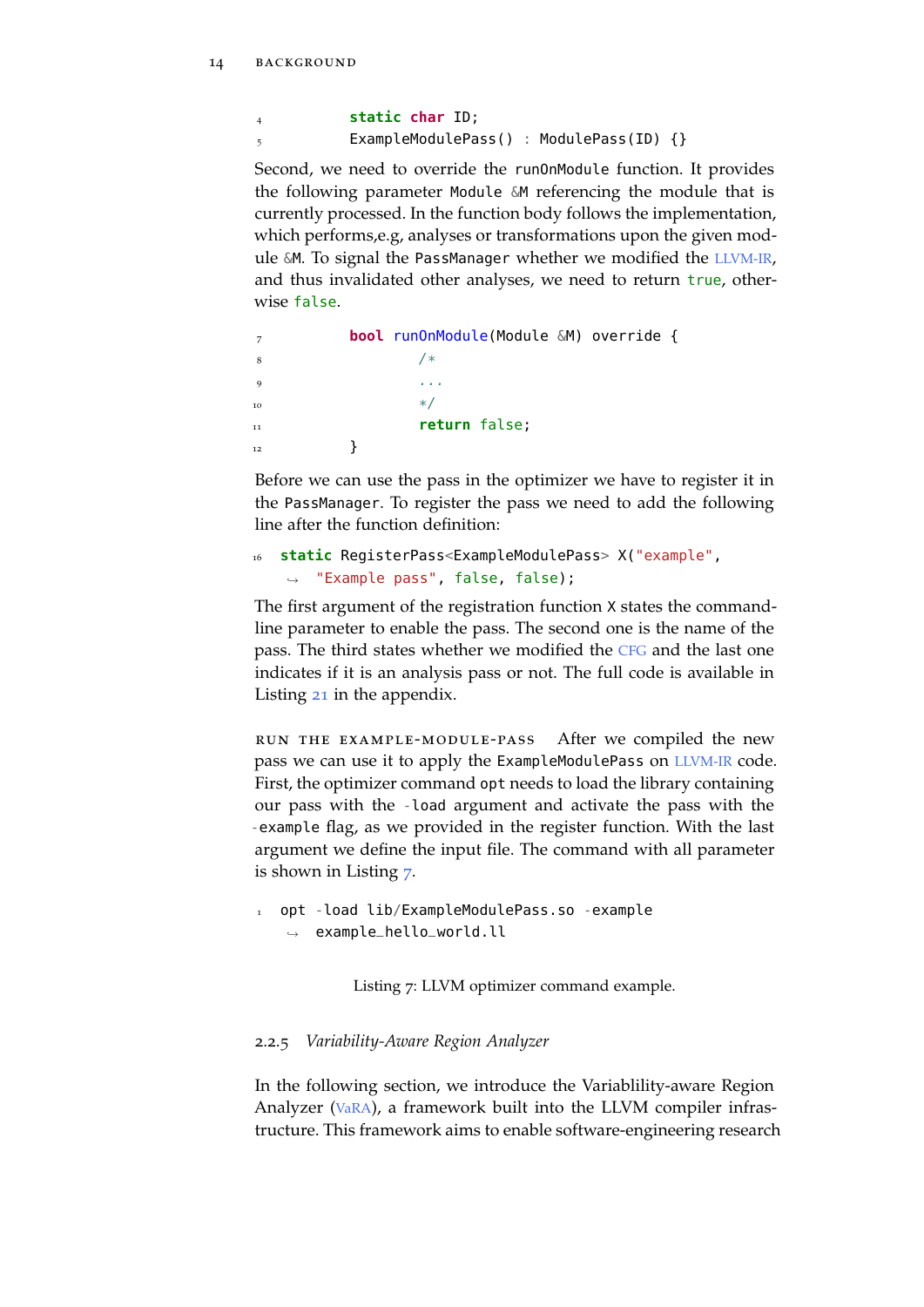and aid engineers by providing the capability to extract and use software metrics within the compiler pipeline. Furthermore, it provides reusable data structures and debugging utilities to develop analyses [[15](#page-73-3)].

interest regions [VaRA](#page-10-0) provides the llvm::IRegion data structure, which represents a list of instructions from a program grouped together. These interest regions are used in analyses provided by the framework. The creation of a region is managed through the framework and stored in the llvm::IRegionStore. The main purpose of this database is to store all different kinds of interest regions in a single optimization run. The store also ensures that each region is unique. Furthermore, the framework extends the base type llvm::Value, that is the base class of the types used in the [LLVM-IR](#page-9-2) language, including llvm::BasicBlock, llvm::Function, and

llvm::Instruction, with a reference to a llvm::IInfo object, which maintains a list of references to llvm::IRegions. This allows us to assign a single instruction to an interest region or utilize the ones already created in other detection passes.

flow analysis The vara::FlowAnalysis is a generic component managing the traversal through a graph-based data structure to gather information based on the concept of a data-flow analysis. It requires a llvm::GraphTrait, which describe how to traverse through the graph, and a vara::DefaultAnalysisTrait, which specifies how the analysis information is propagated. The llvm::GraphTrait and the vara::DefaultAnalysisTrait serve as base classes for an actual analysis. In order to implement a specific analysis we need to provide a llvm::GraphTrait template specialization for targeted data structure and a specialized version of the vara::DefaultAnalysisTrait. This specialized analysis trait must offer a join and update method, representing the analysis specific implementation of the meet operator and the transfer function. Furthermore, we have to provide an initial list of nodes and optionally we can provide an initial lattice state, and a filter to omit unwanted nodes from the analysis. These additional information we have to provide heavily depends on the graph trait and the analysis trait we are using.

function def-use-graph The vara::FunctionDefUseGraph is a data structure offered by [VaRA](#page-10-0) to use in combination with the vara::FlowAnalysis. The data structure provide the ability to iterate over the def-use chain of the encapsulated llvm::Function. A defuse chain consists of a definition of a variable and all the uses that are reachable from that definition.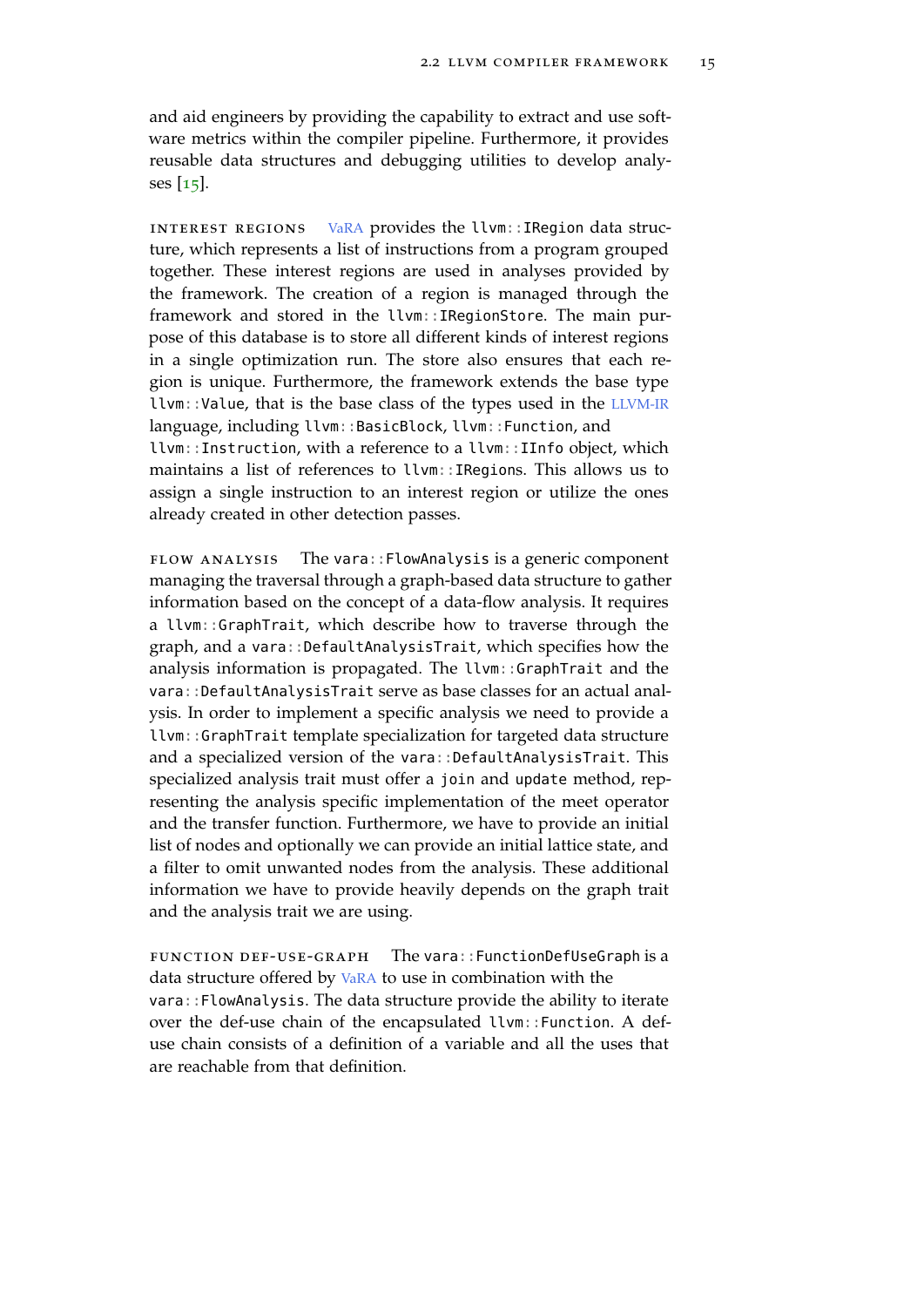### taint-flow-analysis traits

The vara::TaintFlowAnalysisTraits class is a specialized form of the vara::DefaultAnalysisTrait, which implements a simple contextinsensitive taint flow analysis on [LLVM-IR](#page-9-2). The main purpose of the taint flow analysis is to handle the propagation of taint information based on the type of instruction.

The analysis can be combined with the vara::FunctionDefUseGraph in a FlowAnalysis to perform a data-flow analysis based on taints, as we will see in Chapter [4](#page-42-0).

#### <span id="page-27-0"></span>2.3 git a revision control system

This section introduces the most important parts of the version control system Git to be able to understand how to automatically determine regions by tracking changes applied to the source code of a program versioned via Git.

commit A commit in Git is a snapshot of one or more files in the repository. Furthermore, it is the only way to introduce alterations to a project managed with Git. This fact is exploited in a later chapter regarding the region detection. Additionally, a commit is identified by a [SHA](#page-0-0) 1 hash and serves as a unique identifier for these specific alterations  $\left[13, pp. 65, 66\right]$  $\left[13, pp. 65, 66\right]$  $\left[13, pp. 65, 66\right]$ .

annotate Git provides an annotate function (git annotate), which annotates every line in a file of a repository with detailed information about the commit that introduced the line. An example is shown in Listing [8](#page-27-1). The listing depicts a snippet of the output generated by the annotation function. Every line of the target file is annotated with the unique identifier of the commit followed by the author and date. Finally, the respective source code is displayed.

```
17 ...
18 a6a87b59 (Chandler Carruth 2015-01-31 03:43:40 +0000
    ,→ 18)#include "llvm/CodeGen/BasicTTIImpl.h"
  19 f35ce237 (Hal Finkel 2014-05-08 09:14:44 +0000
    ,→ 19)#include "llvm/Analysis/LoopInfo.h"
   20 be04929f (Chandler Carruth 2013-01-07 03:08:10 +0000
    \rightarrow 20)#include "llvm/Analysis/TargetTransformInfo.h"
   21 a6a87b59 (Chandler Carruth 2015-01-31 03:43:40 +0000
       21)#include
       "llvm/Analysis/TargetTransformInfoImpl.h"
    \rightarrow\hookrightarrow22 . . .
```
Listing 8: Output of the Git annotate function on a file from the LLVM repository.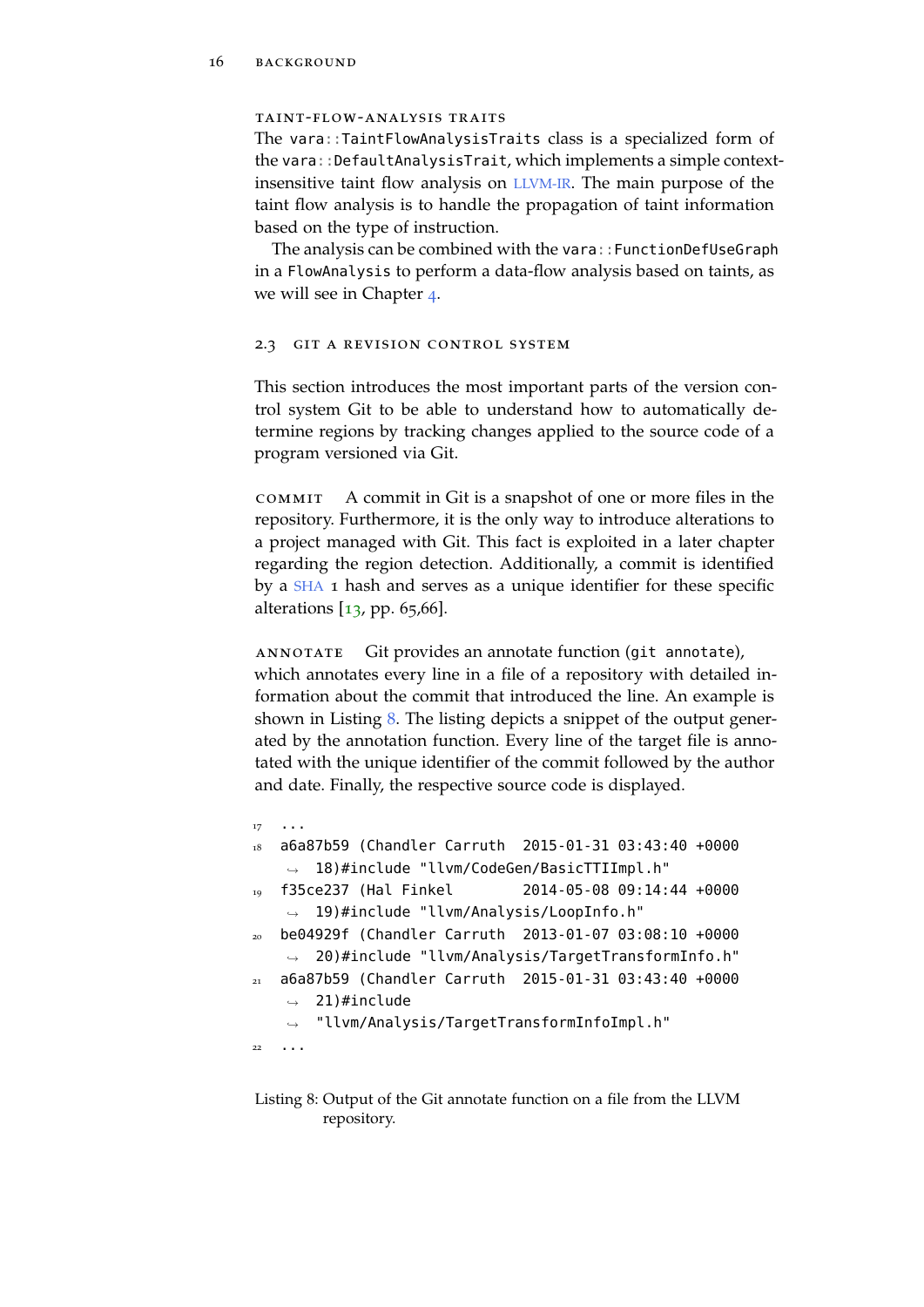tagging A tag points to an important change in the history of a Git project and is often used to mark release points, as described in the documentation<sup>6</sup>. Tags are managed with the command git tag. The example shown in Listing [9](#page-28-0) depicts how to create the tag "NewTag" in Line 1. This tag would point to the currently checkedout commit ID. The other command shows how to print a list of all tags in the project, in our case the newly created one, in Line 3.

```
1 > git tag NewTag
2
3 > git tag
```
<sup>4</sup> NewTag

Listing 9: Add and list tags in the Git repository.

<sup>6</sup> *Git - Tagging*. <https://git-scm.com/book/en/v2/Git-Basics-Tagging>. (Accessed on  $12/09/2017$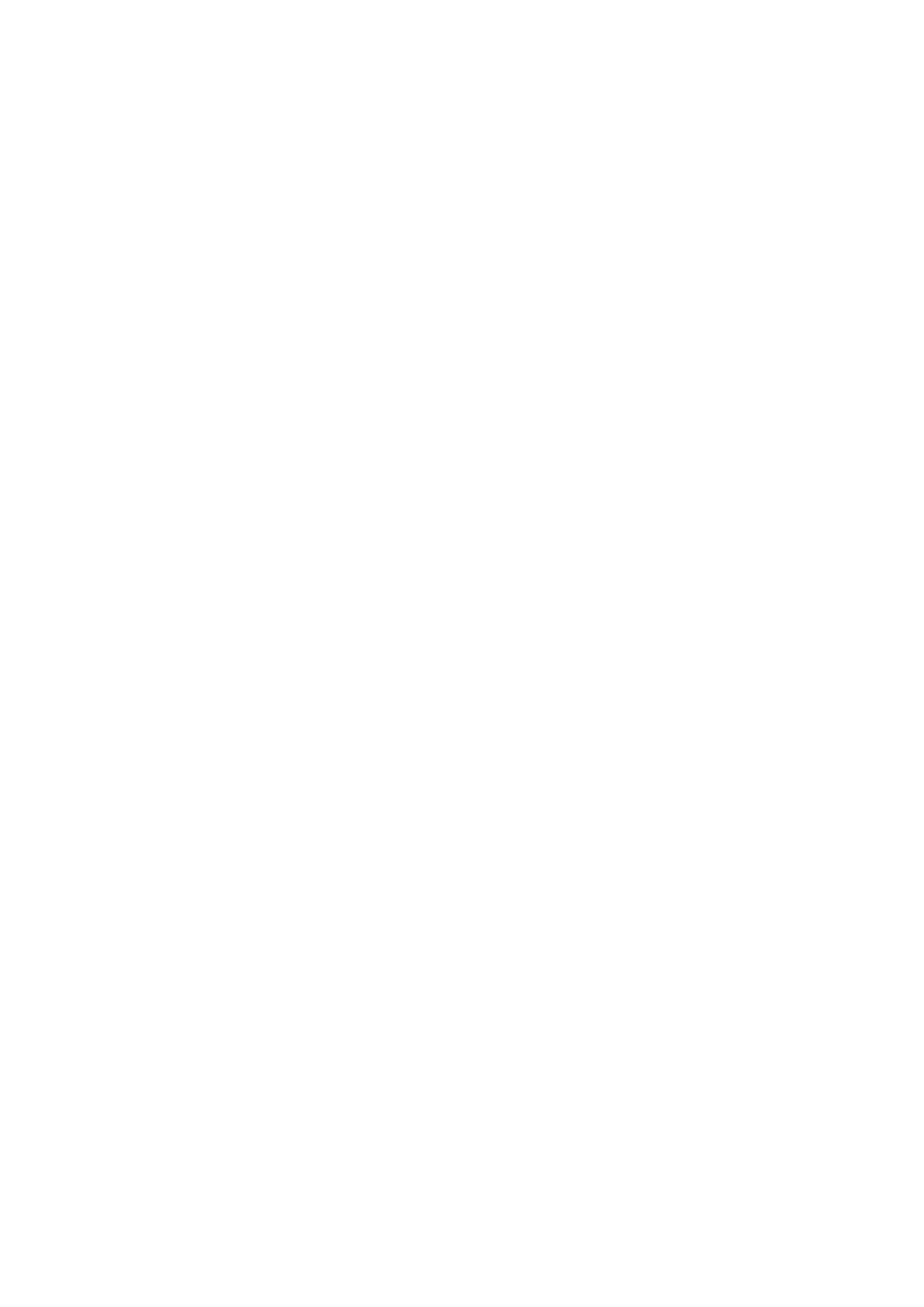## <span id="page-30-1"></span><span id="page-30-0"></span>3.1 introduction

In the following chapter, we define how our regions are extracted from common repositories and how they are used to extend the original software with region information. Furthermore, we explain how the information passes the clang compiler front-end and how it is processed in the optimizer of the compiler.

region definition We define a region as a set of program instructions combined in an organizational unit that does not alter the behavior of the program itself. They may not change the output of the binary directly, but they can be utilized by the compiler in order to optimize the output binary.

For our approach, we particularly need two kinds of regions at different layers. On source-code level we introduce source-code region ([SC-R](#page-9-1)), these are then linked to their [LLVM-IR](#page-9-2) counterparts the IR-meta region ([IR-R](#page-9-0)), to introduce a mapping between source code and [LLVM-IR](#page-9-2).

A [SC-R](#page-9-1) is used to add region information to a software in its original form. It is organized as a group of consecutive statements and declarations surrounded by a begin and an end annotation. Every [SC-R](#page-9-1) has an identifier, which has to be unique throughout the whole software. Furthermore, a [SC-R](#page-9-1) can overlap or be nested within other regions.

The [IR-R](#page-9-0) is used to add region information to a software program that was translated to [LLVM-IR](#page-9-2). An [IR-R](#page-9-0) is identified by a unique string. This identifiers are used to annotate single functions, basic blocks and instructions in order to map them to the corresponding [IR-R](#page-9-0). In order to express nested regions each one can have a list of identifiers.

approach We begin with a software repository, which provides the necessary information needed to detect regions, in particular the source code of the program and the commit hashes, e.g., a Git repository. In the next step, the source files are annotated with [SC-R](#page-9-1) based on the changes tracked by [RCS](#page-10-4). Next we execute the compiler front-end with the annotated source files, in order to translate the source-code and its annotations into [LLVM-IR](#page-9-2). Finally, the front-end passes the information to the optimizer, which is able to extract and use this information for further analyses and optimizations. The approach and the steps are depicted in Figure [3](#page-31-3).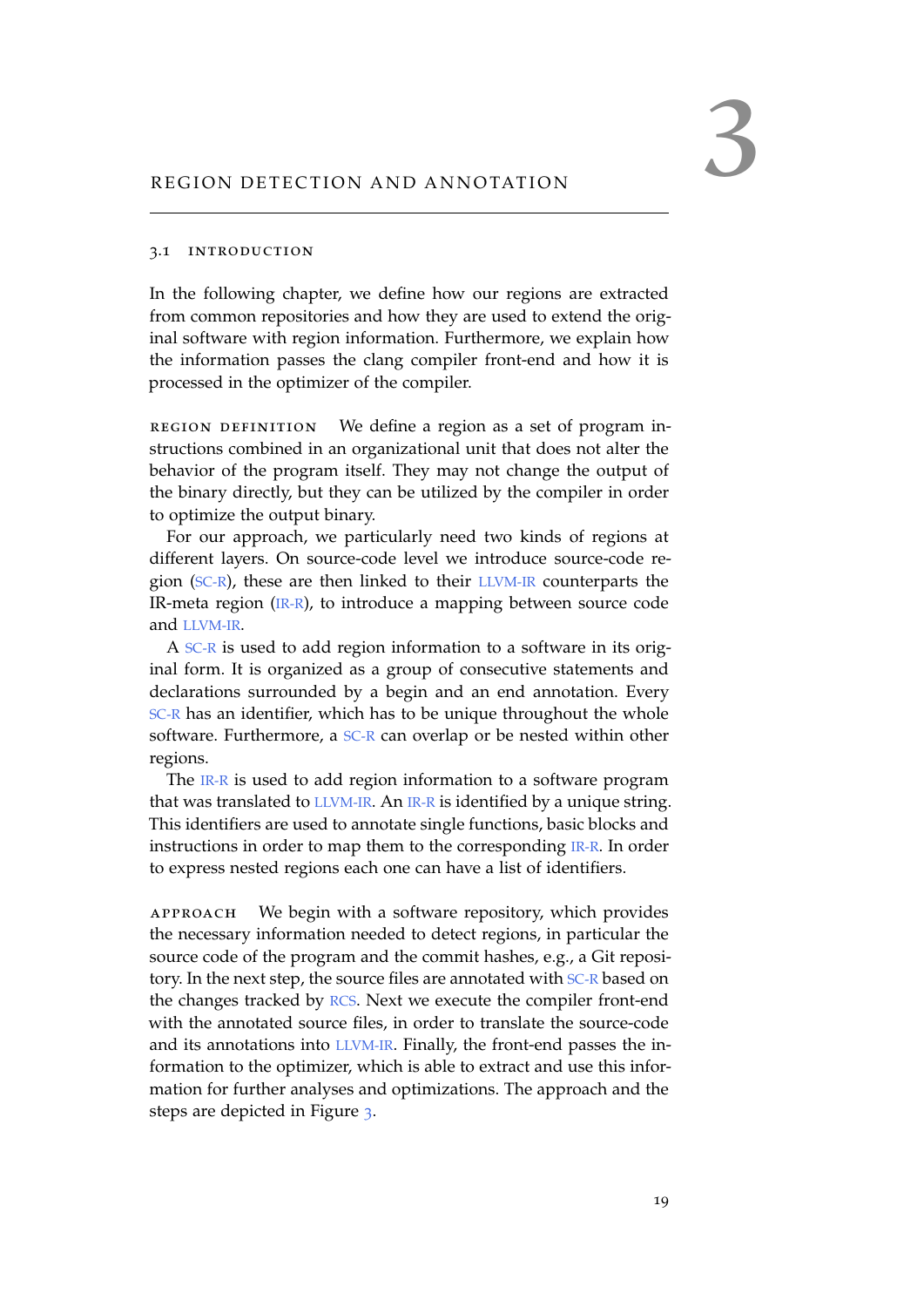<span id="page-31-3"></span>

Figure 3: Region detection and annotation work-flow.

<span id="page-31-0"></span>In the following sections, we describe every step in more detail.

#### 3.2 introducing sc-r to clang

In order to enhance a software program with regions the compiler front-end needs to be capable to process the provided information. In this section we describe how to enhance clang with this capability. Fist we present our general approach before we go further into detail by describing how [SC-R](#page-9-1) are introduced in the programming languages C and C++. Furthermore, we explain the parsing phase and its challenges, the processing stage, and how the information is emitted and passed along to the LLVM optimizer.

## <span id="page-31-1"></span>3.2.1 *General Approach*

The work-flow depicted in Figure [4](#page-31-4) represents the general approach how the region detection works in clang. In the first stage the compiler reads the input file and passes the source code to the second stage, which extracts the [SC-R](#page-9-1) information. In the processing phase the data is used by the front-end to create a mapping of the region information from statements and declarations to instructions. These are then facilitated in the third stage, where they are annotated as [IR-R](#page-9-0) and forwarded to the last phase where the emitted instructions are either written to an output file or passed on to the optimizer.

<span id="page-31-4"></span>

Figure 4: The work-flow depicting the general approach to convert [SC-R](#page-9-1) to [IR-R](#page-9-0).

## <span id="page-31-2"></span>3.2.2 *SC-R Keywords*

In order to describe a [SC-R](#page-9-1) two keywords are needed. One keyword to start and another keyword to enclose a [SC-R](#page-9-1). For this, we extended the clang front-end with **\_\_\_REGION\_START** <ID> to open and **\_REGION\_END** <ID> to enclose a [SC-R](#page-9-1). Each keyword expects an argument named ID, which serves as unique identifier over the whole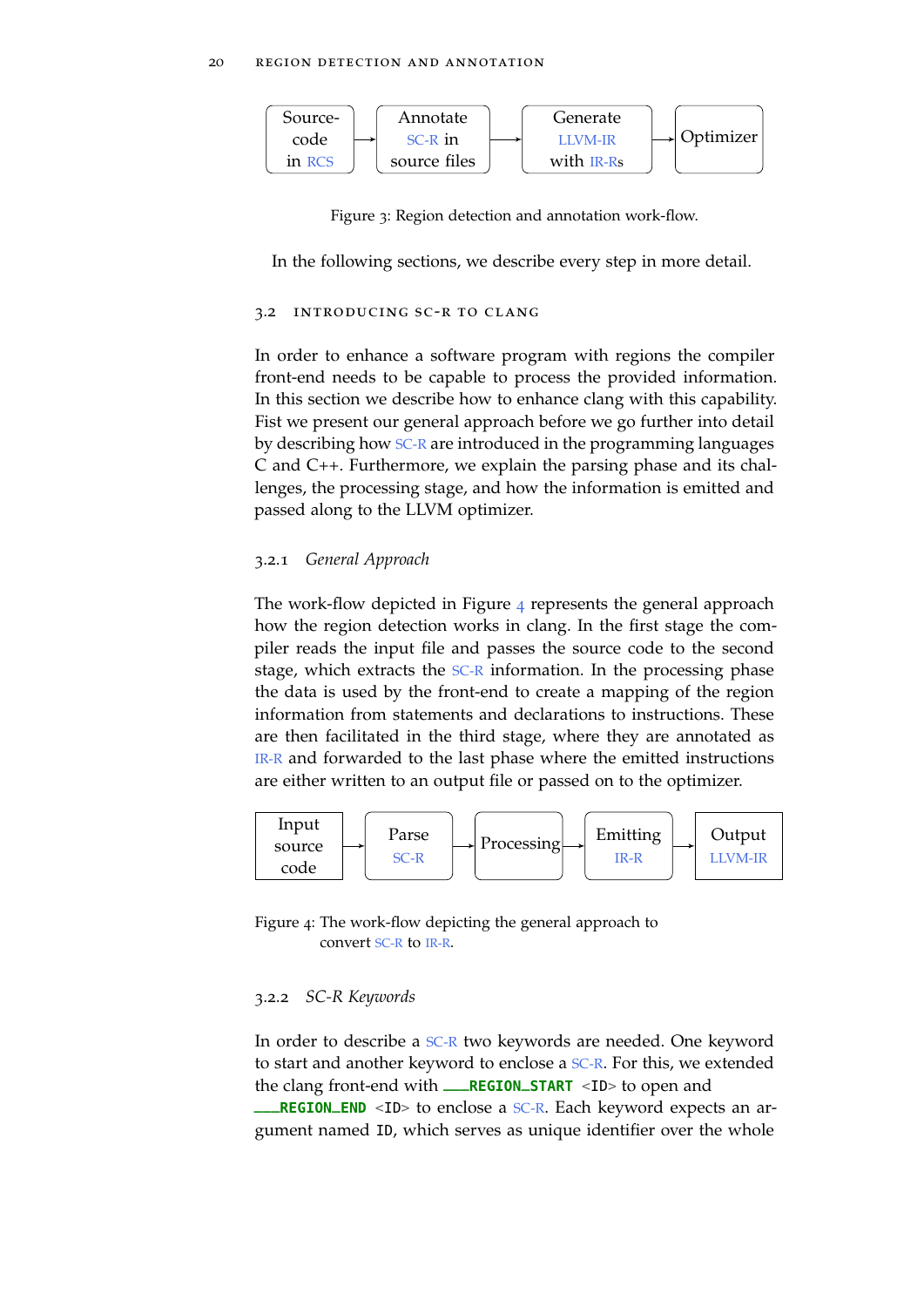project. An example written in C is depicted in Listing [10](#page-32-1). The example shows three regions identified by R1, R2, and R3. R1 has two nested regions R2 and R3. R2 overlaps with R3 in Line 8.

```
1 ___REGION_START R1
  #include <stdio.h>
3
4 int main() {
5 ___REGION_START R2
6 int a = 1;
7 ___REGION_START R3
\sinh b = 0;9 ___REGION_END R2
\frac{1}{10} int result = a / b;
11 ___REGION_END R3
12 printf("Result: %d\n", result);
13 }
14 ___REGION_END R1
```
Listing 10: C example with [SC-R](#page-9-1).

<span id="page-32-0"></span>3.2.3 *Parse SC-R*

The first attempt to process the newly introduced keywords, from Section [3](#page-31-2).2.2, was to extend the language with a new kind of scope, the region scope. Similar to a block scope in C and C++, the **\_\_\_REGION\_START** keyword is used to open a new scope and the **\_\_\_REGION\_END** to enclose it. The idea was to process and annotate all instructions surrounded with these keywords. Unfortunately this attempt did not cover all desired applications. The following paragraph describes why this attempt brought no success.

syntax problem One of the main goals is that the keywords defining a [SC-R](#page-9-1) are not depending on the position in the source code. Unfortunately the lexer and the recursive-descent parser used in clang are not designed to support context-independent keywords.

The recursive-descent parser technique constructs a tree from top to bottom by parsing the input provided by the lexer beginning with the left most symbol and ending with the right most. For every terminal and non-terminal symbol exists a procedure handling a single production rule from the  $C_{++}$  language grammar[[8](#page-72-7)].

The problem is that the lexer is reading every token from the source buffer and decides what the respective token means and how it has to be processed. The token is passed on to the responsible parser function, which validates the syntax by requesting additional tokens from the lexer. The following example, depicted in Listing [11](#page-33-0), illustrates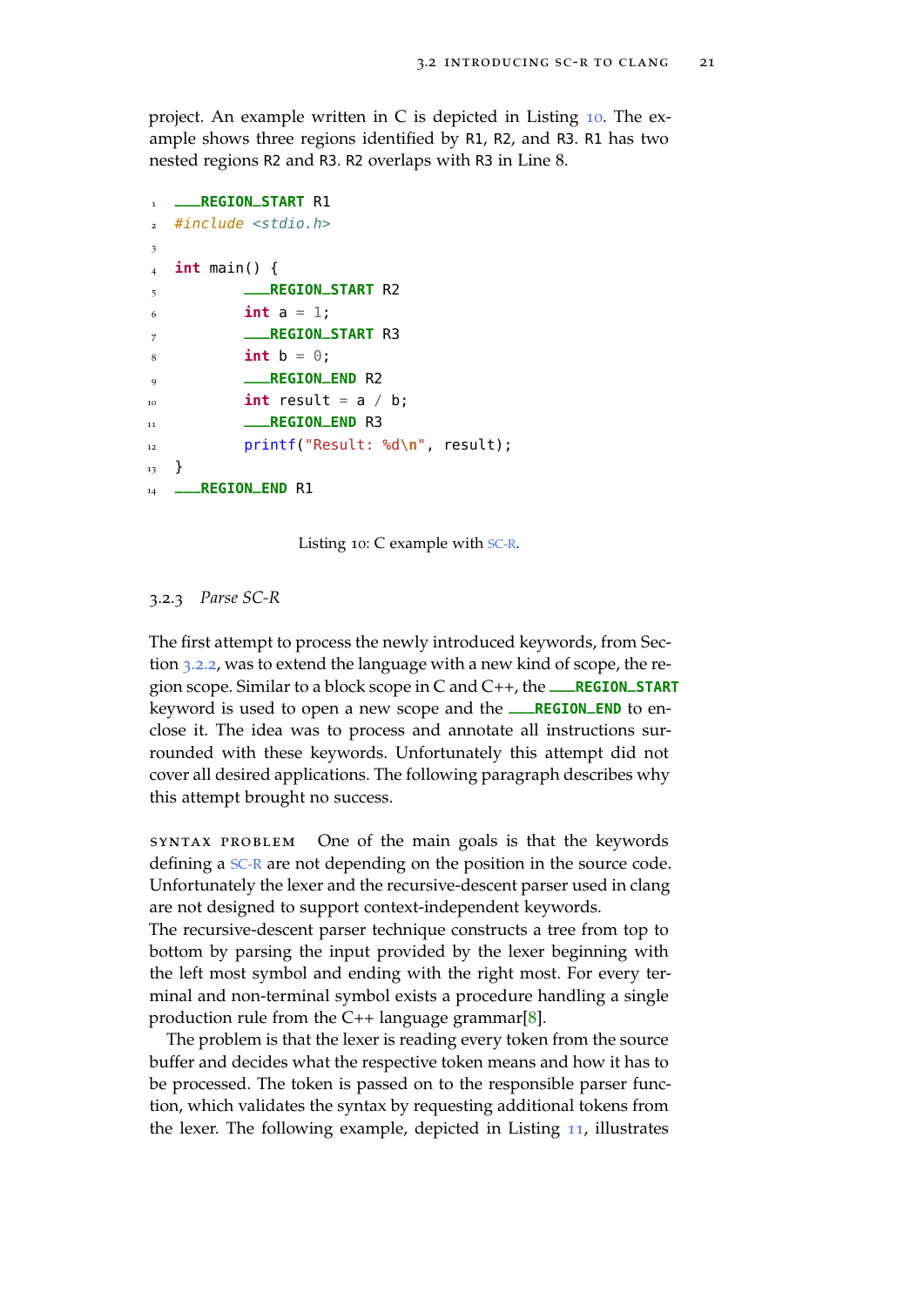the problem. The example shows an if-statement and a [SC-R](#page-9-1) annotation identified by IF\_1. The lexer reads the **if** token and passes it on to the parser, which performs a syntax check. In the validation process further tokens are requested from the lexer. As soon as the parser tries to validate the **\_\_\_REGION\_START** token an error is raised. The reason causing this error is that the function handling the if-statement is not aware of the keyword at this point in the source code. In order to solve the problem the [SC-R](#page-9-1) annotations need to be introduced to every function in the parser performing a similar syntax check, making this technique hard to implement, maintain, and thus error-prone.

```
if (true)
2 ___REGION_START IF_1 // Error
   \left\{ \right.printf("Hello World!");
5 ___REGION_END IF_1
   6 }
```
Listing 11: Syntax validation issue.

context-dependent keyword problem Similar to the challenge described above, the parser used in clang reveals another problem concerning context-dependent keywords. The fact that keywords depend on the position in the source code makes the implementation much more complex. In order to make the [SC-R](#page-9-1) annotation keywords context-independent the parser needs to be extended with additional production rules. The example in Listing [12](#page-33-1) illustrates the problem. In the first line a [SC-R](#page-9-1) start annotation is added, which is parsed as a top-level declaration. In Line 2 the parser enters the function func1, which is not handled by the top-level declaration routine. In order to parse the annotation in Line 5 the keyword needs a separate implementation in the statement parser function.

```
1 ___REGION_START C_1 // Top-Level-Decl
2 void func1 ()
3 {
           printf("Hello World!");
           5 ___REGION_END C_1 // Statement-Or-Declaration
6 }
```
Listing 12: Context-dependent keyword issue.

solution Since these two challenges imply major changes in the parser component of clang we propose another approach. In order to circumvent problems similar to the ones mentioned earlier the [SC-R](#page-9-1) implementation is done in the lexer. The Lex function is visited every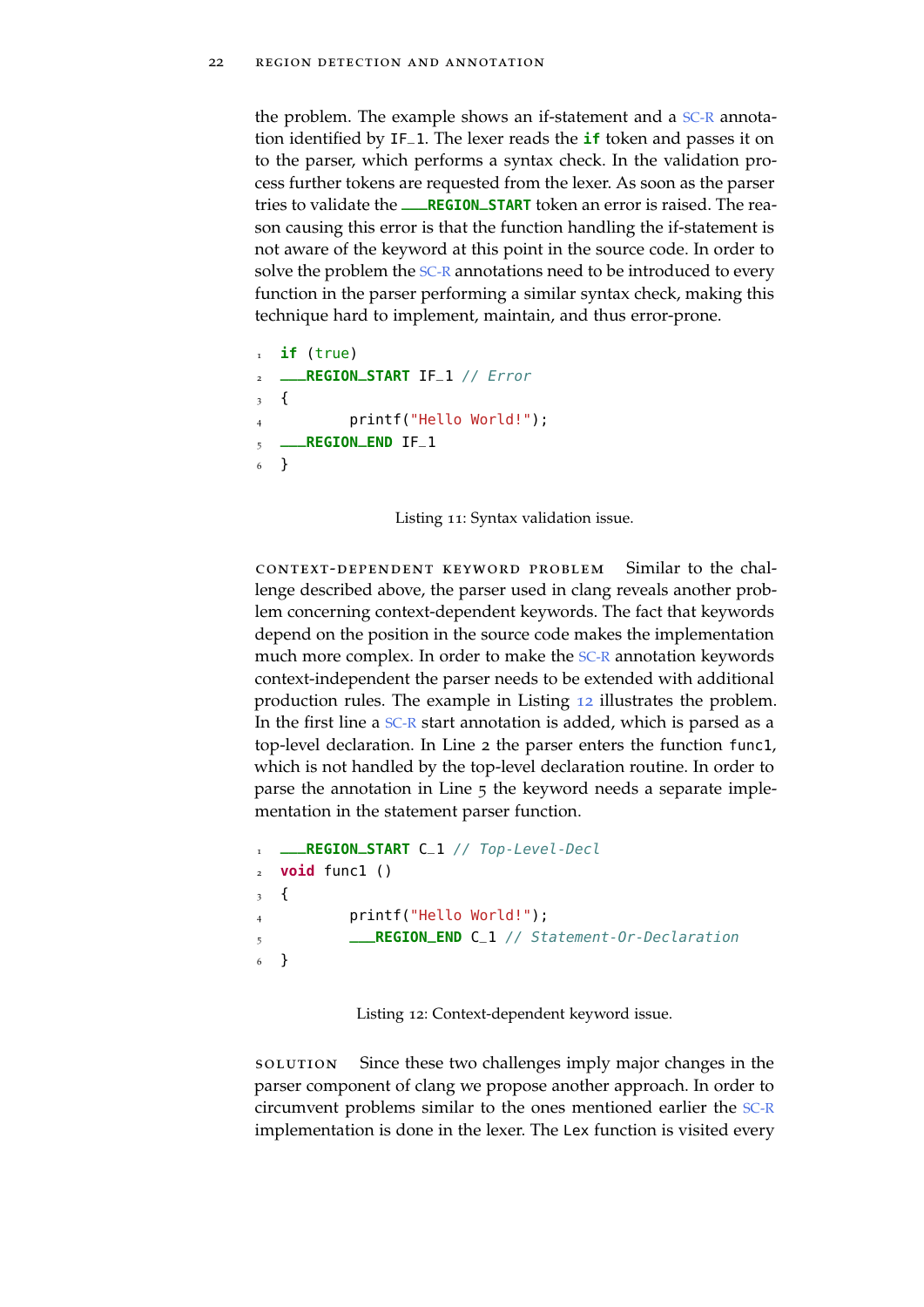time the parser requests a token from the stream. The current implementation utilizes this bottleneck by calling its own custom parsing function for every token appearing in the source code. As soon as either a **\_\_\_REGION\_START** or **\_\_\_REGION\_END** occurs the keyword and the following string literal are consumed. The consumed string literal, the ID of the region, is added to a list of active regions if the start annotation is consumed and removed from the list if an end annotation is consumed. For all other token a mapping between the active regions and the current processed token is created.

### <span id="page-34-0"></span>3.2.4 *Processing*

The extended lexer is now able to handle [SC-R](#page-9-1) annotations and use the information they provide to further process it in the internal structure of clang. In the following, we first introduce the region store, which maintains a mapping between tokens and the regions it is contained in, then we describe how we use the component to propagate information to the code generation.

region store The RegionStore class provides functionality to lookup region information for a specific instruction based on its source location. The component is available throughout all compilation stages in the front-end. Its main purpose is to allow the region handler to store region information and make it available to the code generation.

<span id="page-34-1"></span>instruction annotation The main goal regarding the region detection and annotation in clang is to transfer the region information from the source code to the [LLVM-IR](#page-9-2), so we can analyze it later on. In order to do that a [SC-R](#page-9-1) is converted into a [IR-R](#page-9-0). Since every instruction in a [IR-R](#page-9-0) contains information about the regions it is a part of, the compiler front-end needs to ensure that the information is accessible during the code generation. We achieve that by storing the regions for every statement and declaration and provide access to the information while emitting the corresponding instructions. The implementation in clang works as follows. For every occurrence of a **\_\_\_REGION\_START** annotation in the source code, the compiler appends the identifier of the [SC-R](#page-9-1) to the activeRegion set. An entry is removed as soon as the **\_\_\_REGION\_END** annotation with the specific identifier is processed. The source location of all instructions, handled during the module compilation, is used to generate a mapping between the entries in the activeRegion set and the currently processed instruction. These mappings are then stored in the RegionStore database.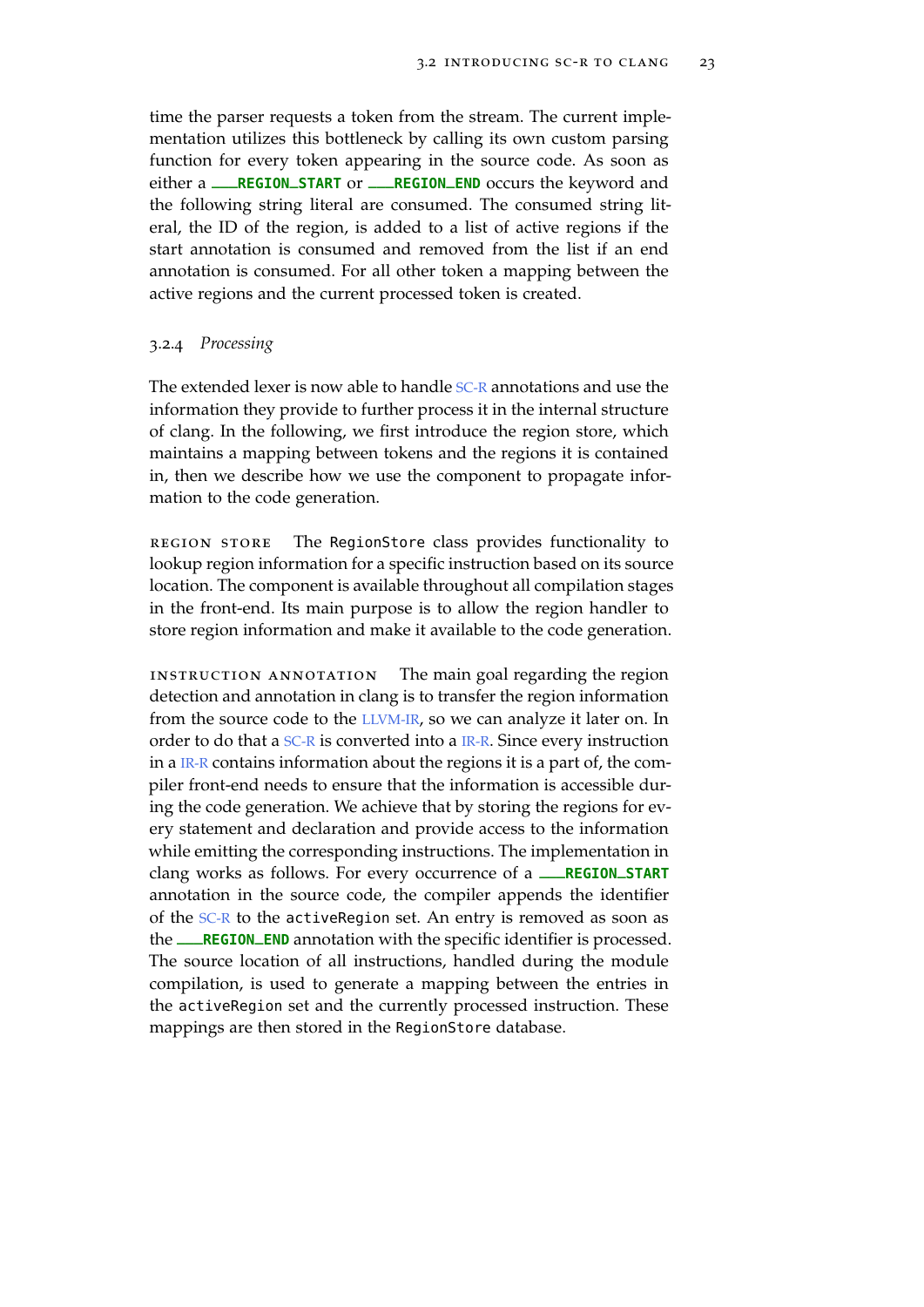#### 3.2.5 *Emit [IR-R](#page-9-0)*

The final step to complete the conversion from [SC-R](#page-9-1) to [IR-R](#page-9-0) is to annotate the instructions in [LLVM-IR](#page-9-2) with region information. As we already mentioned in Section [3](#page-32-0).2.3 we do not want to adapt every function in clang. Therefore, the general idea is to circumvent all the following stages in the compilation process after the parsing phase and identify the instructions right before they are emitted by the code generation. We then use the gathered information from the last section to annotate the affected instructions.

identify instruction in code generation In order to identify instructions we facilitate the information offered by the SourceLocation. It serves as a unique identifier and is assigned to every token parsed in the front-end. The ID is passed along with the source-code fragment no matter how the information is transformed during the process. In the code generation we exploit this fact by looking up the ID in the RegionStore, which provides us with region information of the currently processed instruction. Since there are three different kinds of instructions the implementation has to be done in all three. This affects the CodeGenModule::EmitTopLevelDecl, CodeGenFunction::EmitStmt and CodeGenFunction::EmitDecl methods.

tackling information loss The code generation in clang uses functions from LLVM to generate [LLVM-IR](#page-9-2) instructions. Since LLVM is language independent, it has no access to data structures specific to the front-end like the SourceLocation, which is needed to access the information in the RegionStore, though these insights are needed to generate the [IR-R](#page-9-0) annotations. We solve this problem by introducing the llvm::RegionAnnotation class to LLVM, which caches a string containing the information for the currently processed instruction. The clang front-end is now able to pass the output from the RegionStore to the llvm::RegionAnnotation, which enables LLVM to request the necessary information.

[LLVM-IR](#page-9-2) METADATA The instructions in LLVM, similar to the one in the code generation of clang, are processed on three different choke points, namely when constructing a llvm::Function, llvm::Instruction, or a llvm::GlobalVariable. In order to annotated each value that is emitted we need to adapt all of these constructors. Fortunately, the [VaRA](#page-10-0) version of clang offers the MDProvider and the MDAnnotater, which provides an interface to add metadata without the need of any modification to one of the constructors. These [VaRA](#page-10-0) components work as follows: Our class, to handle the information conversion and annotation, RegionAnnotation extends the MDProvider class and overrides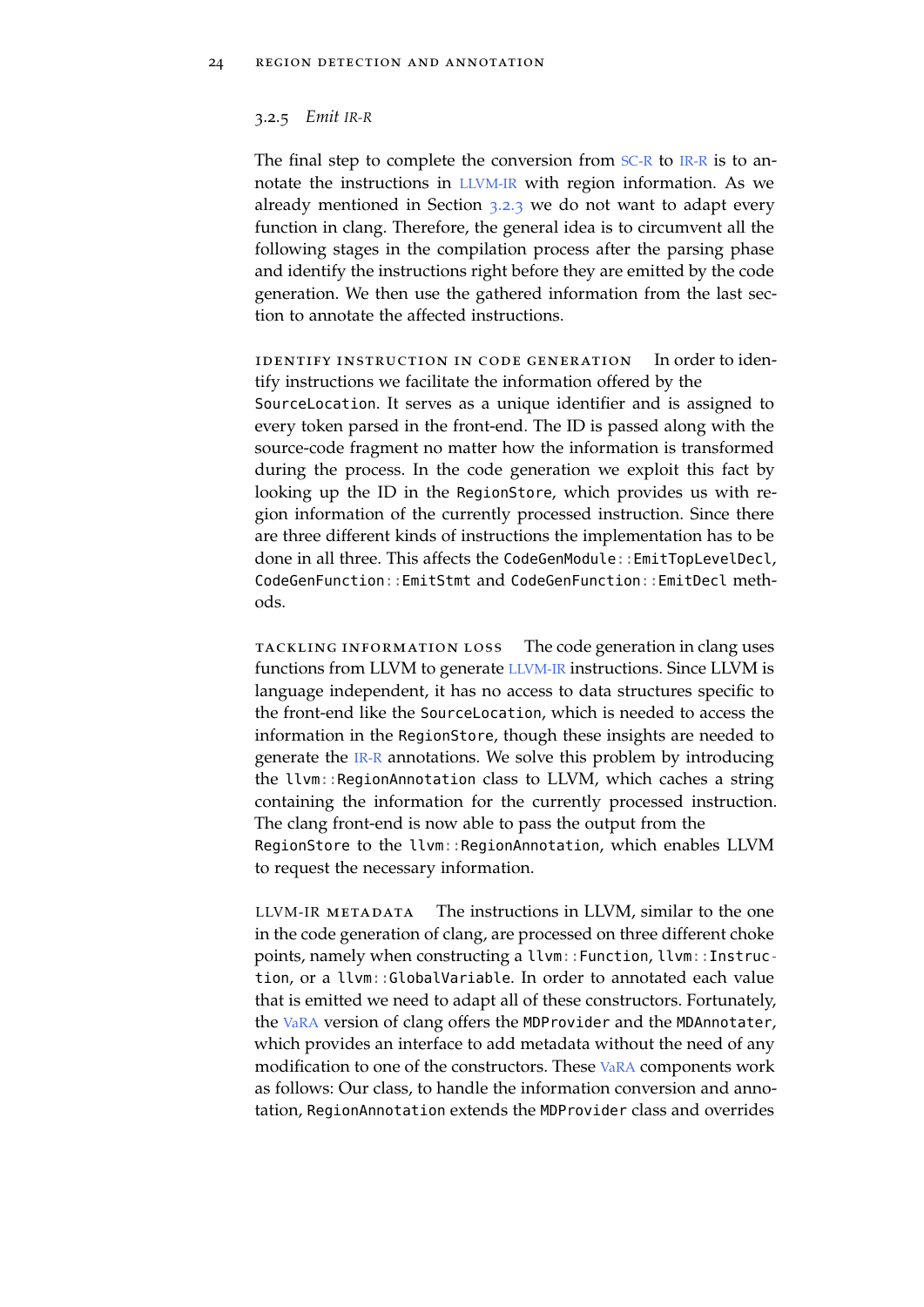the getCurrentMetadata function, which provides the region information as MDNode object. The MDNode class is an attachment representing the metadata for emitted instructions containing the metadata-group and data, in our case the region information. During the construction of our class it introduces itself to the MDAnnotator, that requests and adds a MDNode to an emitted instruction. This annotated information is identified by the metadata-group *Region*, such that the optimizer is able to recognize that the metadata is containing [IR-R](#page-9-0) information.

#### <span id="page-36-0"></span>3.2.6 *Process [IR-R](#page-9-0)*

In order to facilitate the information provided by the [IR-R](#page-9-0) we create an optimizer pass, which extracts and stores the information. The vara::MarkerDetection pass enhances the [VaRA](#page-10-0) framework with region detection capabilities and provides compatibility to its analysis functions.

 $EXTRACTION$  In order to extract the information stored in the [LLVM-IR](#page-9-1) files we have to create a new module pass in the optimizer. The pass is supposed to run on a whole module because we want to store information for every function, basic block, or instruction separately. Storing it separately allows us to run the generic analysis functions available in [VaRA](#page-10-0) not only on instructions but on basic blocks, and functions, too. The module object provided by the pass enables us to request every component, which are nested within one another. To extract the information we iterate through all the interleaved components and parser their metadata and build an internal database based on the following set. Let F be a set of functions, BB a set of basic blocks, I a set of instructions, R a set of regions, and  $g(c)$  a function returning the assigned regions of the provided component c. For every instruction  $\forall i \in I$  that is part of a basic block  $bb \in BB$ , the regions assigned to the instructions  $q(i)$  are also assigned to the parent basic block bb. This also applies in a similar manner to every basic block  $\forall bb \in BB$  that is contained in a function  $f \in F$ , the regions assigned to the basic block  $g(bb)$  are also assigned to the parent function f. We can express the resulting set as follows:  $g(i) \subseteq g(bb) \subseteq g(f)$ .

internal representation Regions are represented as a vara:: MarkerRegion in LLVM. The internal representation is derived from llvm::IRegion interface, which is part of the [VaRA](#page-10-0) framework. [VaRA](#page-10-0) provides generic analysis functions, which require to implement the former mentioned interface. This interface ensures that the analyzer is able to obtain the relevant data gained in the previously described extraction process.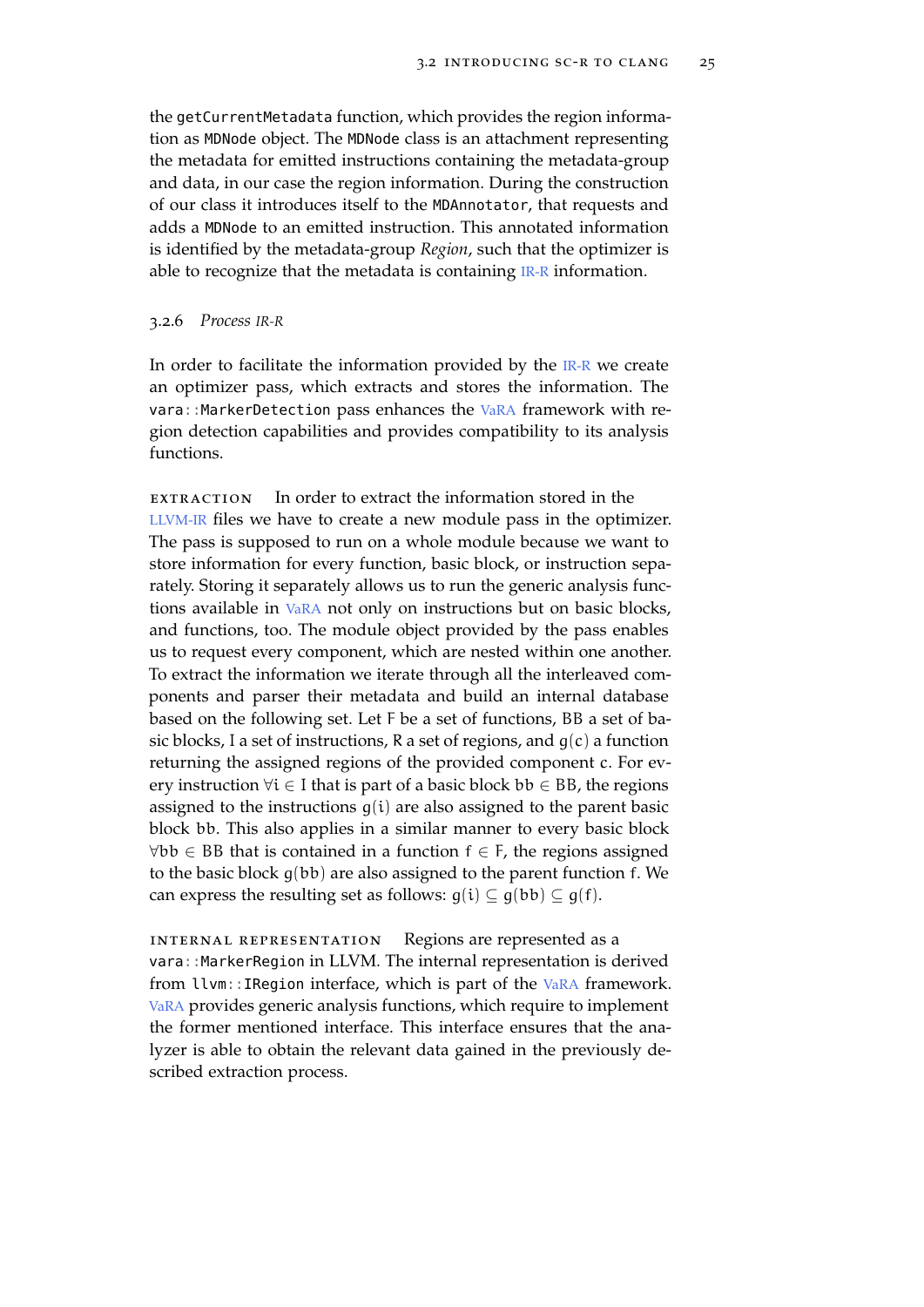mapping Every vara::MarkerRegion identified by its ID is created once to keep the overhead low. However, a region can be defined by more than one basic block, function, or instruction. Hence, we have to create a mapping between instructions and regions. The [VaRA](#page-10-0) compatible version of LLVM provides the llvm::IInfo object that is capable of describing such a mapping. Furthermore, the llvm::LLVMContext provides a separate mapping assigning an llvm::IInfo object to a llvm::Value, which is the most common base class of every basic block, function, and instruction. This allows us to add a reference in the llvm:: IInfo object to the corresponding vara:: MarkerRegion. The creation and requests of regions are managed by the llvm::IRegionStore, a component available in the [VaRA](#page-10-0) compatible version of LLVM.

## 3.3 automated annotation of [SC-R](#page-9-2) using git

In the previous sections we ensured that the compiler is able to utilize [SC-Rs](#page-9-2) from a provided input file. We now want to annotate whole projects with [SC-R](#page-9-2) automatically. In order to do that we make use of the commit information provided in the [RCS](#page-10-1) Git to find and annotate regions.

identify responsible commit hashes In order to annotate the files in the repository with region information we need to identify which lines are affected by a certain commit. We can achieve this by using the git-annotate command. We process the output generated by git-annotate by tracking down the first an the last change made by a certain commit. A  $SC-R$  is defined by all the code that is contained between the first and the last change. For example, the output depicted in Listing [13](#page-38-0) contains a simplified version of the output git-annotate would produce. As we can see the first line affected by commit with ID *9aa9da* is in Line 1 and the last line affected is in Line 10. Hence the resulting [SC-R](#page-9-2) contains all lines of the source file. In comparison with the commits affecting Line 5 and Line 7, where the first is the same as the last line modified by the responsible commit. Therefore, only the single line is contained in the resulting [SC-R](#page-9-2).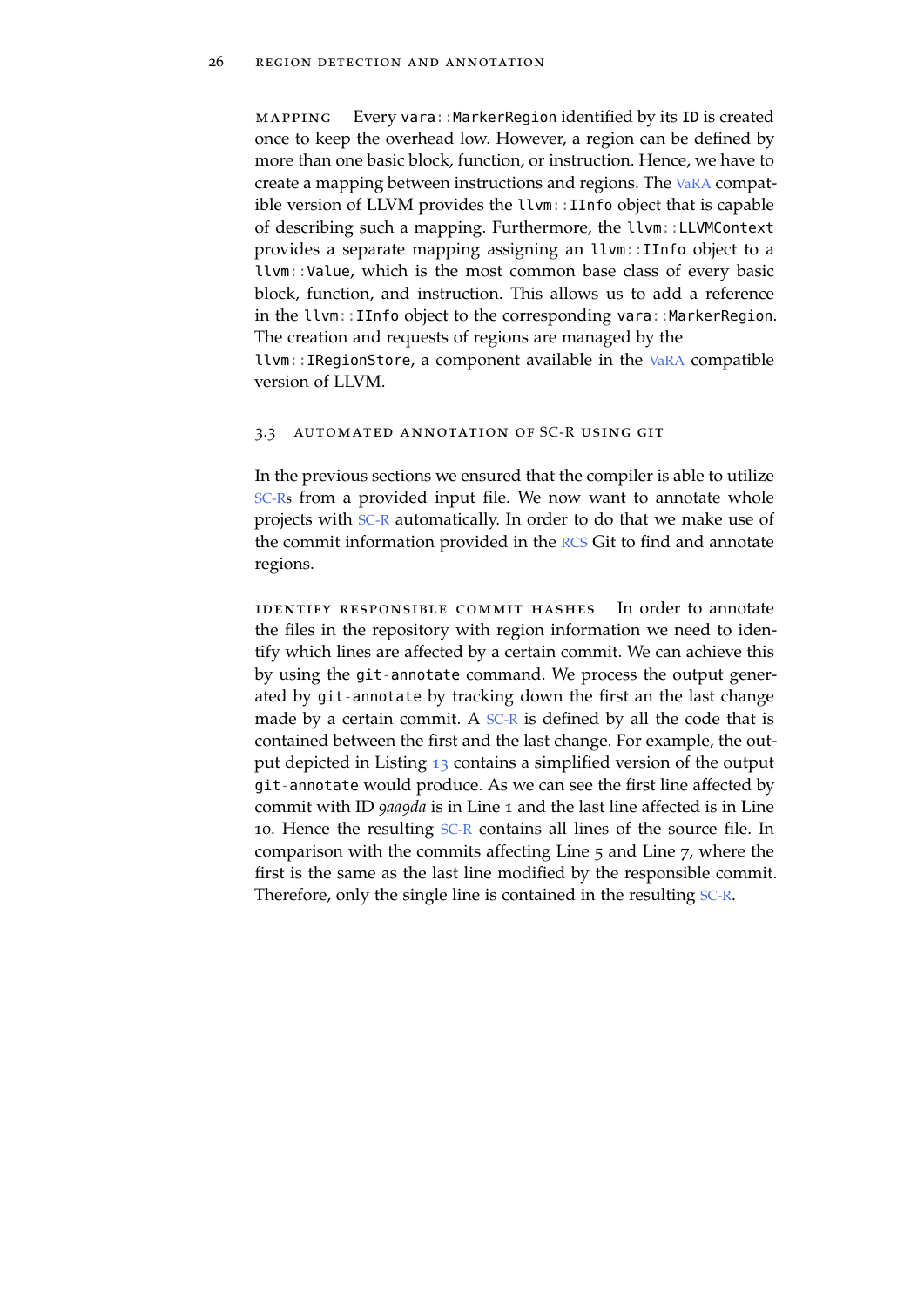```
9aa9da 1)
   2 9aa9da 2)
   9aa9da 3)
   4 9aa9da 4)
5 \text{ d}8527c \quad 5)6 9aa9da 6)
  45dcb1 7)
  9aa9da 8)
  9 9aa9da 9)
10^{10} 9aa9da 10)
                #include <stdio.h>
                int main() {
                     int a = 1;
                     int b = 0;
                     int result = a / b;
                     printf ("Result: %d\n", result);
                 }
```
Listing 13: Simplified output of git-annotate.

In the next step, we generate a new version of the source file that contains the [SC-R](#page-9-2) annotations. As identifier for these [SC-R](#page-9-2) we use the commit hashes. They are especially suitable because it is unlikely a repository yields two identical hashes, as stated in the official Git documentation<sup>1</sup>. Furthermore, they can be useful if we want to combine the insights generated by an analysis and the information provided by Git. The result of the transformation from the example used in Listing [13](#page-38-0) is provided in Listing [14](#page-38-1). For every detected commit we added a begin annotation before the first line, see Line 1, 6, and 10 and an end annotation after the last affected line, see Line 8, 12, and 16.

```
1 ___REGION_START "9aa9da"
, #include \leqstdio.h>
3
4 int main() {
5 \text{ int } a = 1;
6 ___REGION_START "d8527c"
\tau int b = 0:
8 ___REGION_END "d8527c"
\Omega10 ___REGION_START "45dcb1"
11 int result = a / b;
12 ___REGION_END "45dcb1"
13
14 printf ("Result: %d\n", result);
15 }
16 ___REGION_END "9aa9da"
```
Listing 14: Resulting source file after annotation is finished.

<sup>1</sup> *Git Tools - Revision Selection*. [https://git-scm.com/book/en/v2/](https://git-scm.com/book/en/v2/Git-Tools-Revision-Selection) [Git-Tools-Revision-Selection](https://git-scm.com/book/en/v2/Git-Tools-Revision-Selection). (Accessed on 12/05/2017)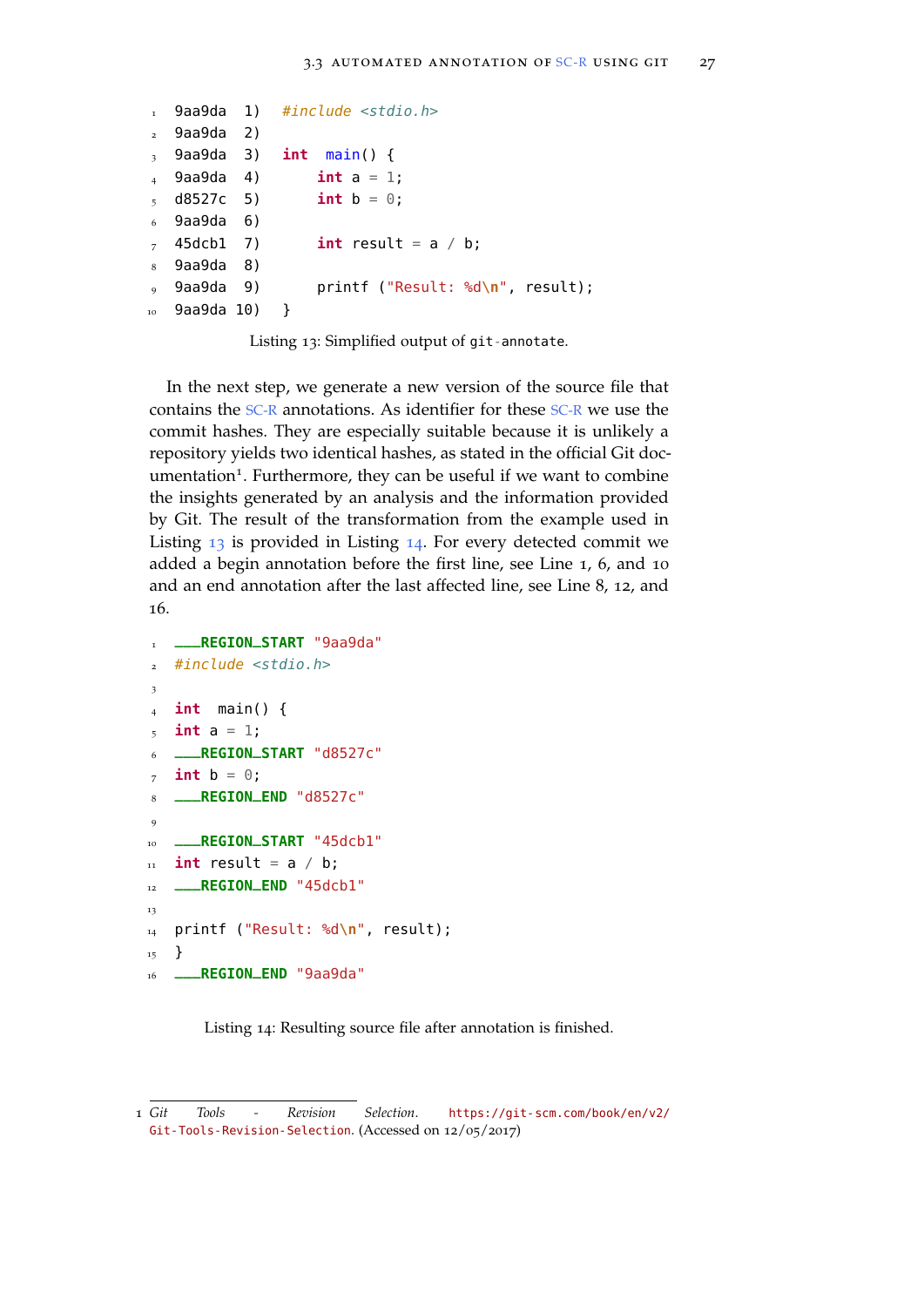tackle multi-line preprocessor code The clang front-end handles the [SC-R](#page-9-2) annotations at compile time after the preprocessing is finished. The detection and annotation process we just described does not concern itself whether the lines wrapped are preprocessor instructions or  $C/C++$  code. Based on these facts an error arises as soon as an annotation is between a multiline preprocessor definition. An example causing a compiler error is shown in Listing [15](#page-39-0). Processing the example with the clang preprocessor is starting to parse the definition in Line 1, since the definition is not finished by the end of the line, expressed with the  $\setminus$  (backslash), the parser consumes the next one. Unfortunately the **\_\_\_REGION\_START** ERROR\_1 is not a keyword the preprocessor can act on, therefore it raises an error.

```
#define F(x) (x) \
___REGION_START ERROR_1
         + \sqrt{}4 ___REGION_END ERROR_1
         (x)
```
Listing 15: Annotated multi-line macro in C.

We can solve the problem by converting multi line to single line preprocessor code before we add the annotations to the output-file. The downside of this solution is that we loose accuracy, since the region shown in the example affects only the plus operator. After reducing the macro to a single line the whole macro is contained in the [SC-R](#page-9-2). However, omitting the information has little effect on the outcome, since the automatic annotation considers only line changes. For example, the example depicted earlier in Listing [14](#page-38-1) in Line 11. If we change the operator from a division to addition the corresponding annotation affects the whole line, which is inaccurate since we only changed the operator. Since we accept this kind of inaccuracy the impact of converting multi-line to single-line macros is negligible.

#### 3.3.1 *Tag-group-based Annotation*

The organization of commits is the responsibility of the project. A single commit can introduce a simple change or contain a whole feature. However, Git offers another organizational feature that we can base our annotations on. Tags in Git refer to a certain commit ID in the working tree and they are used to highlight important points in history as stated in the Git documentation<sup>2</sup>. We exploit the fact that tags mark important changes to group them together, to be able to analyze specifically these sets of important changes.

<sup>2</sup> *Git - Tagging*. <https://git-scm.com/book/en/v2/Git-Basics-Tagging>. (Accessed on 12/09/2017)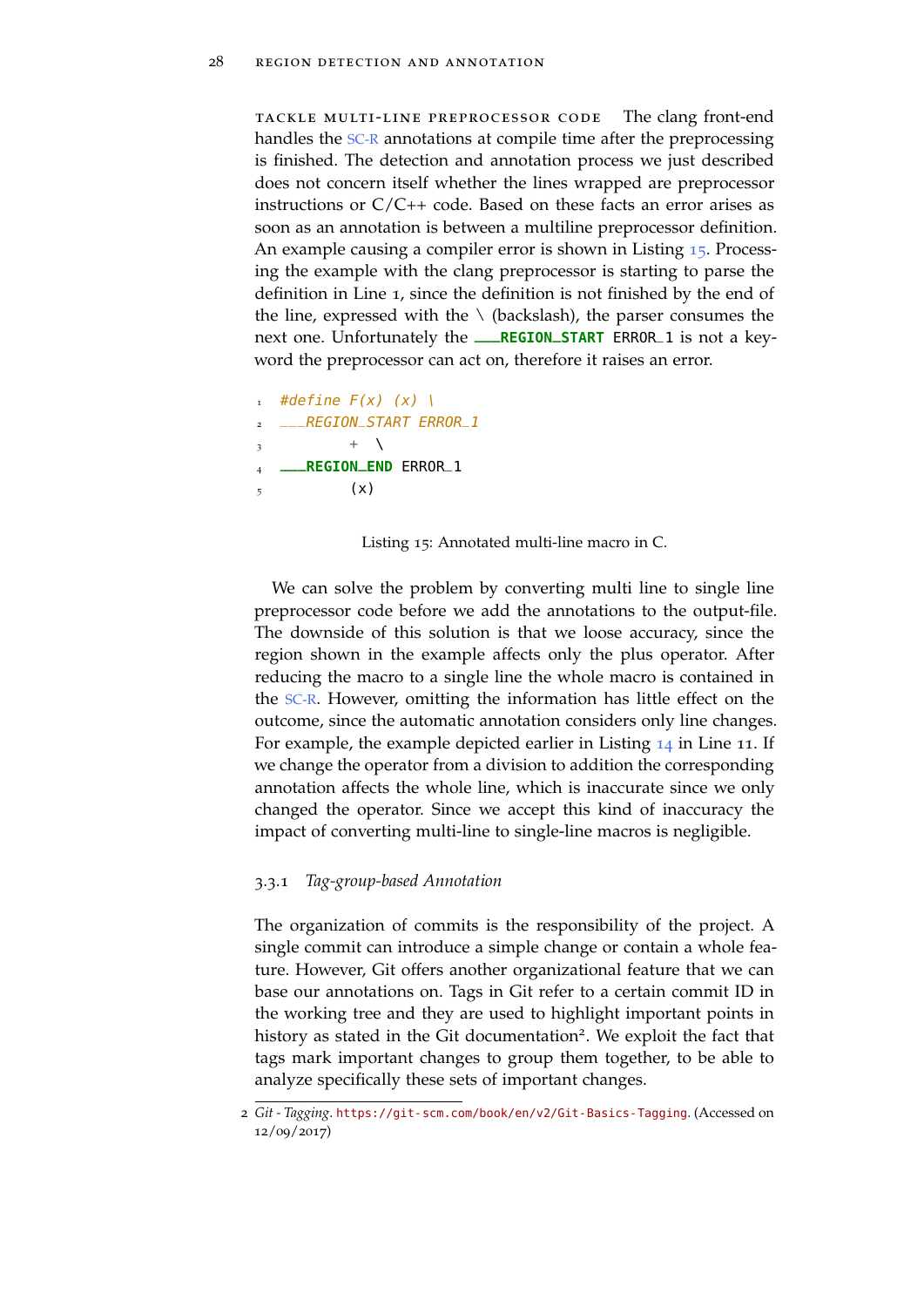To list the available tags in a project Git offers the command git tag. In order to get the corresponding commit ID and its predecessors we use the git rev-list command. We combine the two commands to get a set of IDs newly introduced in the given tag. The example in Listing [16](#page-40-0) shows the execution of the git rev-list command in Line 1. The command is provided with two tags "v1.7" and "v1.8". The three dots separating these tags affect the result of the command to yield all changes made after the first tag v1.7 up to the change referenced by the second tag v1.8. The resulting list is ordered topdown, the commit ID in the first line is the newest.

- <span id="page-40-0"></span> $1 >$  git rev-list v1.7...v1.8
- <sup>2</sup> 3022fdb32287089d2201e715b7beb133a47ff608
- <sup>3</sup> d21616b9a9479331d721c07c6ad56bd72f4edd1f
- <sup>4</sup> f879a0511c034a21b0e9a15caf866006f9d1bed5
- <sup>5</sup> 3557cd57906915eb9c990b5f386e25c395592643
- <sup>6</sup> a420fbafe812f9584f4e71cf3bd42f222bae74c8
- <sup>7</sup> 525cc2dd42483bbdb4e4e60cec659fd286ead55f

Listing 16: Grouping git tags for annotation.

The annotation process is performed similar to the one described previously with the difference that all IDs yield by the git annotate command are substituted with the corresponding tag name. In this manner we are able group together small changes to larger organizational units.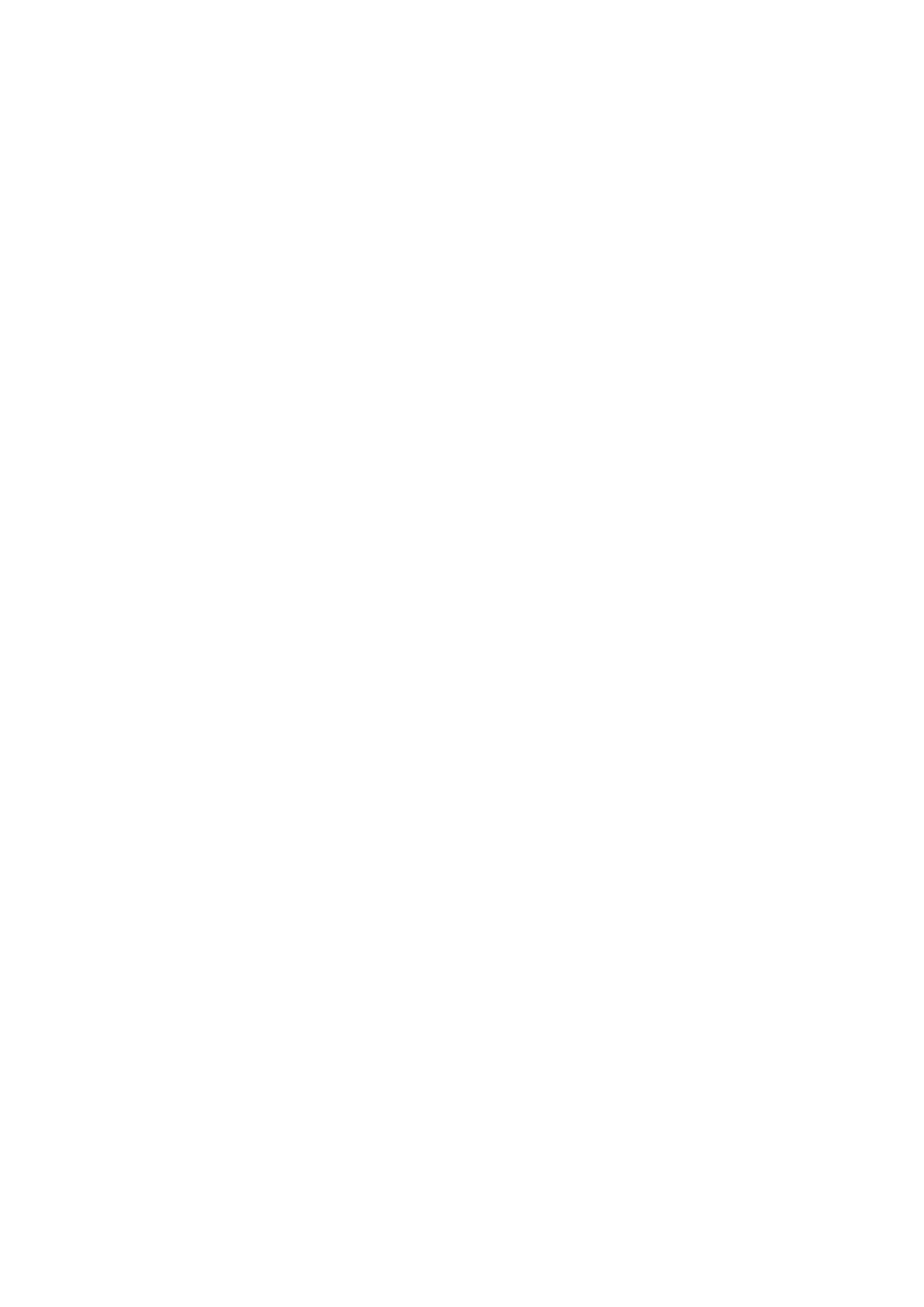<span id="page-42-1"></span>In the last chapter, we introduced an approach to detect changeregions from a Git repository and propagate them forward to LLVM. In this chapter, we describe how we utilize commit-region information to analyze software. We introduce approaches based on controlflow and data-flow in order to determine interactions between regions. We visualize and then discuss our results in order to provide an answer to our research questions.

impact of a change By our means, the impact of a change, introduced by a commit, is measured by the effect it has to the behavior of a program.

research questions The following three questions are evaluated in the upcoming chapter:

- **RQ1.1**: Can we use [LLVM-IR](#page-9-1) based **control-flow** to detect interactions between different commit regions?
- **RQ1.2**: Can we use [LLVM-IR](#page-9-1) based **data-flow** to detect interactions between different commit regions?
- **RQ2**: Can we measure the impact of a change introduced by a commit region through its interactions to other commit regions?

# <span id="page-42-0"></span>4.1 change-region based analysis

In this section, we introduce the LLVM passes we created to evaluate our approach. Furthermore, these passes should give an idea how the change-region information can be utilized for the analysis of software. At first we describe the control-flow and data-flow analysis passes, which uses the regions provided by the detection pass introduced earlier. The results generated in the analysis are then aggregated in the report pass, which serializes the information to YAML and stores the content to an output file.

# 4.1.1 *Control-Flow Analysis*

The purpose of the analysis is to generate a graph from the extracted [IR-R](#page-9-0) based on the control-flow. The result generated in the process is an ordered set of visited [IR-R](#page-9-0) gathered while traversing along the control-flow edges. In addition, the analysis gathers call information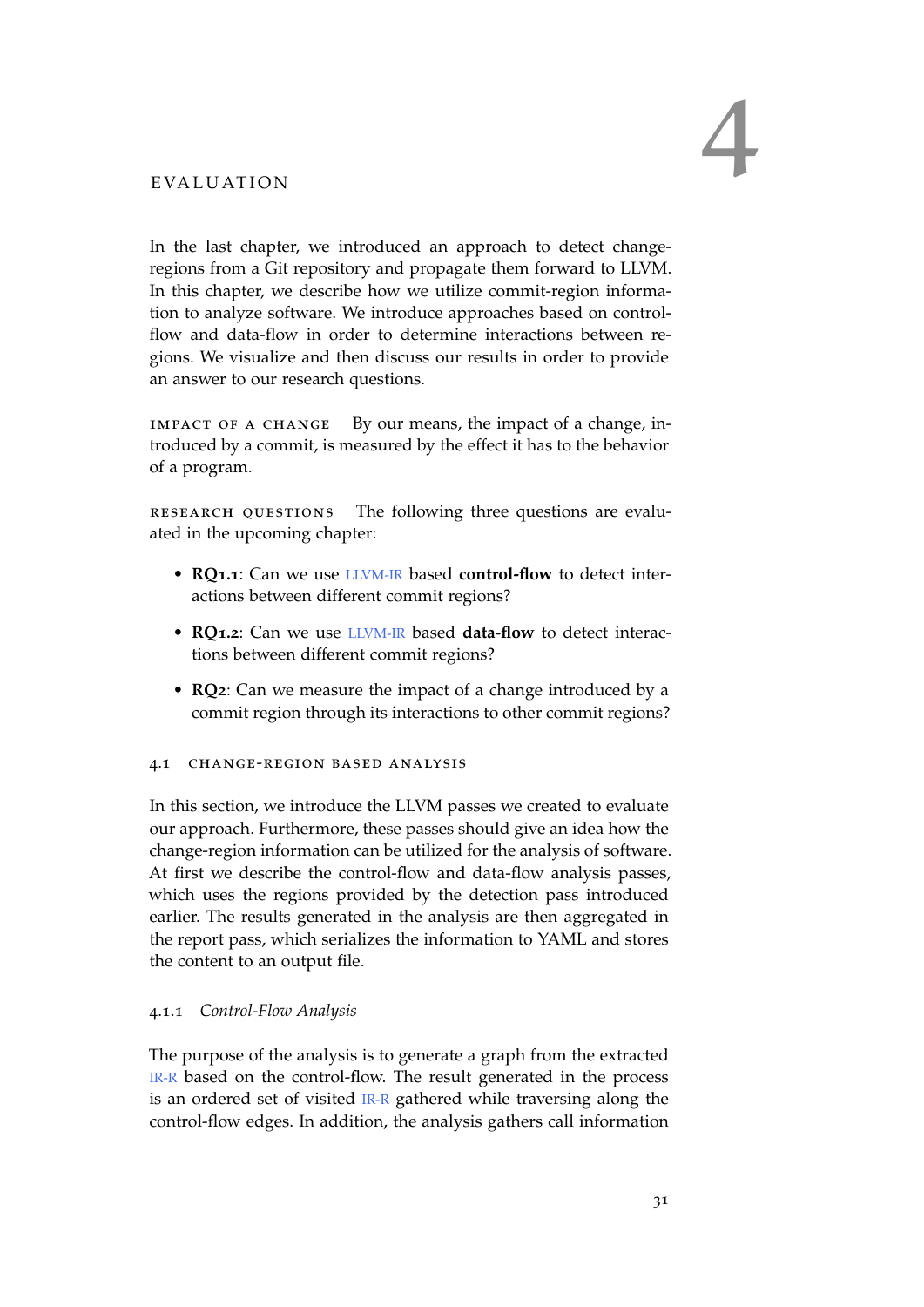from source to destination  $IR-R$ . The pass is based in the [VaRA](#page-10-0) framework, where it utilizes the vara::FlowAnalysis component to generate insights. In order to be able to use this component, we need a compatible data structure and a flow-analysis trait that fits our need.

markerinfo Before we can introduce the flow-analysis trait we need to define an object capable of storing information that is propagated throughout the analysis. The MarkerInfo object stores three different attributes: (a) Predecessor  $IR-R$ , the  $IR-R$  visited in the previous node, in order to detect a control flow between two regions. (b) Control-flow edges, to track the flow from one region towards an other. The structure is organized as a pair, whereby the first precedes the second regarding the control flow. (c) Called functions, a map which uses the source region as a key and a list of called functions as value.

<span id="page-43-0"></span>maker-flow-analysis traits The MarkerFlowAnalysisTraits gathers control-flow information form the llvm::Instructions contained in llvm::BasicBlocks and propagates it within MarkerInfo objects. The flow-analysis trait is derived from the vara:: DefaultAnalysisTrait that requires to implement the join and update function to work. A description of how they are implemented follows.

update The update function is called by the underlying flow-analysis algorithm and provided with the following three parameter:

- 1. The corresponding llvm::BasicBlock, since we perform the vara::FlowAnalysis on a llvm::Function.
- 2. A MarkerInfo storage object as IN set, which provides the results from the predecessor.
- 3. A MarkerInfo storage object as OUT set, which stores the intermediate results gained in the current update step.

We start our update routine by merging the previous obtained controlflow edges and function-call mappings with the empty OUT set, in order to preserve the results already obtained.

We use the predecessor regions from the IN set and copy them to an intermediate set of predecessor regions, since the IN set is immutable and we need to update the predecessor region set nearly after every instruction.

In the next step, we iterate through the instructions contained in the basic block node. In every iteration we check whether the instruction is a call to a function, and if so, for every region assigned to this instruction we store a mapping in the OUT set associating those regions with the targeted function of the call instruction.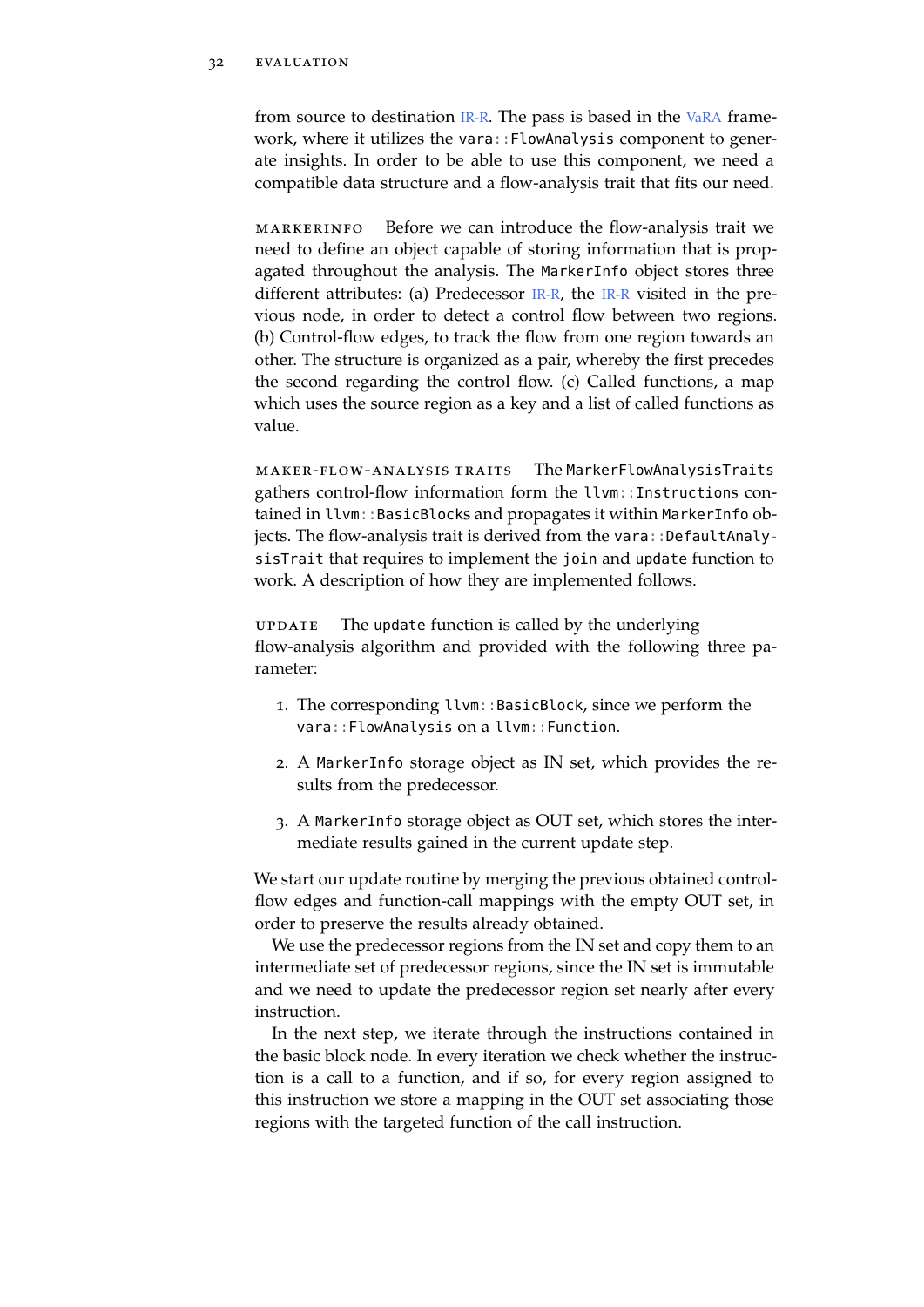In the same iteration step we use the intermediate predecessor regions to create control-flow edges by combining every region from this set with all those assigned to the current instruction. Each newly created edge is added to the OUT set and the intermediate predecessor region store is emptied and refilled with the regions assigned to the currently processed instruction. If an instruction has no regions assigned to it the algorithm will simply use those from last predecessor that had regions assigned to it. If there are no preceding instructions with region entries nor entries from the IN set, no control-flow edges will be generated.

After all instructions are processed the predecessor region store in the OUT set is filled with all regions assigned to the basic block. Since we propagate the regions upward in the detection pass, all regions assigned to any instruction in the basic block are also assigned to the parent. The exact behavior how regions are propagated is described in Section [3](#page-36-0).2.6.

Finally, the function returns true if the OUT set differs from the IN set, otherwise false is returned. This information is crucial to the underlying FlowAnalysis component, e.g., to handle recursion.

join The join function has a rather simple responsibility, it merges the results from two different paths in the flow. The function is provided with four parameters:

- 1. The preceding node.
- 2. A MarkerInfo storage object as IN set, which provides the results from the preceding node.
- 3. The currently processed node that needs joining.
- 4. A MarkerInfo storage object as OUT set, in which the changes are joined into.

In our case the join function just needs to copy the contents from the IN set to the OUT set.

Similar to the update function the return value is either true if the OUT set is different to the IN set, otherwise false is returned.

analysis wrapper-passes We have to create a new pass to actually run the flow analysis. Since we built our control-flow based analysis on functions we create a function pass. In the runOnFunction method we perform the actual analysis based on the algorithm introduced in Section [4](#page-43-0).1.1. First, we filter whether the function is defined externally or not. We can not access the definition of functions that are introduced via a library. If the function fulfills the prerequisites we continue to initialize the analysis. Second, we have to provide a set of entry blocks, which define the basic blocks used to start the traversal through the flow graph, and the targeted function. Furthermore,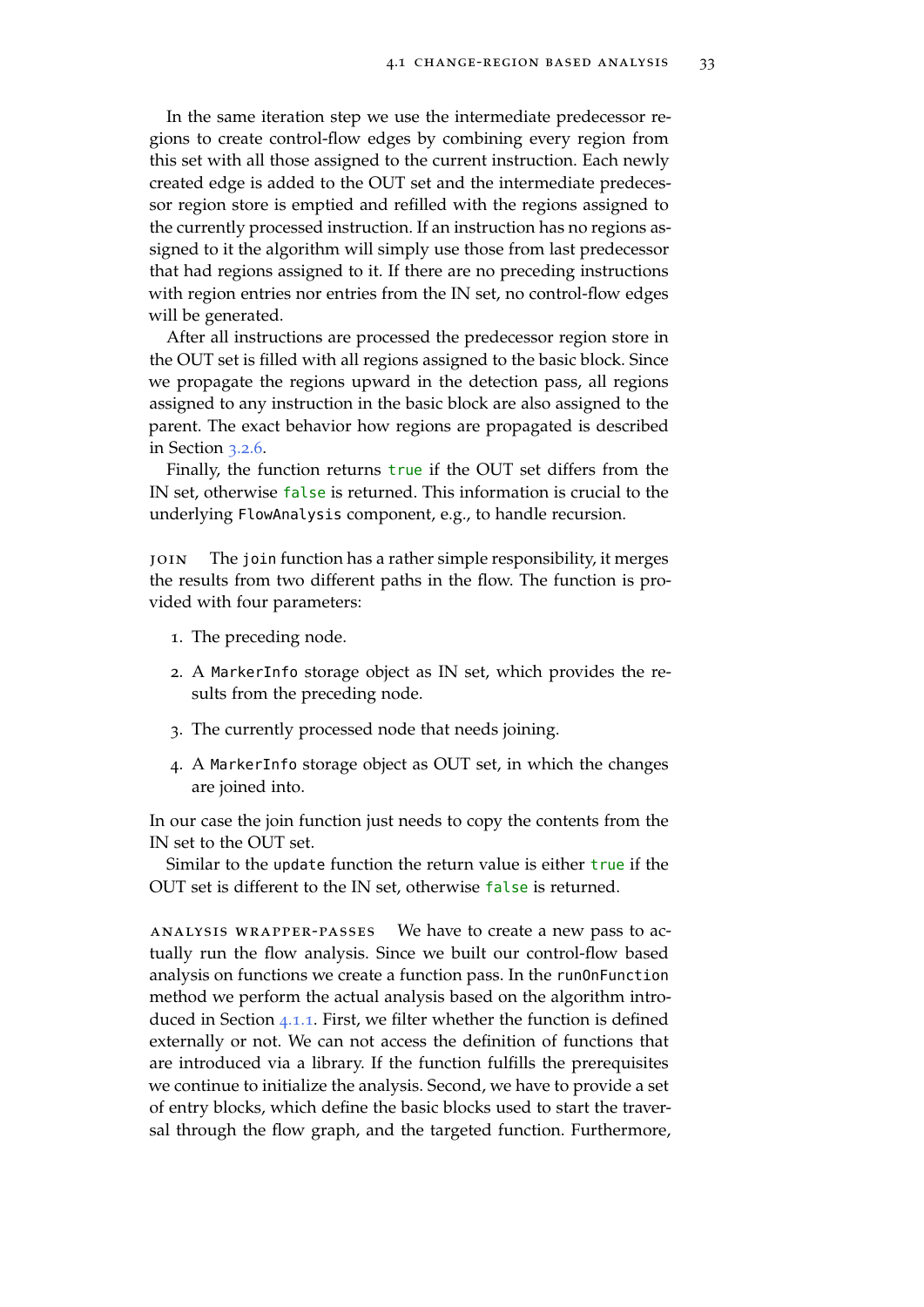## 34 evaluation

the MarkerDetection pass, which handles the extraction of [IR-R](#page-9-0) from [LLVM-IR](#page-9-1), is required as a dependency. Finally, we run the analysis and store the results in the Result field of the MarkerFlowDetection pass.

## 4.1.2 *Data-Flow Analysis*

In the last section, we introduced our implementation to analyze the control flow of a program in order to find relations between [IR-R](#page-9-0). In this section, we describe how we determined the data-flow relations between regions. Fortunately, [VaRA](#page-10-0) already offers an implementation to analyze the data-flow of a program, which we are able to utilize for our evaluation.

## flow-analysis components Again we use the

vara::FlowAnalysis component in combination with the vara::FunctionDefUseGraph, which provide paths based on def-use chains, and the vara::TaintFlowAnalysisTraits. The flow analysis manages the traversal through the vara::FunctionDefUseGraph and the propagation of gathered insights with the vara::TaintFlowAnalysisTraits. However, the analysis trait operates on taints, which are represented by the vara::Taint structure. We need to extend the implementation such that nodes in the graph can be tainted with their corresponding [IR-R](#page-9-0).

The MarkerTaint class inherits from the vara::Taint class and essentially wraps a reference to the corresponding [IR-R](#page-9-0) offering wrapper functions in order to be compatible with the vara::TaintFlowAnalysisTraits.

analysis wrapper-passes Again we create a function pass actually executing the analysis. Since the data-flow analysis is also based on functions, similar to the analysis based on control flow, however, the function is wrapped in the vara::FunctionDefUseGraph structure. In addition, we need to provide a list of entry blocks containing all instructions from the currently processed function and a lattice consisting of a preset taint to instruction mapping. Again, the MarkerDetection pass is required as a dependency. We can access the results via the function pass.

# 4.1.3 *Report Pass*

The results gained in the analysis need to be aggregated an exported in order to use the insights for external processing. For this, we created the MarkerFlowReport pass that runs on the whole llvm: Module. The aggregation process is performed as follows. We start by iterating over all functions in the module, except those we were not able to analyze, external functions and functions with no annotations. The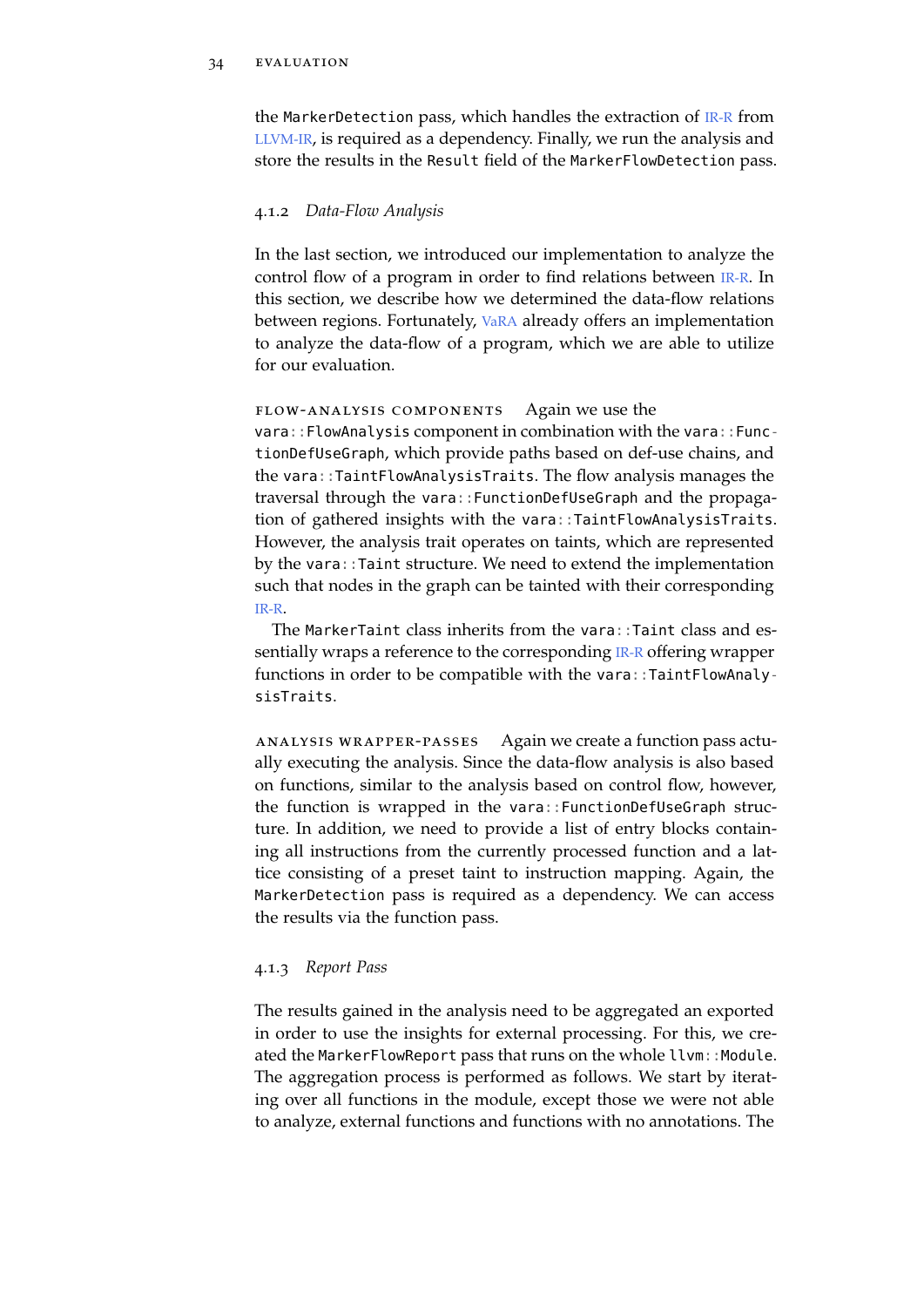results are copied to an intermediate data structure used to generate a [YAML](#page-10-2) file.

[YAML](#page-10-2) GENERATION We export the generated insights in YAML format using the [YAML](#page-10-2) traits provided by LLVM. These traits describe how to map from an internal data structure to its corresponding [YAML](#page-10-2) formatted string and backwards. Our implementation, however, only supports export of results. A more detailed explanation can be found in the corresponding LLVM documentation<sup>1</sup>.

In order to save the results to disk, we need to set the path to the output file with the -yaml-out-file parameter. The example shown in Listing [17](#page-46-0) and [18](#page-47-0) illustrates how the report is organized. The file is extracted as a whole, though it contains two different [YAML](#page-10-2) documents.

The first one, shown in Listing [17](#page-46-0), contains a mapping of functions and [IR-R](#page-9-0) from their unique ID to entry-specific information.

The first list in this document represents all functions contained in the module, even those not providing results. The reason why we added them as well is that function calls can call an external function and we want to be able to resolve these functions. Each function representation in the list has a unique ID, the first region appearing in the body, if available, and its textual representation.

The second list in this document contains a mapping from internal used unique IDs to their string representation of [IR-R](#page-9-0). The second

<span id="page-46-0"></span>

| 1              |                 |                   |
|----------------|-----------------|-------------------|
| $\overline{a}$ | function-info:  |                   |
| 3              | - id:           | 11                |
| $\overline{4}$ | region-id:      | 21                |
| 5              | function-name:  | foo               |
| 6              | - id:           | 12                |
| 7              | region-id:      | 22                |
| 8              | function-name:  | bar               |
| 9              | region-mapping: |                   |
| 10             | - id:           | 21                |
| 11             | representation: | 'Region_1'        |
| 12             | - id:           | 22                |
| 13             | representation: | 'Region_2'        |
| 14             | - id:           | 23                |
| 15             | representation: | $'$ Region $\_3'$ |
| 16             |                 |                   |

Listing 17: Example report in [YAML](#page-10-2) format, containing string mappings.

<sup>1</sup> *YAML I/O — LLVM 6 documentation*. <https://llvm.org/docs/YamlIO.html>. (Accessed on 12/11/2017)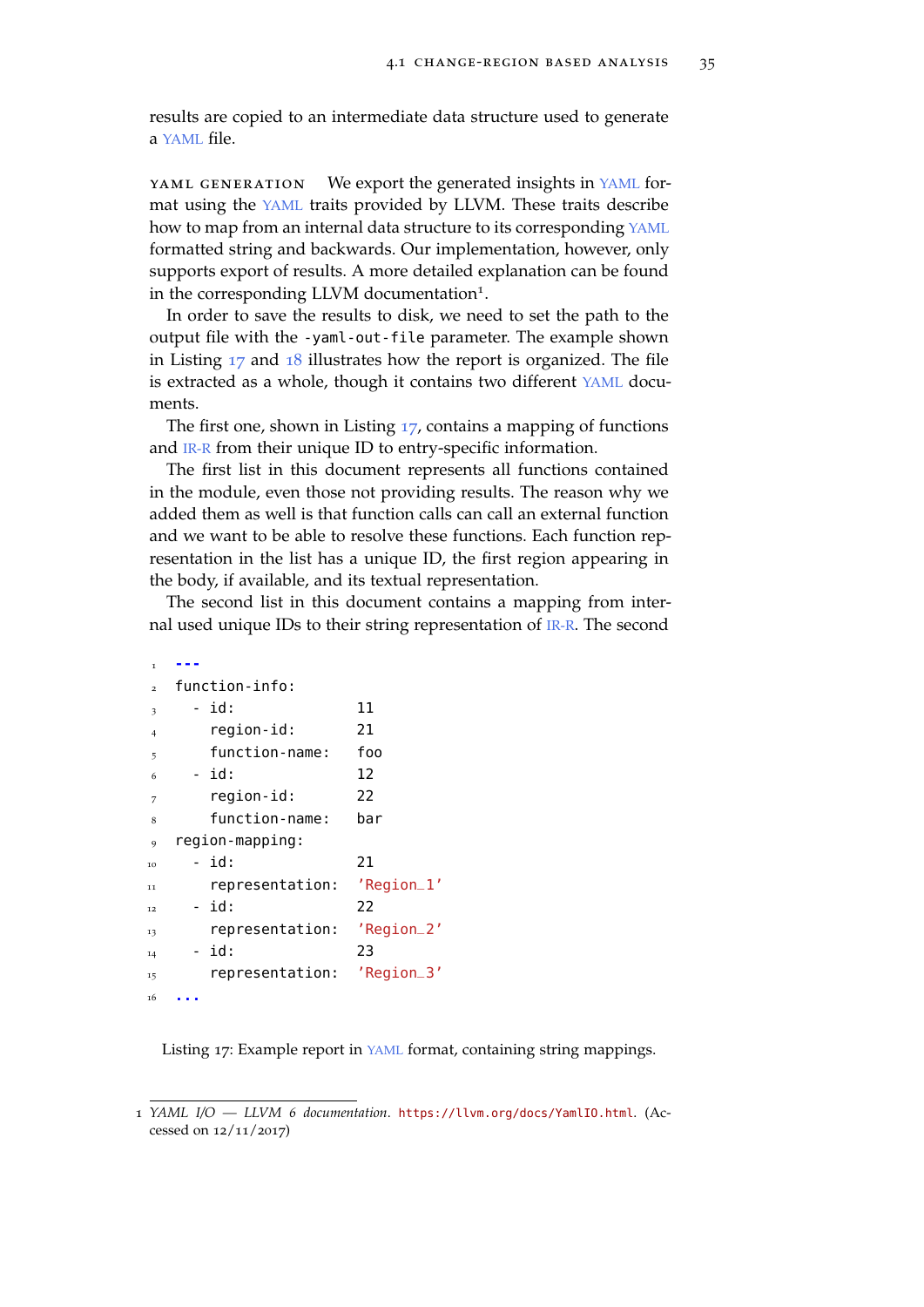document in the report contains a list of functions and their corresponding results. These results are identified by the textual representation of the function and followed by a list of called functions identified by call-graph-edges. Each of these entries describe which ones are called from a certain region, whereby the regions are referenced by their ID and the functions by their string representation. Furthermore, for each distinct region a unique entry is created and each of these entries can contain a list of targeted functions. The list is in the same order in which they were analyzed. The second list control-flow-edges in the report describes the control flow between regions as an edge, from the source region from to the destination region to, whereby both values represent a region by their unique ID. The data-flow-relations contains a similar list, however, the entries represent data-flow edges between regions.

<span id="page-47-0"></span>

| 17 |                         |
|----|-------------------------|
| 18 | - function-name:<br>foo |
| 19 | call-graph-edges:       |
| 20 | - from-region:<br>21    |
| 21 | to-functions:           |
| 22 | bar                     |
| 23 | foo                     |
| 24 | - from-region:<br>23    |
| 25 | to-functions:           |
| 26 | bar                     |
| 27 | control-flow-edges:     |
| 28 | from:<br>21             |
| 29 | 22<br>to:               |
|    | data-flow-relations:    |
| 30 |                         |
| 31 | function-name:<br>bar   |
| 32 | call-graph-edges:       |
| 33 | control-flow-edges:     |
| 34 | from:<br>21             |
| 35 | 23<br>to:               |
| 36 | 23<br>from:             |
| 37 | 21<br>to:               |
| 38 | data-flow-relations:    |
| 39 | from:<br>21             |
| 40 | 23<br>to:               |
| 41 | - from:<br>23           |
| 42 | 22<br>to:               |

Listing 18: Example report in [YAML](#page-10-2) format, containing analysis information.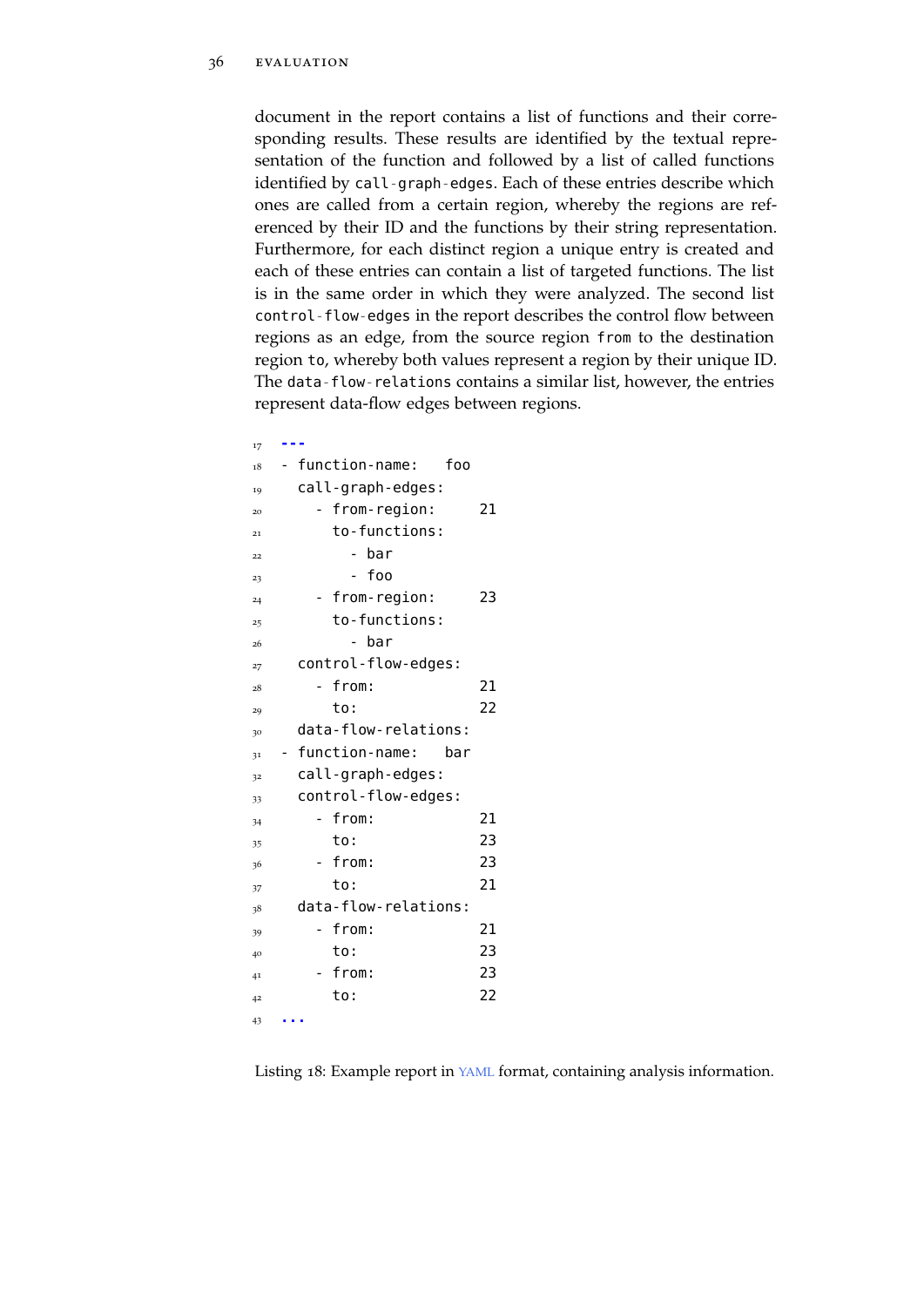# 4.2 tools

The following section describes all tools used to facilitate the evaluation process. We start by introducing the graph-plot generation tool, which creates a graphical representation of the relations between regions. We continue with the interaction-plot tool, which offers a quantity-based look on the results. Further, we introduce Whole Pro-gram LLVM ([WLLVM](#page-10-3))<sup>2</sup>, a wrapper for the LLVM front-end clang to produce a binary and its corresponding bitcode version. Finally, we describe a tool used to ease the result generation of larger projects.

# 4.2.1 *Graph Visualization*

The graph plot generation tool utilize the report we introduced in the last section. The tool is designed to serve only for evaluation purposes, therefore, the settings are limited to process a given input file and output the resulting plots. The input must have the format introduced in Listing  $17$  and  $18$ , otherwise the tool will not be able to process the data. If provided with a valid report it will write the plots in Scalable Vector Graphics ([SVG](#page-10-4)) format to the subdirectory plot in the current working directory.

control and data flow in functions The first kind of plot generated depicts the control and data flow between regions regarding a function. An example, base on the report shown Listing [17](#page-46-0) and  $18$ , is shown in Figure  $\frac{1}{2}$ . The plot is structured as follows. The function name is depicted on the bottom center. The nodes in the directed graph represent different regions, they are shown regardless whether a flow exists or not. The solid directed lines describe the control-flow edges, e.g., our analysis detected a control flow in function foo from Region\_1 to Region\_2. Similar, dashed directed lines represent a dataflow edge, e.g., in function bar from Region\_1 to Region\_3 and from Region\_3 to Region\_2. A mutual control or data flow is depicted with two separate lines, as we can see in the example function bar. The plot is generated for every function we were able to analyze.

region-based call graph The next plot generated describes the call relations between regions. We take a look at the example depicted in Figure [6](#page-49-1). Again every node in the graph represents an independent region and every solid line describes one or more calls toward a function located in the targeted region. The source region of the edge is determined by the call instruction and depicted with the plain end of the line. If the call instruction is located in multiple regions, an edge will be drawn for every source region. The destination region is defined by the first one appearing in the control flow of

<sup>2</sup> <https://github.com/travitch/whole-program-llvm>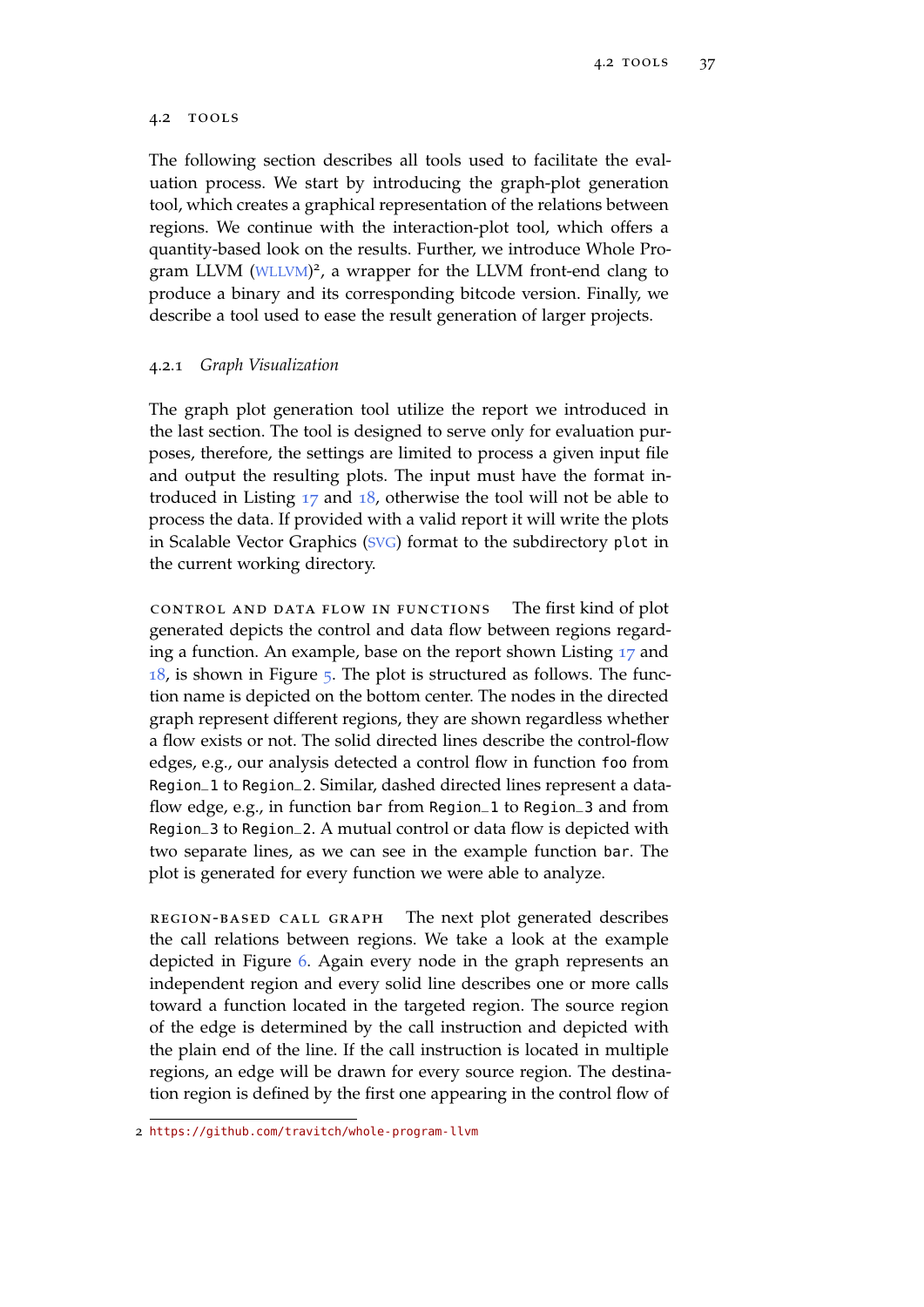<span id="page-49-0"></span>

Figure 5: The graph visualization of the functions "foo" and "bar".

the targeted function, if the target has no region in the control flow a new node with the function name is generated and used instead. Furthermore, the edges targeting such functions are drawn with dashed lines. In the example the external function printf is drawn as separate node identified by its name since it is defined external and we have no region information. In the graph visualization the destination region is denoted with an arrow head pointing towards it.

<span id="page-49-1"></span>

Figure 6: The call-graph visualization based on regions.

overview The graph-plot generation also offers a visualization depicting a combination of both variants, flow graph with call edges. The example depicted in  $\overline{7}$  $\overline{7}$  $\overline{7}$  illustrates the combination of the above introduced plots. Each graph visualizing a function is located in a circle around the zero point. The function graph is similar to the one introduced above. However, the call-graph edges are drawn from the function where the call instruction is located towards the target function. Furthermore, the edges are connecting the corresponding regions directly, in the source function the region, in which the call instruction resides in, is connected with the destination functions entry region.

However, in our opinion, this type of visualization is only useful for graphs with a small amount of nodes, otherwise the illustrations gets very complex. For automated annotation it is possible to reduce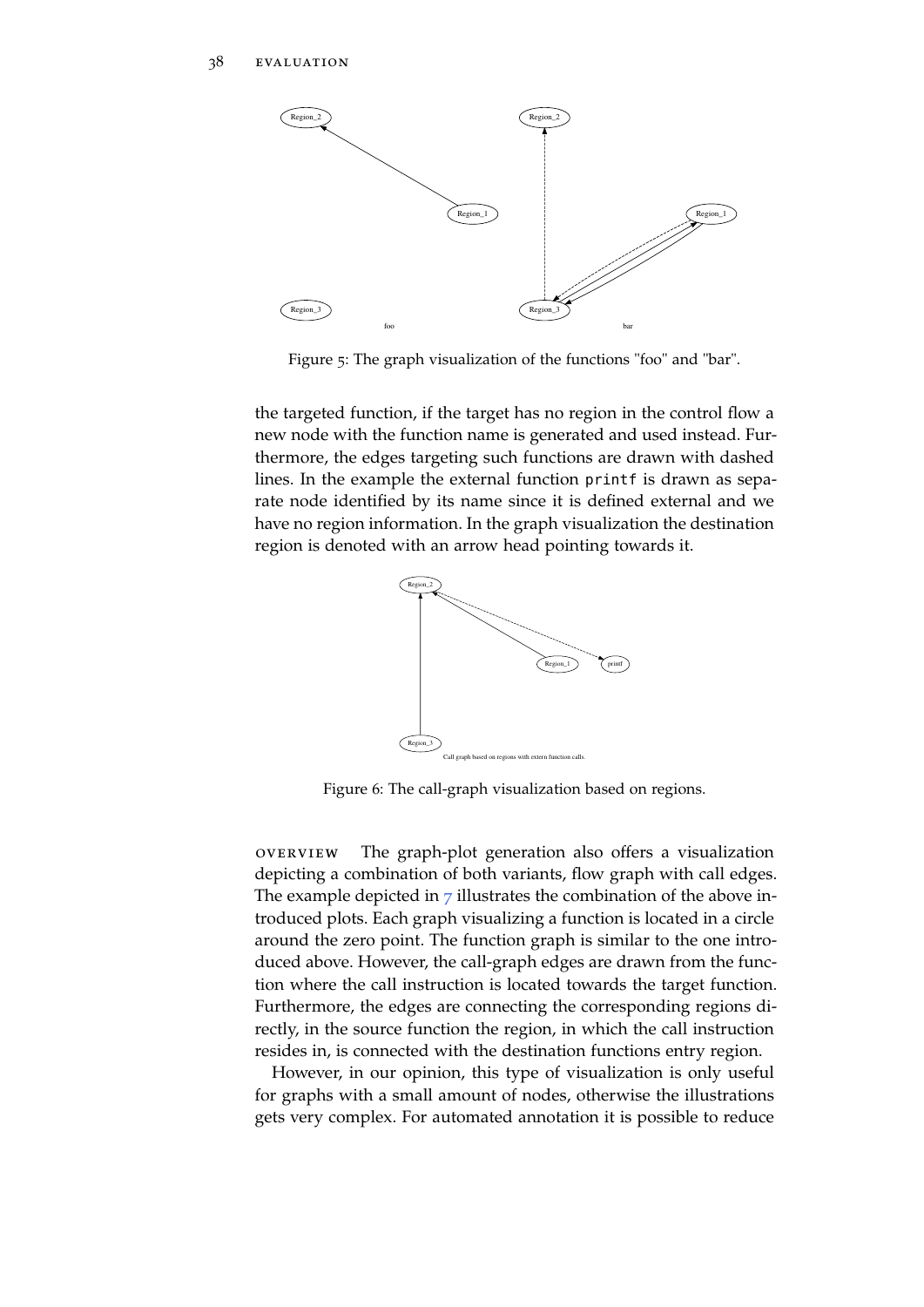the region size by enabling tag based annotation or a commit-ID filter in the annotation tool.

<span id="page-50-0"></span>

Figure 7: An overview depicting the control flow, data flow, and call relations between functions and regions.

# 4.2.2 *Interaction Plot*

The interaction-plot tool utilizes the data provided in the [YAML](#page-10-2) report to generate a bar chart depicting the quantity of interactions based on the control and data flow between regions. The example in Figure  $\delta$ , depicts two interaction plots. Both are based on the example we used earlier in Listing [18](#page-47-0). The plot on the left is generated with the data from the control-flow analysis. The plot on the right is based on the data flow. In both plots for every region a set of two bars is displayed, the left one with a loose mashed red and orange texture represents the amount of interactions originating from the region. The other one on the right with the tight mashed texture in blue and yellow describes the amount of interactions targeting the region.

This kind of visualization allows us to reason about the complexity of a region regarding the size and impact.

However, the report does not contain duplicates, regarding the control and data flow edges, therefore we can not fully deduce the impact of a region in a single function with this technique. Still, we are able to reason about the impact beyond these function boundaries.

### 4.2.3 *Whole Program LLVM*

Whole Program LLVM ([WLLVM](#page-10-3)) is a tool set for building a binary and a LLVM bitcode version from C or C++ projects. We use these generated bitcode files to perform our flow analyses, described in Section [4](#page-42-0).1, upon them. [WLLVM](#page-10-3) works as a wrapper for the clang front-end, that can be used as a drop-in replacement for the compiler. We use the tool to compile our sample projects that are introduced in Section [4](#page-52-0).3. The tool processes the project in two stages. In the first one it invokes the compiler to build the object files. The second stage uses these object files to generate LLVM bitcode. Finally, the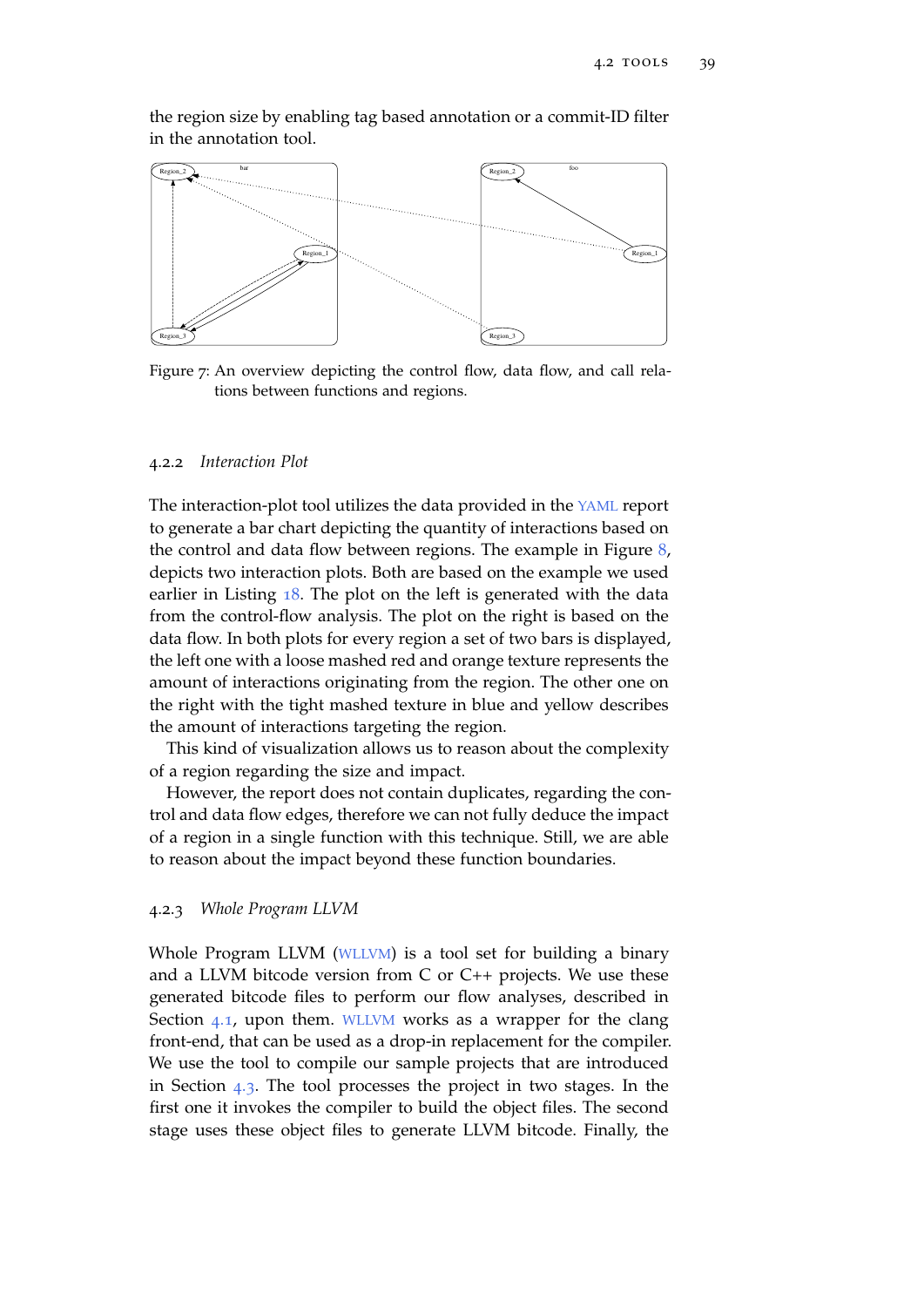<span id="page-51-0"></span>

Figure 8: Interaction-quantity bar charts, control-flow based on the left and data-flow based on the right.

result is linked together providing a binary and a bitcode version of the program. [WLLVM](#page-10-3) project provide a detailed explanation in their documentation<sup>3</sup> .

## 4.2.4 *Repository Preperation*

In order to speed up the evaluation process, we created a preparation tool which utilizes the graph generation and [WLLVM](#page-10-3) to provide an environment that is ready to start a build. The preparation script works as follows, it creates a copy of the chosen repository in a new subdirectory called out. Afterwards the annotation tool annotate all C and C++ files in the out directory. Furthermore, the tool sets up the [WLLVM](#page-10-3) environment variables in order to use clang as compiler. Lastly, a series of user-defined commands are executed sequentially or, if no commands are provided, a new shell is started with the

<sup>3</sup> *Whole Program LLVM: A wrapper script to build whole-program LLVM bitcode files*. [https:](https://github.com/travitch/whole-program-llvm) [//github.com/travitch/whole-program-llvm](https://github.com/travitch/whole-program-llvm). (Accessed on 12/13/2017)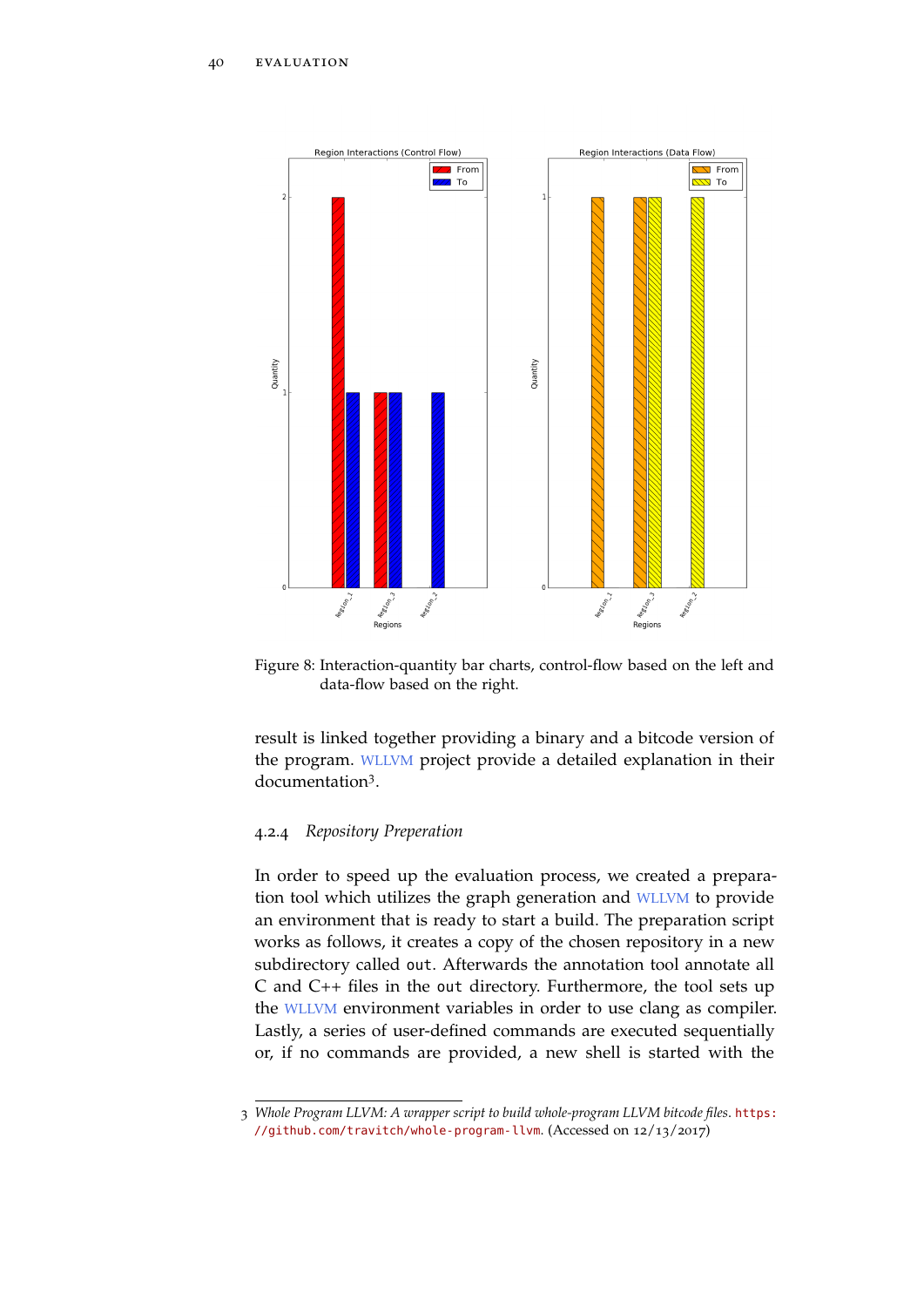proper settings. We use this tool to build our sample projects later in this chapter.

## <span id="page-52-0"></span>4.3 samples

In this section, we first introduce a hand-crafted program written in C and how we use it identify errors in the annotation process. Furthermore, we introduce a Git based software project, where we perform our evaluation on.

# 4.3.1 *Hand-Crafted Example Program*

Before we apply our analysis on preexisting software we developed a small example that serves as a sanity check, to verify if the analysis works as expected. The example is written in C and consists of a single file, 5 functions, and 59 lines of code in 9 commits. It introduces a very basic calculator that offers addition and subtraction, as well as input and output functionality. The commits are small, about 6 lines per commit, and contain only essential changes, e.g, a single commit introduces the add function and another the implementation in the main function. With small commits we intended to get a better look on the impact of faulty changes. A list of all commits applied to the example is shown in Table  $2$  and  $3$  in the appendix. These tables consist of the following four columns: *Nr.* the order in which the commits were submitted. We use the number later on in the analysis to refer to single commits. The commit *Message* tell how we describe the changes, and *Diff* denotes the code changes introduced with the commit.

Furthermore, the full example in its latest state is provided in the appendix in Listing [22](#page-69-0).

# 4.3.2 *GNU Zip*

Our second example is [gzip](#page-10-5) a compression utility maintained by the GNU project<sup>4</sup>. At the time of evaluation the program consisted of 17 C source files and 4 header files containing a total of 5700 lines of code without documentation and dependencies. The project is organized in a Git repository containing 556 commits in the master branch. On average a commit introduces 91 and removes 57 lines to files in the repository. These measurements concern all files in the repository not only the source code files. Base on these commits we could identify a maximum of 119 individual regions alone in the source files.

<sup>4</sup> <https://www.gnu.org/>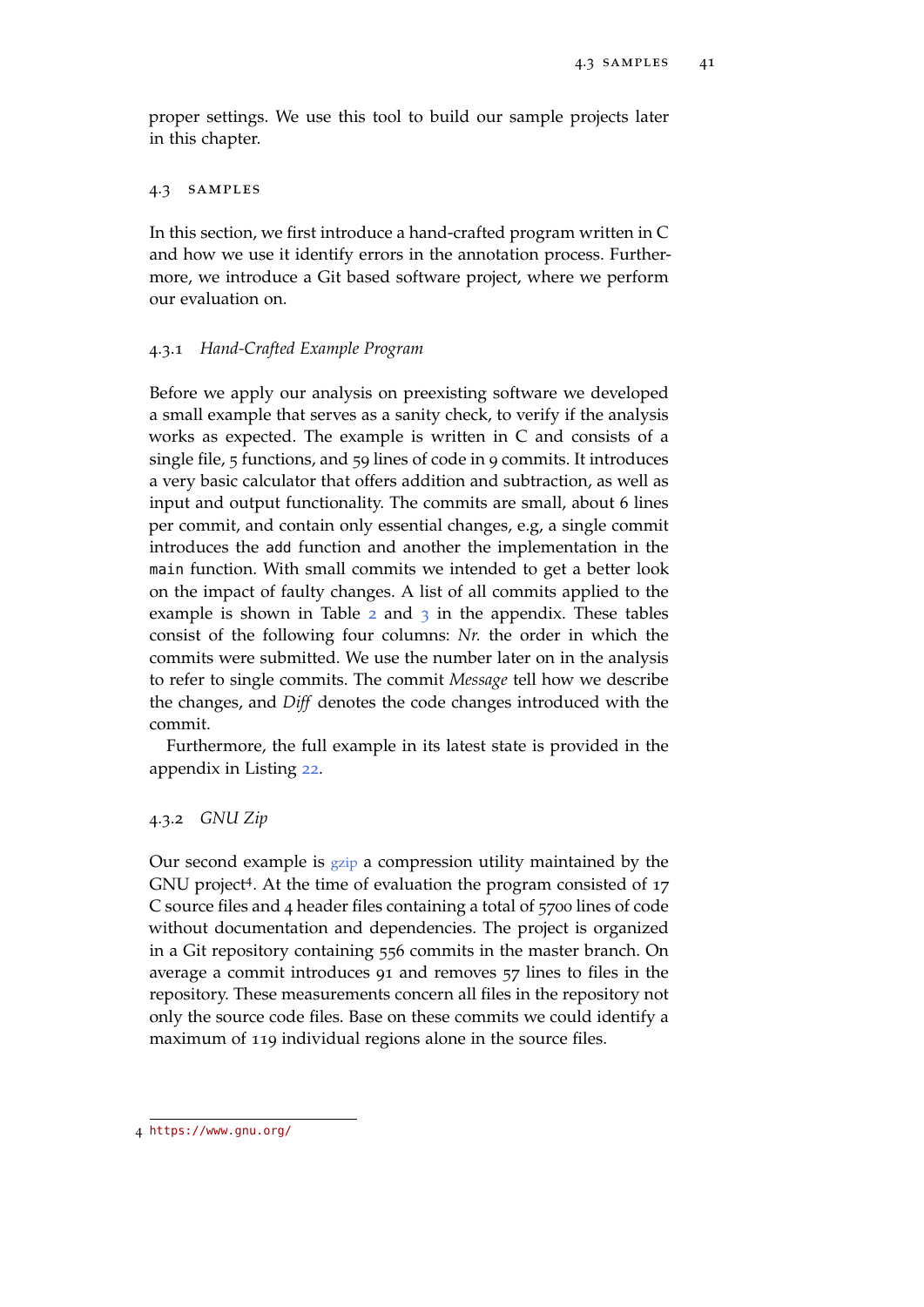#### 4.4 experiment 1 - calculator

In the following section, we answer our research questions by analyzing our hand-crafted example. We already generated the results and visualized these in graph plots.

OVERVIEW GRAPH The graph, depicted in Figure  $9$ , provides an overall view of the program from the perspective of the analyses. The depicted figure does not require that we understand the nodes in detail, we use it just to get an impression of the results, since most of the insights generated are visualized in the overview.

Before we take a look on single functions we examine the information provided by this graph. We recall from earlier: Dotted lines are function calls, dashed represent a data-flow relation, and solid lines describe control-flow a relation. Our first observation reveals that all functions originate from the main function. Furthermore, the called functions correlate with the commits introducing the function-ality as expected, e.g., [C](#page-70-1)ommit  $C_7$  calls the function add according to the graph. The add, sub, listOperations, and readVaraiable functions are helper functions serving the main. For this example, we can derive the commit that introduced the functionality to the program by looking at the control and data flow. For example, the only control and data flow revealed in the add function is the one between [C](#page-71-2)ommit  $C_1$ , which is the initial commit, and Commit  $C_2$ , which introduces the function. However, we can not conclude that this is true for all examples, since it highly depends on how the commits are organized. Another observation shows that the majority of interactions are located in the main function, which we expected, since the function orchestrates the programs behavior and is part in most of the committed changes.

interaction plots Next, we take a look at the interaction plots to expand our knowledge about the program. We start with the controlflow based plot in Figure [10](#page-55-0). The first thing we noticed is that the *From* and *To* ratio is about even. That is because of the annotation strategy we used: For every changed that is wrapped within another, potentially an edge from the wrapper region to the inner region and one from the inner region to the wrapper region is created. However, the region with most interactions is [C](#page-71-1)ommit  $C_1$ , since it introduced the initial program and all other changes are made within the initial code. The [C](#page-70-2)ommit  $C_2$ ,  $C_3$ ,  $C_4$ , and  $C_5$  just add a function upon the initial commit, which is reflected by the count of interactions in the plot, whereby [C](#page-70-2)ommit  $C_4$  and  $C_5$  have more interactions, since they were modified later on.

Let us now look at [C](#page-70-3)ommit  $C_6$ . Compared to the other commits the amount of interactions is significantly higher. The reason for that can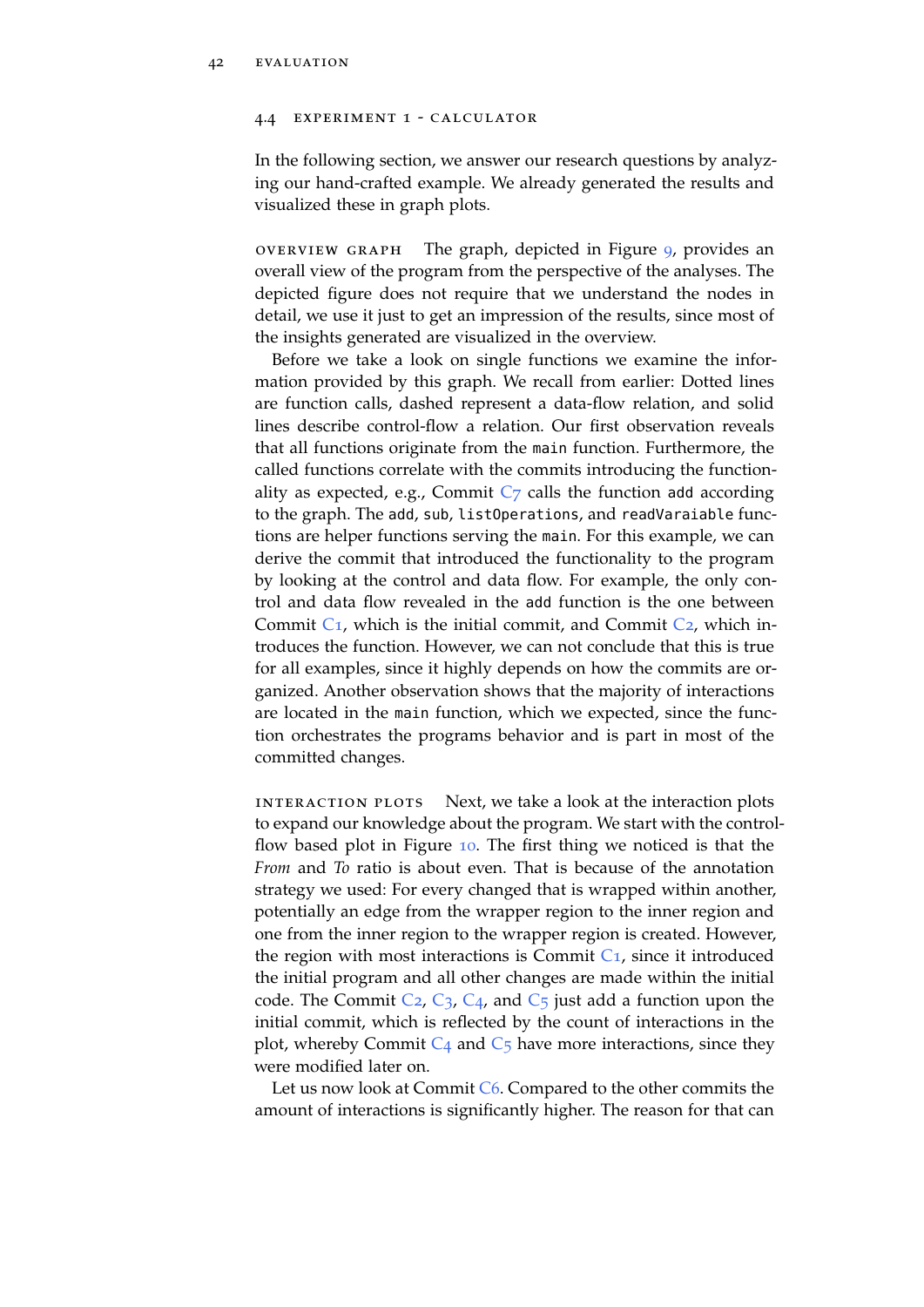<span id="page-54-0"></span>

Figure 9: Overview graph of the sample application "Calculator".

be observed by taking a look at the changes introduced by the commit. We notice in addition to the changes stated in the commit message it also resolves a reference error and add changes the console output.

Lets focus on the uneven commits. For every interaction counted to *From* exists one that counts to *To*, again owed to the annotation strategy we use. Based on the plot we can reason whether Commit [C](#page-70-4)9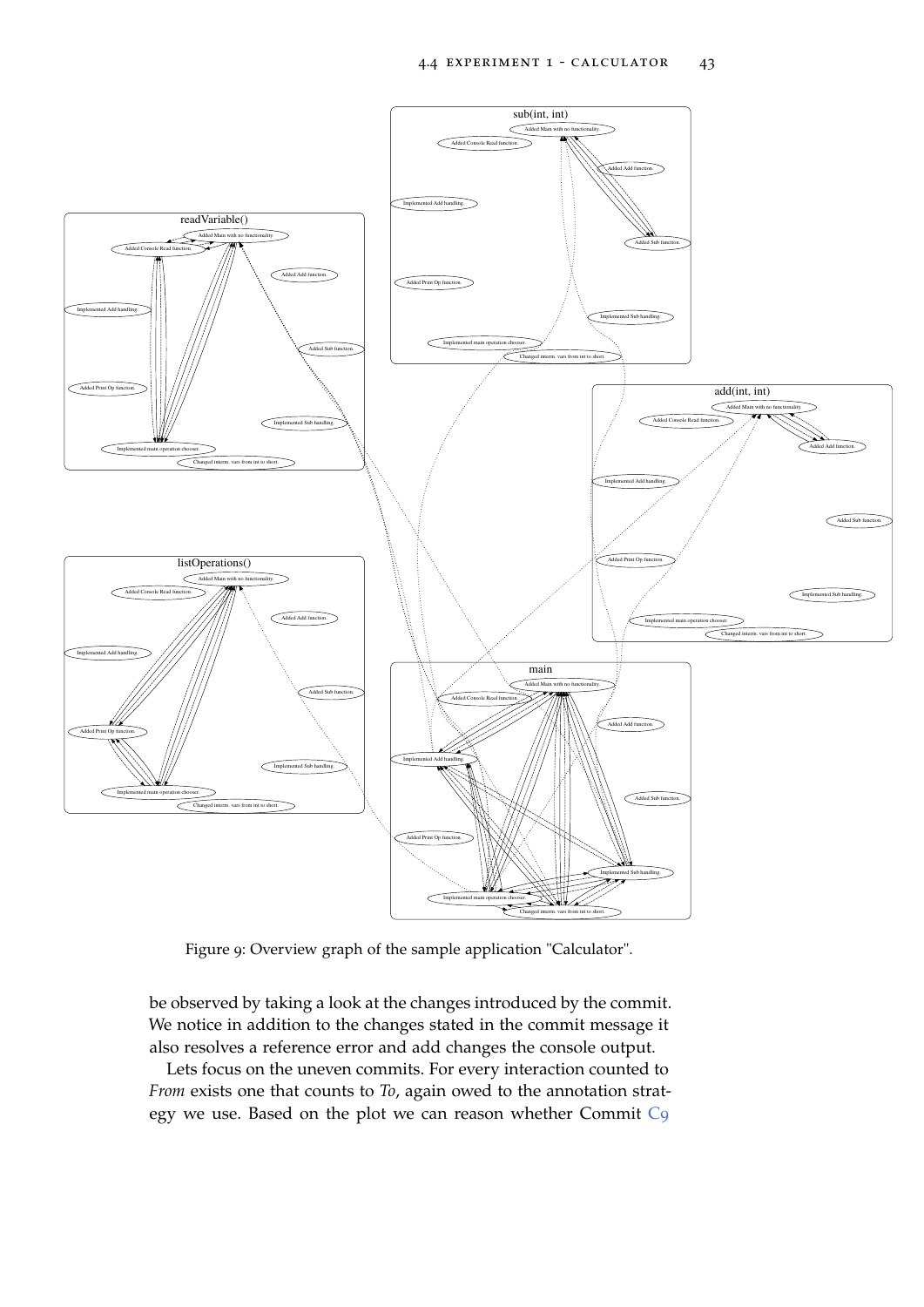influences [C](#page-70-5)ommit  $C_7$  and  $C_8$ , because the interactions seem to originate from the one commit influencing the others. We take a look at the changes made by [C](#page-70-4)ommit  $C_9$ , it changes the type of the variables used by both other commits leading to a possible error.

<span id="page-55-0"></span>

Figure 10: Interaction plot based on the control flow of the hand crafted example.

Next, we take a look at the interaction plot based on data flow depicted in Figure [11](#page-56-0). We observer that [C](#page-71-1)ommit  $C_1$  has the highest interaction count, which was also the case in the plot based on control flow. However, if we take a look at the source code, we can not find evidence proving a data flow originating from [C](#page-71-1)ommit  $C_1$ . Similar to the problem encountered previously the data is highly influenced by the annotation technique we are using. Since new changes might get wrapped in older ones causes the older commit to appear as a data source. This behavior can be observed for the variable op, which is not contained in [C](#page-71-1)ommit  $C_1$ . However, Commit  $C_1$  encapsulates [C](#page-70-3)ommit C6, which does actually introduce the op variable. Hence, the data flow originating form op will count for [C](#page-71-1)ommit  $C_1$  as well.

Another thing we notice is that the *From* and *To* ratio is even for all regions in this example. One reason is that, similar to the control-flow plot, if the data-flow passes a region that is fully contained in another, then always two edges are created for each region involved. Furthermore, a certain imprecision results from a small implementation trick the analysis uses to circumvent the case where it cannot determine the successor memory access of a store instruction.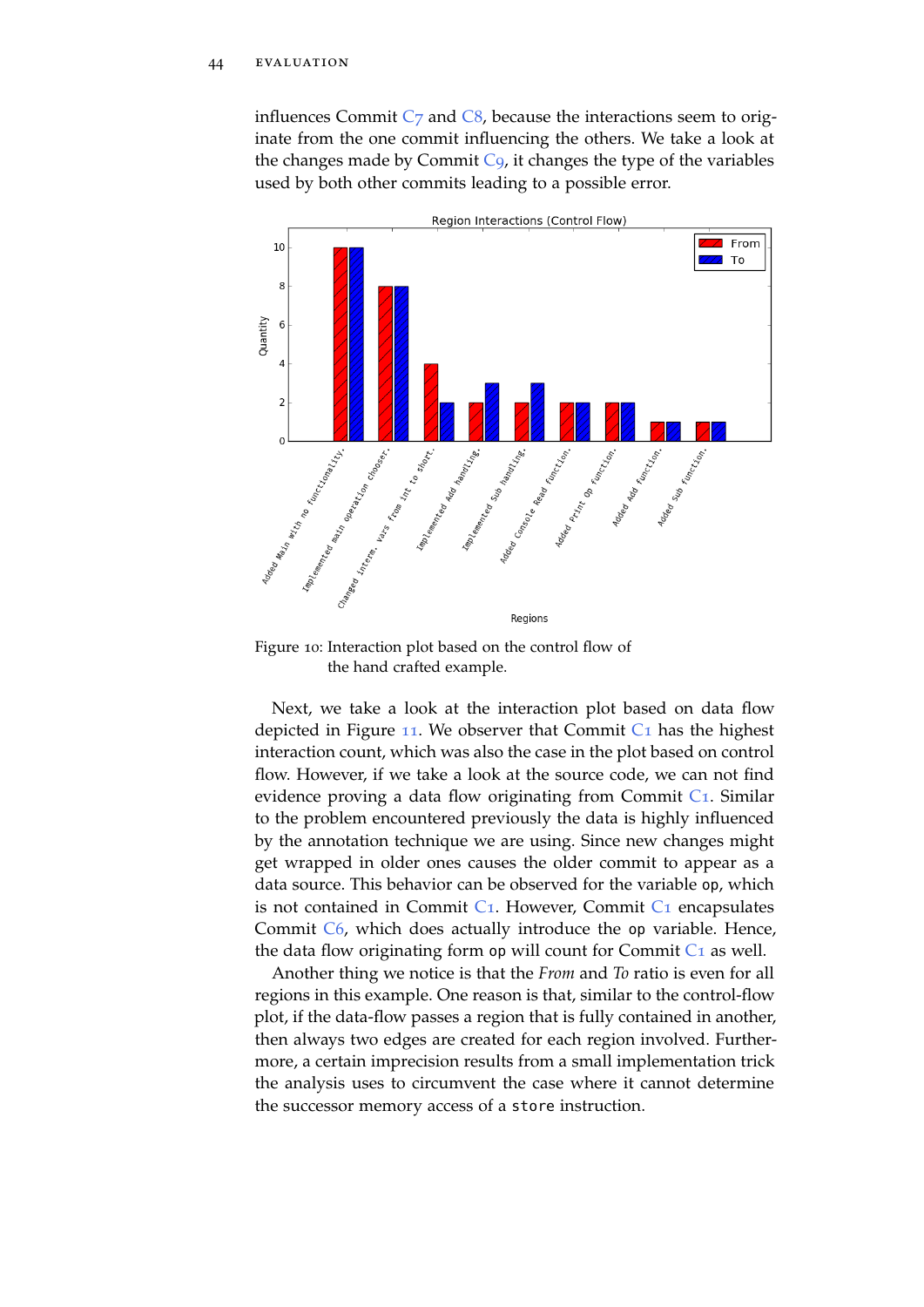However, in case of our example program we can gain useful information from this illustration. In our example we can determine the impact a region has to the program by the amount of interactions. For example, [C](#page-71-1)ommit  $C_1$  introduces the main method and provides dependencies for the upcoming changes, Commit [C](#page-70-3)6 changes the be-havior of three different functions, and [C](#page-70-4)ommit C<sub>9</sub> just changes the type from **int** to **short** in a single line, though it influencing the whole input behavior in three regions.

<span id="page-56-0"></span>

Figure 11: Interaction plot based on the data flow of the hand crafted example.

The interaction plots provide us with a general overview about how entangled certain commits are in a program. In our case we were able to identify commits introduces worthwhile to investigate.

control and data flow of the main function We now focus on the graph plots especially on the one of the main function, which, as already noted, is responsible for the principle behavior of our program. The graph illustrating the results for the function is depicted in Figure [12](#page-57-0). We notice that in most cases the data-flow and control-flow results are similar. This confirms the observation we made by looking at the interaction plots. However, the Commit  $C<sub>7</sub>$  $C<sub>7</sub>$  and  $C<sub>8</sub>$  are operating on the same data, whereby they do not interact by their flow of control. What we observe here is an inaccuracy problem, the one we mentioned earlier. By looking at the changes introduced in both commits, the variables are initialized and used in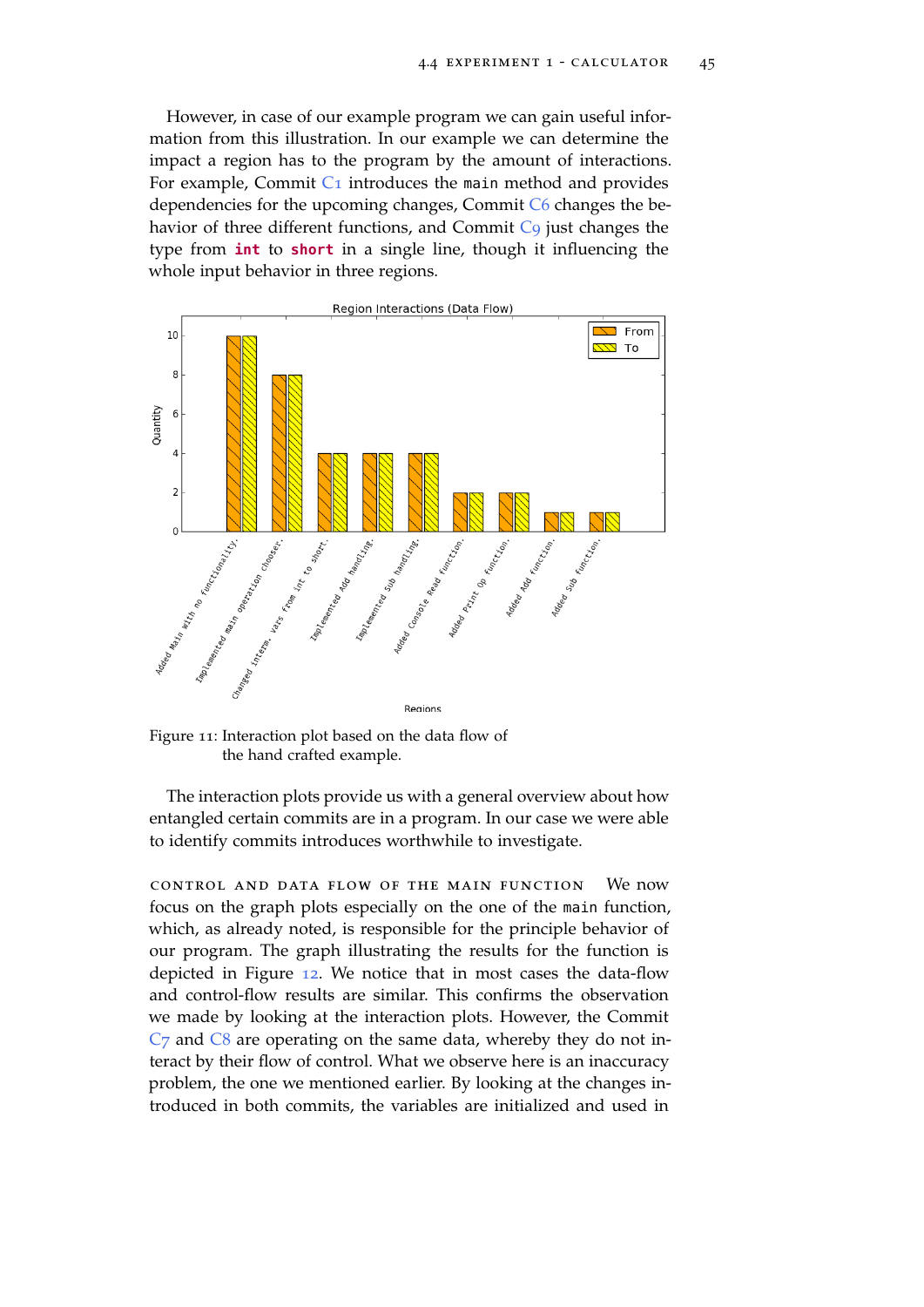the same commit region, therefore there should not be a data flow between those regions at all.

Aside the inaccuracy problem, in most cases the flow of data is depicted correctly. Now we take a look at a more problematic commit. The changes introduced in [C](#page-70-4)ommit  $C_9$  to the main function could lead to possible errors. For this example, we can identify affected regions by looking at the graph nodes targeted by the malicious commit.

The graph representation for the example offers a good view on how different commits are interacting with each other.

<span id="page-57-0"></span>

Figure 12: Graph illustrating the analyses results for the main function.

## 4.4.1 *Addressing RQ1.1*

To address **RQ1.1** we focus on the control-flow based results of the main function in Figure [12](#page-57-0). Regarding the graph, [C](#page-70-1)ommit  $C_7$  has control-flow relations with [C](#page-70-4)ommit  $C_1$ ,  $C_6$  and  $C_9$ . We validate the these interactions by looking at the snippet depicted in Listing [19](#page-58-0). The listing contains a cropped version of the calculator example including region annotations.

We can confirm the bidirectional interaction between [C](#page-70-1)ommit C7 and  $C_1$  $C_1$ , since the control-flow passes from Commit  $C_1$ , containing the whole program, to  $C_7$  $C_7$  and back to  $C_1$ . This is also true for the interactions between [C](#page-70-3)ommit  $C_7$  and  $C_6$ . Furthermore, we can validate the interaction from  $C_9$  $C_9$  towards  $C_7$ , the control-flow passes  $C_9$ in Line 38 and enters [C](#page-70-1)ommit  $C_7$  in Line 42.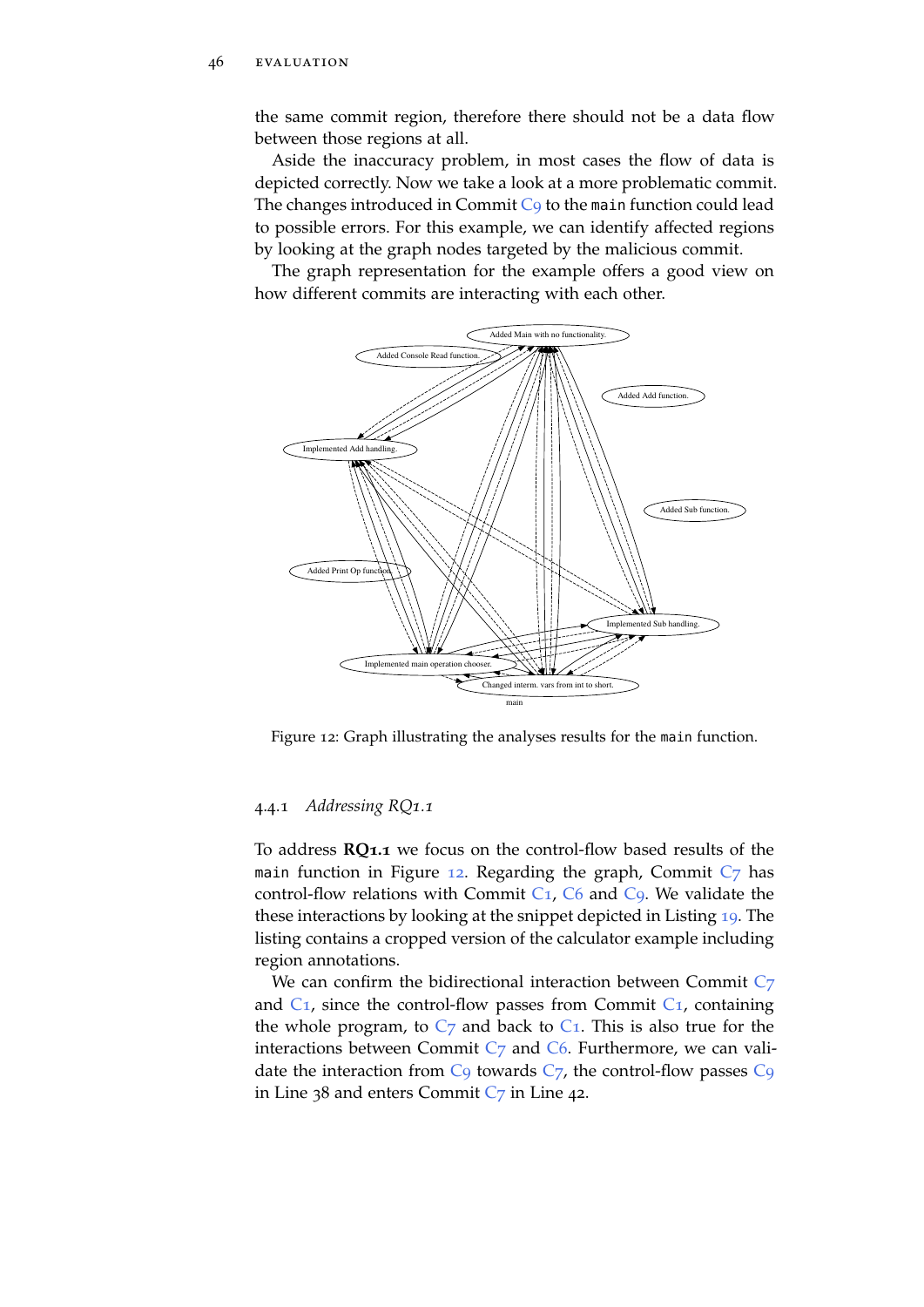Hence, we can confirm **RQ1.1** that we are able detected interactions between regions based on [LLVM-IR](#page-9-1) control-flow.

```
33 ___REGION_START "C1"
34 ...
35 ___REGION_START "C6"
36 \cdot . . .37 ___REGION_START "C9"
38 short v1, v2, op = readVariable();
39 ___REGION_END "C9"
40 switch (op) {
41 ___REGION_START "C7"
42 case 0:
_{43} printf("Var 1: ");
v1 = readVariable();
45 printf("Var 2: ");
v2 = readVariable();
_{47} printf("%d",add(v1, v2));
48 break;
49 ___REGION_END "C7"
50 ___REGION_START "C8"
51 case 1:
52 printf("Var 1: ");
v1 = readVariable();
54 printf("Var 2: ");
v2 = readVariable();
56 printf("%d",sub(v1, v2));
57 break;
58 ___REGION_END "C8"
59 ...
60 ___REGION_END "C6"
61 \t...62 ___REGION_END "C1"
```
Listing 19: Part of the main function from the hand-crafted example.

# 4.4.2 *Addressing RQ1.2*

Now we address **RQ1.2** by focusing on the data-flow based results of the main function for [C](#page-70-1)ommit  $C_7$ . The commit has data-flow in-teractions with [C](#page-70-4)ommit C<sub>1</sub>, C<sub>6</sub>, C<sub>8</sub>, and C<sub>9</sub> according to the graph depicted in Figure [12](#page-57-0).

We can confirm that [C](#page-70-1)ommit  $C_1$  and  $C_6$  interact with Commit  $C_7$ , since the instructions contained in [C](#page-70-1)ommit  $C_7$  are also contained in [C](#page-70-3)ommit  $C_1$  and  $C_6$ . This is owed to the annotation technique we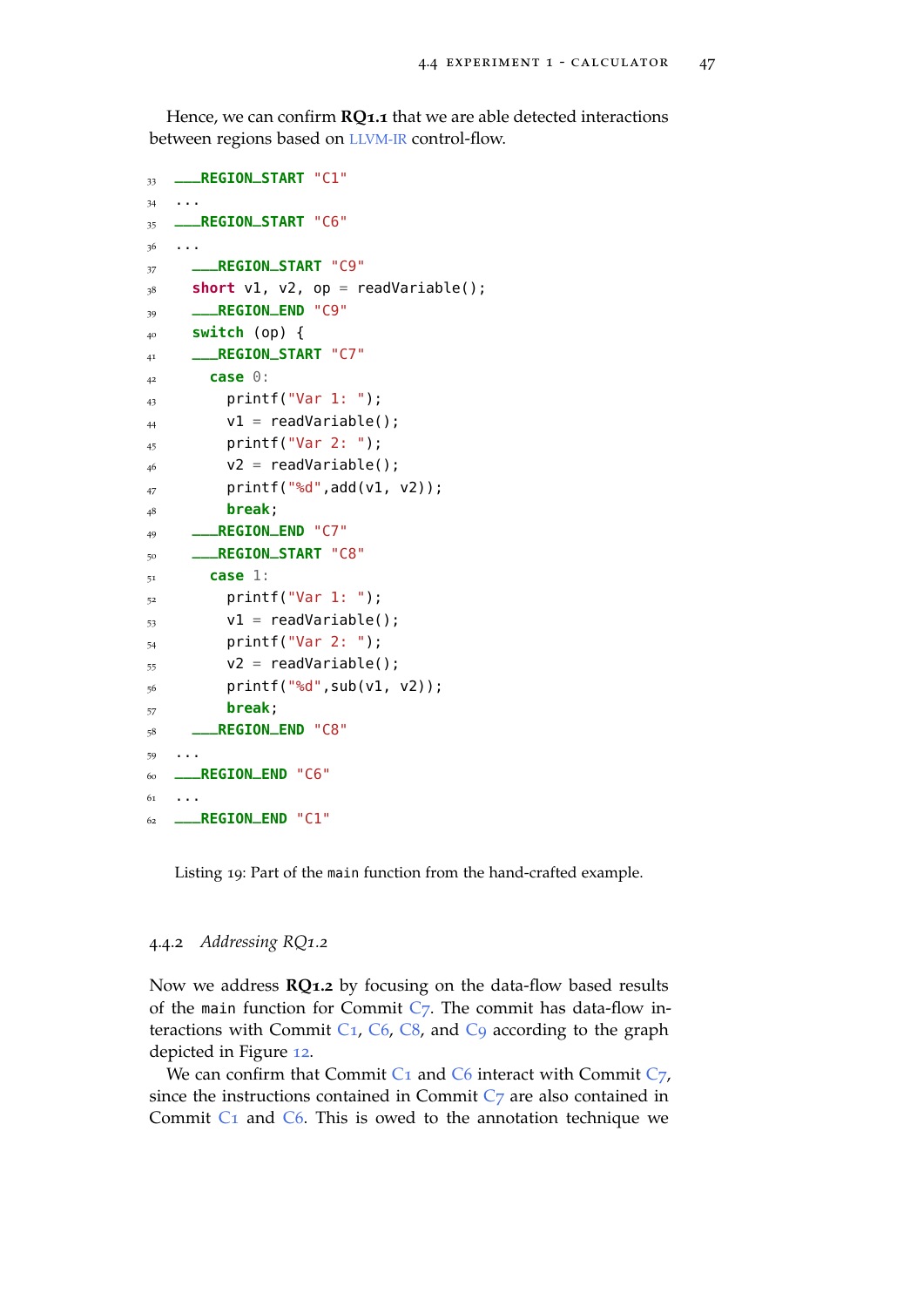use, but, more importantly, we can identify data-flow relations for the variables v1, v2, and op, as we can see in Listing [19](#page-58-0), that are responsible for the resulting edges. We can confirm a data-flow relation between [C](#page-70-4)ommit  $C_7$  and  $C_9$  based on the variables v1 and v2. Furthermore, we can verify the interactions between  $C_7$  $C_7$  and  $C_8$  using the same variables. However, some edges result from overapproximation of the data-flow analysis.

Nevertheless, we detected data-flow interactions based on [LLVM-IR](#page-9-1), therefore we can answer **RQ1.2** positively.

## 4.4.3 *Addressing RQ2*

To address **RQ2** we take a look at the control-flow based interaction plot depicted in Figure [10](#page-55-0), as we already observed, more relations are originating form [C](#page-70-4)ommit  $C<sub>9</sub>$  than targeting it. We use this clue and explore the corresponding interactions in the graph of the main function depicted in Figure [12](#page-57-0). The graph illustrates the interactions to three prior commits, whereby we will ignore [C](#page-71-1)ommit  $C_1$ , since we try to focus on exceptional relations originating form Commit [C](#page-70-4)9. Therefore, we further investigate the interactions with Commits [C](#page-70-1)7 and  $C8$  $C8$ . We conclude that Commit  $C9$  has an impact on Commit  $C7$ and [C](#page-70-5)8, which we can verify by looking at the introduced changes in Listing [19](#page-58-0). In Line 38 the type of the variables v1 and v2 was changed from **int** to **short** by Commit [C](#page-70-4)9, however, the calculations introduced in Commit [C](#page-70-1)7 and [C](#page-70-5)8 operate still on **int**. This change has in our point of view a major impact on the behavior of the program.

Therefore, we are able to confirm **RQ2** that the impact of a change can be measured through the interactions to other regions.

#### 4.5 experiment 2 - gzip

We now focus on analyzing the preexisting software [gzip](#page-10-5) and use the results to address our research questions. The visualization for larger projects tend to be more complex regarding the amount of nodes and edges in the graph. Therefore, we aggregate the results based on the tags form the repository. By doing so we are able to reduce the amount of commit regions from 116 to 19. Furthermore, the project does not consist entirely of C source or header files, hence, another 6 commits are omitted. The downside of aggregating commits in the analysis is that we may miss interesting observations, the upside on this is that we can focus on certain commits in the repository. In our case we focus on the newer unversioned ones. We think analyzing them this is especially useful in order to identify possible unwanted interactions in the development process, e.g., before releasing a new version.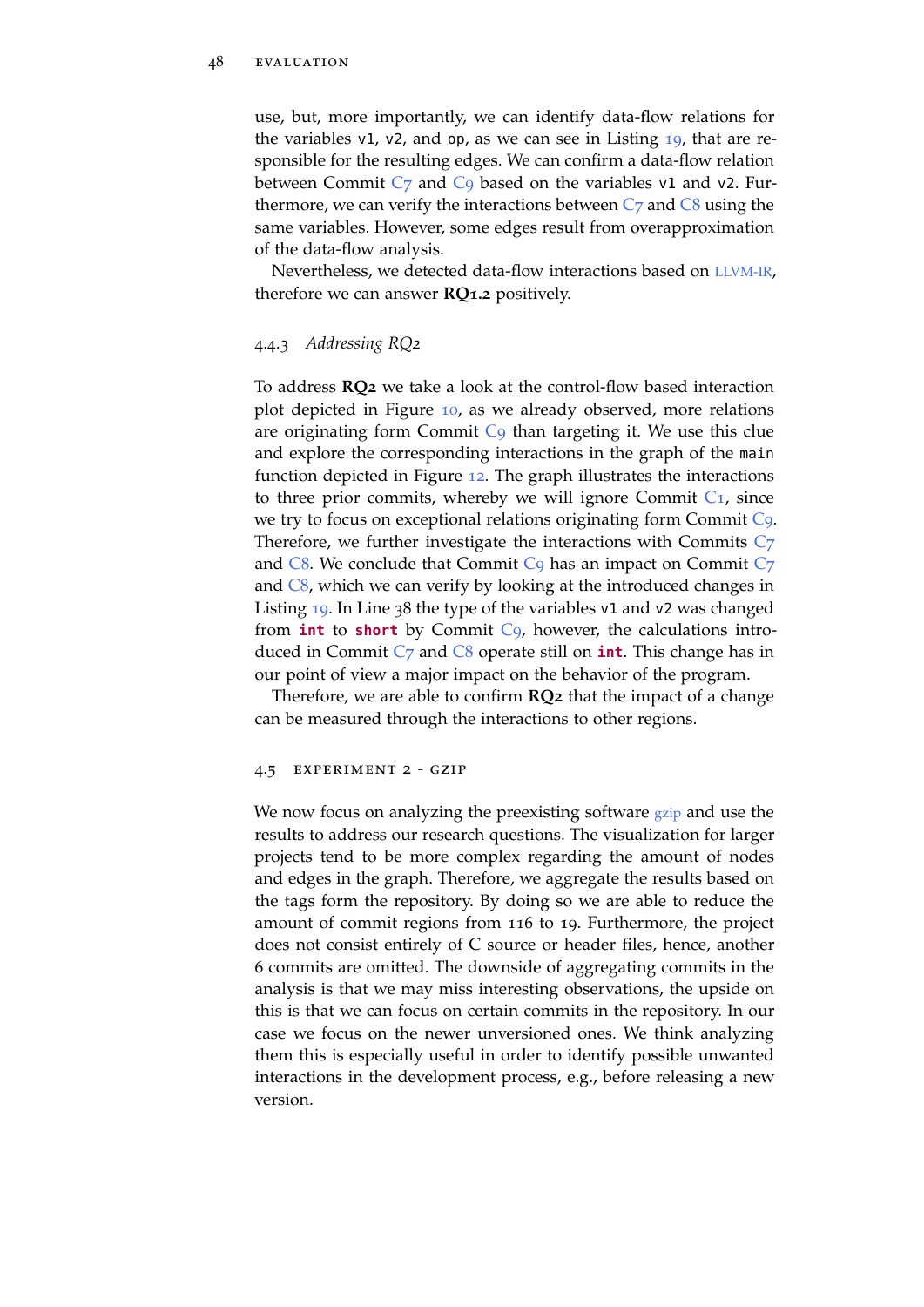<span id="page-60-1"></span><span id="page-60-0"></span>

| Nr.             | <b>Message</b>                                     |  |
|-----------------|----------------------------------------------------|--|
| G <sub>1</sub>  | * NEWS: Version 1.3.12 released.                   |  |
| G <sub>2</sub>  | version $1.3.13$                                   |  |
| G <sub>3</sub>  | version 1.4                                        |  |
| G <sub>4</sub>  | version 1.5                                        |  |
| G <sub>5</sub>  | version 1.6                                        |  |
| G <sub>6</sub>  | version 1.7                                        |  |
| G <sub>7</sub>  | version 1.8                                        |  |
| G8              | maint: change "time stamp" to "timestamp" globally |  |
| G <sub>9</sub>  | gzip – no-name: avoid spurious warning             |  |
| G10             | gzip: drop mentions of Amiga, VMS                  |  |
| G11             | gzip: fix some Y2038 etc. bugs                     |  |
| G <sub>12</sub> | gzip: minor time stamp cleanups'                   |  |
| G <sub>13</sub> | gzip: fix bug in unpack EOB check                  |  |

<span id="page-60-7"></span><span id="page-60-6"></span><span id="page-60-5"></span><span id="page-60-4"></span><span id="page-60-3"></span><span id="page-60-2"></span>Table 1: Table mapping regions to an abbreviated version.

table of commits Table [1](#page-60-0) contains all resulting regions gained from the analysis, as well as their abbreviations that we use to reference certain region.

In this experiment we focus directly on the research questions, since we use the same approach we did with the hand-crafted example. We closely observe the visual results and try to confirm our findings by looking at the changes introduced by the region.

## 4.5.1 *Addressing RQ1.1*

We further reduced the amount of regions by joining the commits from Region [G](#page-60-1)1 to [G](#page-60-2)7 together. To answer **RQ1.1** we focus on the interactions originating from single-commit regions. Therefore, the relation between condensed regions in not important in this section.

We now focus on the control-flow based analysis results of the zip function depicted in Figure [13](#page-61-0). Based on the results depicted in the graph we can conclude Region  $G_9$  $G_9$  interacts with  $G_7$ ,  $G_8$ , and  $G_{11}$  $G_{11}$  $G_{11}$ . In order to verify the information we observed, we take a look at Listing [20](#page-62-0) containing parts of the zip function including region annotations. We can confirm that Region  $G_9$  $G_9$  interacts with  $G_7$ , since the instructions enclosed in Region [G](#page-60-3)9 are also enclosed in Region [G](#page-60-2)7, which results in a relation between these two regions. We can also verify the interaction from Region [G](#page-60-3)9 to [G](#page-60-4)8 and G[11](#page-60-5) by following the control flow originating from Region [G](#page-60-3)9 towards them.

Hence, we can confirm **RQ1.1** that we can successfully detect commit interactions based on [LLVM-IR](#page-9-1) control-flow.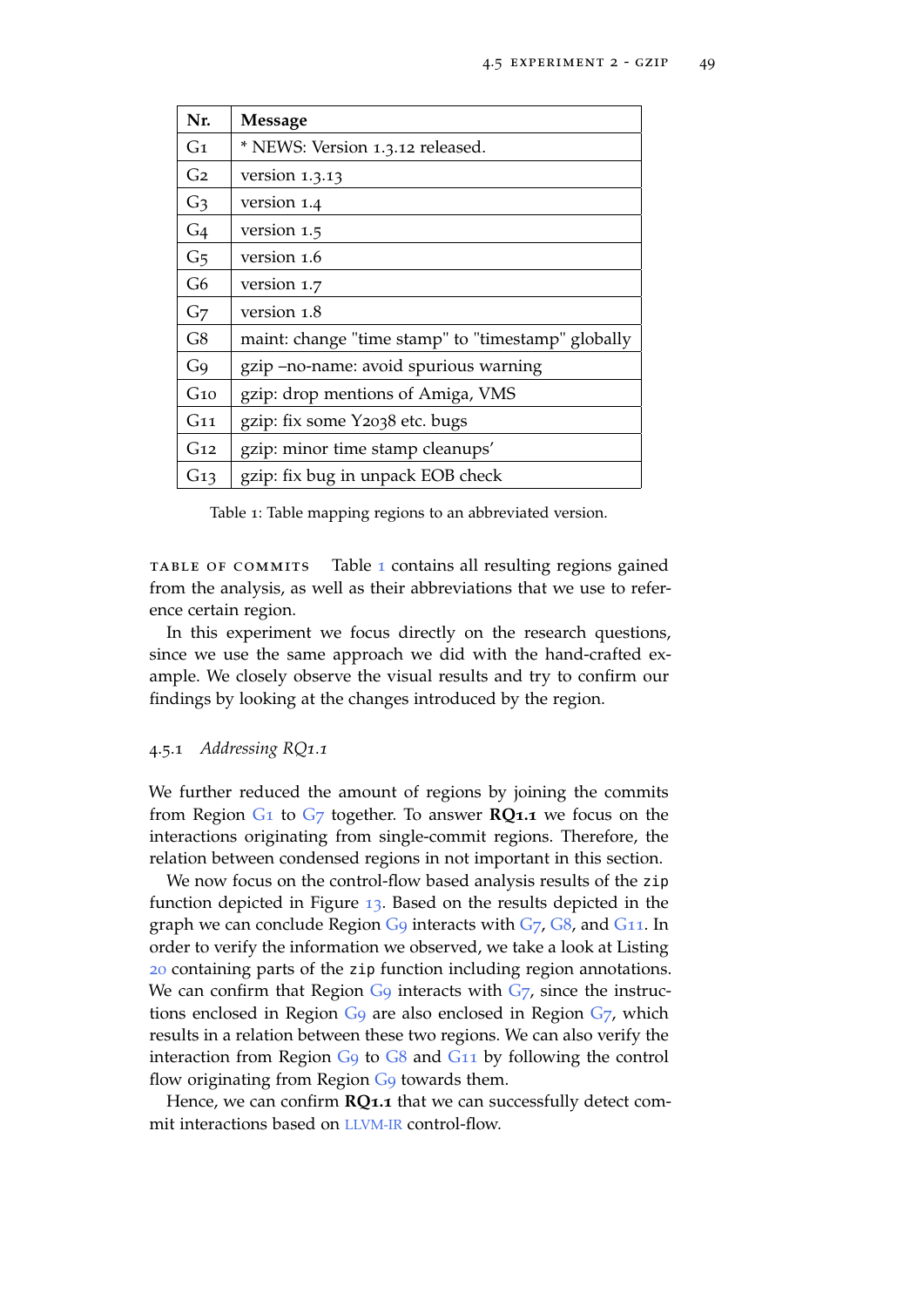<span id="page-61-0"></span>

Figure 13: Graph representation of the analyses results for the zip function.

# 4.5.2 *Addressing RQ1.2*

Again we take a look at the results of the zip function depicted in Figure [13](#page-61-0), but now we focus on the data flow. We take a look on the data flow originating from Region G[11](#page-60-5), which interacts with Region [G](#page-60-4)<sub>7</sub> and G8 based on the graph illustration. We verify our findings based on the source code depicted in Listing [20](#page-62-0), by focusing on the stamp variable. In Line 65, 69, and 75 a value is stored to the variable in Region  $G_{11}$  $G_{11}$  $G_{11}$ , the value is than loaded in Line  $78$  in Region  $G_7$  $G_7$ . Therefore, we can confirm a data-flow interaction between Region G[11](#page-60-5) and [G](#page-60-2)7.

However, we can not verify the data flow towards Region [G](#page-60-4)8 based on the source code. If we investigate this issue further, we notice that Region  $G8$  $G8$  is wrapped in Region  $G11$  $G11$ . In the perspective of the analysis both regions affect the data flow of the instruction shown in Line 73 of the source code. We will discuss this problem and a possible solution later in Chapter [5](#page-64-0).

Nevertheless, we can identify interactions between commit regions based on [LLVM-IR](#page-9-1) data flow. Hence, we can answer the **RQ1.2** positively, but the interactions found represent an overapproximation.

# 4.5.3 *Addressing RQ2*

In order to answer **RQ2** we take a look at the control flow based interaction plot depicted in Figure [14](#page-63-0). We focus, like we did with the handcrafted example, on the regions with a high amount of interactions. We notice that the Region G<sub>[10](#page-60-6)</sub> has the highest amount of control-flow relations compared to the other single-commit regions. The commit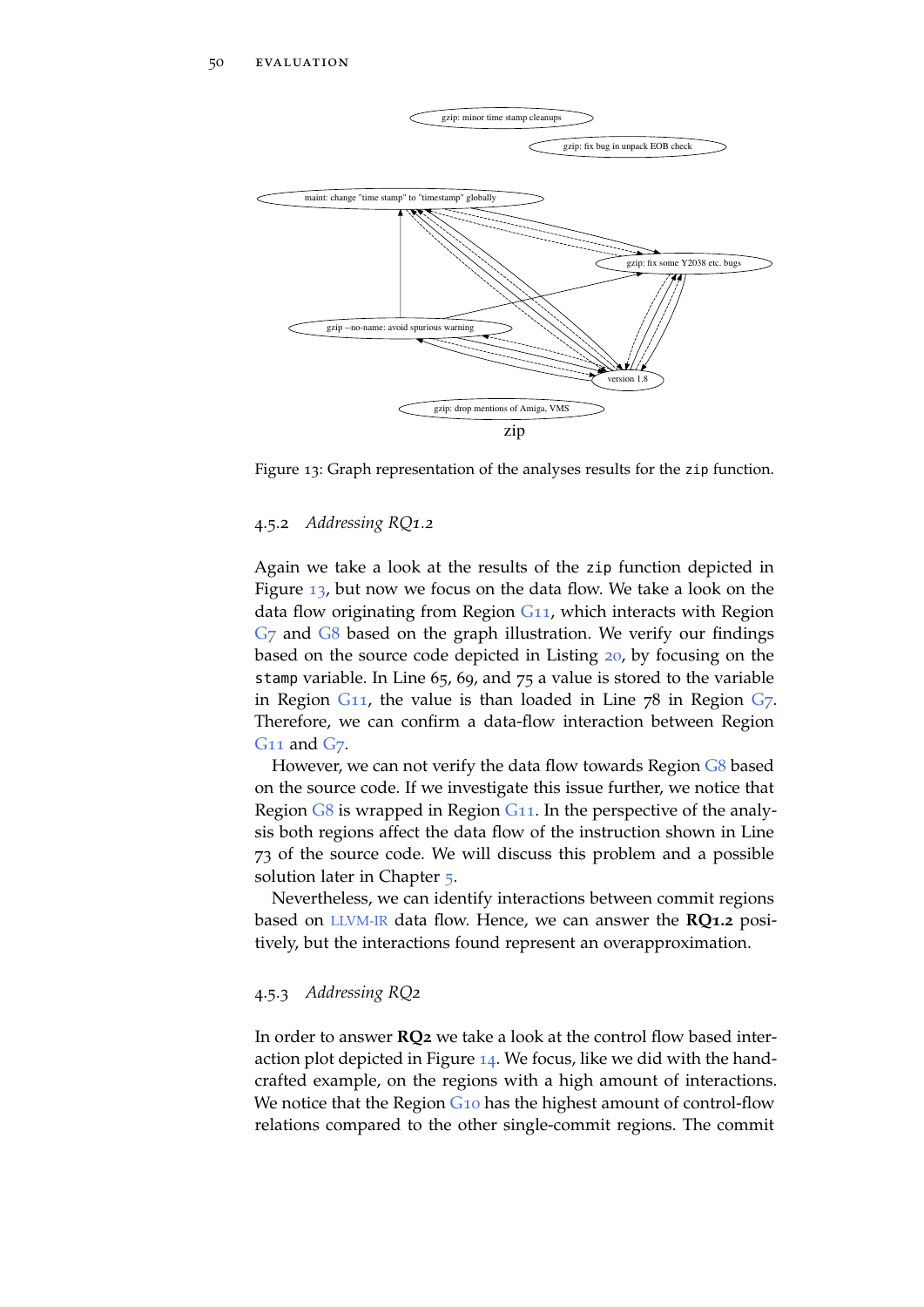```
61 ___REGION_START "G7"
62
63 ___REGION_START "G9"
64 if (time_stamp.tv_nsec < 0)
65 stamp = 0;
66 else if (0 < time_stamp.tv_sec && time_stamp.tv_sec <=
    \rightarrow 0xffffffffff)
67 ___REGION_START "G11"
68 ___REGION_END "G9"
69 stamp = time_stamp.tv_sec;
70 else
71 \frac{1}{2}72 ___REGION_START "G8"
73 warning ("file timestamp out of range for gzip
      ,→ format");
74 ___REGION_END "G8"
75 stamp = \theta:
76 }
77 ___REGION_END "G11"
78 put_long (stamp);
79 ...
80 ___REGION_END "G7"
```
Listing 20: Part of the zip function from [gzip](#page-10-5).

affects 5 files, whereby it introduces 18 new lines and removes 103. Compared to Region  $\overline{G8}$  $\overline{G8}$  $\overline{G8}$ , altering 2 files with 3 additions and 3 deletions and G[12](#page-60-7), changing 1, file adding 21 lines and removing 19, the amount of changes made by Region G[10](#page-60-6) is significantly higher. However, as we showed in our first experiment, quantity of changes is not necessarily relevant when measuring the impact of these changes to the software. Furthermore, we can not argue based on the changed source code, since we do not know all the implications these changes have to the program. Therefore, we look up the official statement in the changelog<sup>5</sup> for the upcoming release published by Jim Meyering, which states:

"Support for VMS and Amiga has been removed. It was not working anyway, and it reportedly caused file name glitches on MS-Windowsish platforms."

Based on our observations and the statement of the developers, can we confirm **RQ2** that the impact introduced by a change can be measured through its interactions to other commit regions.

<sup>5</sup> *GNU gzip - News: gzip-1.9 released*. [https://savannah.gnu.org/forum/forum.php?](https://savannah.gnu.org/forum/forum.php?forum_id=9049) [forum\\_id=9049](https://savannah.gnu.org/forum/forum.php?forum_id=9049). (Accessed on 28/01/2018)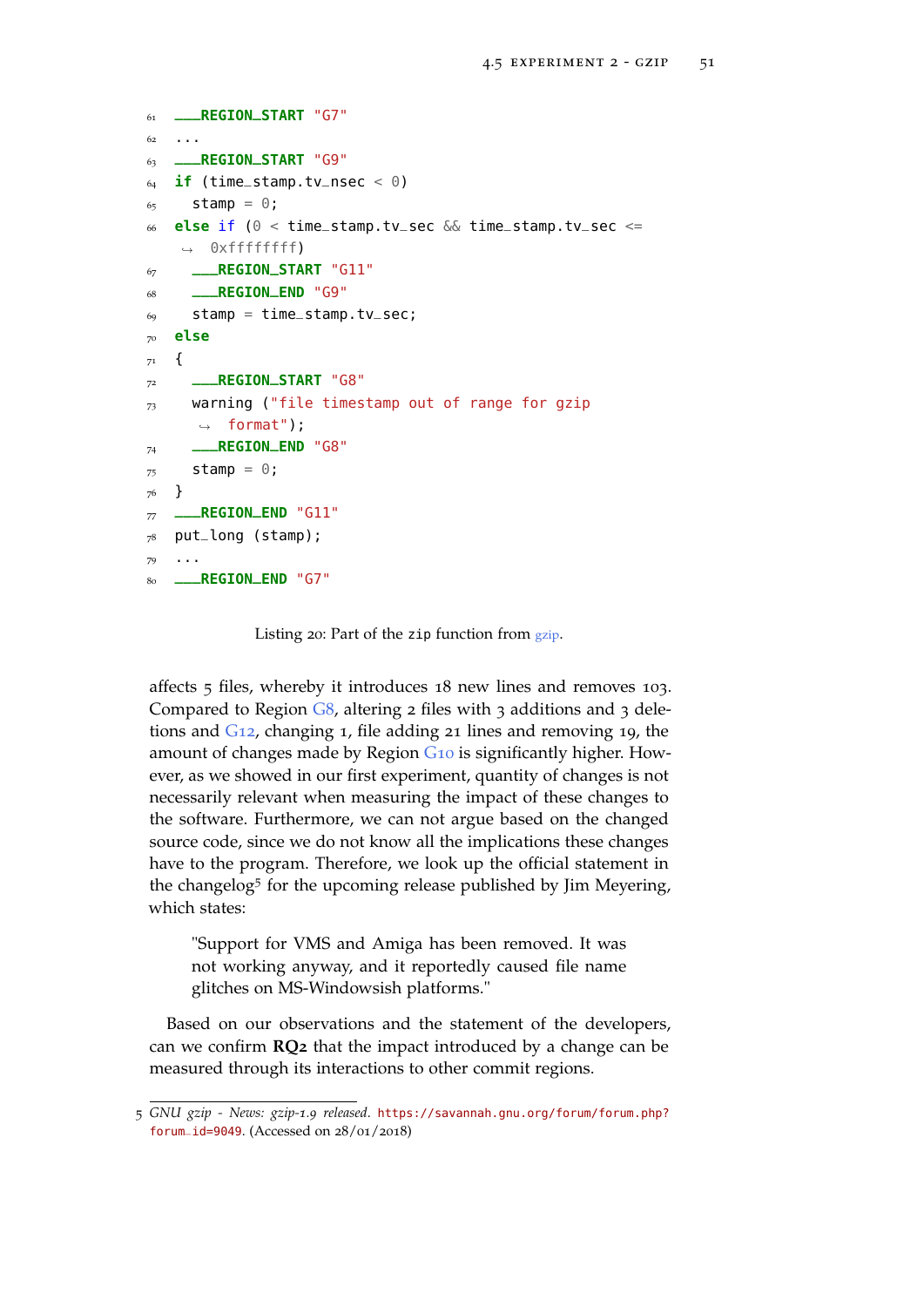<span id="page-63-0"></span>

Figure 14: Interaction plot based on the control flow of [gzip](#page-10-5).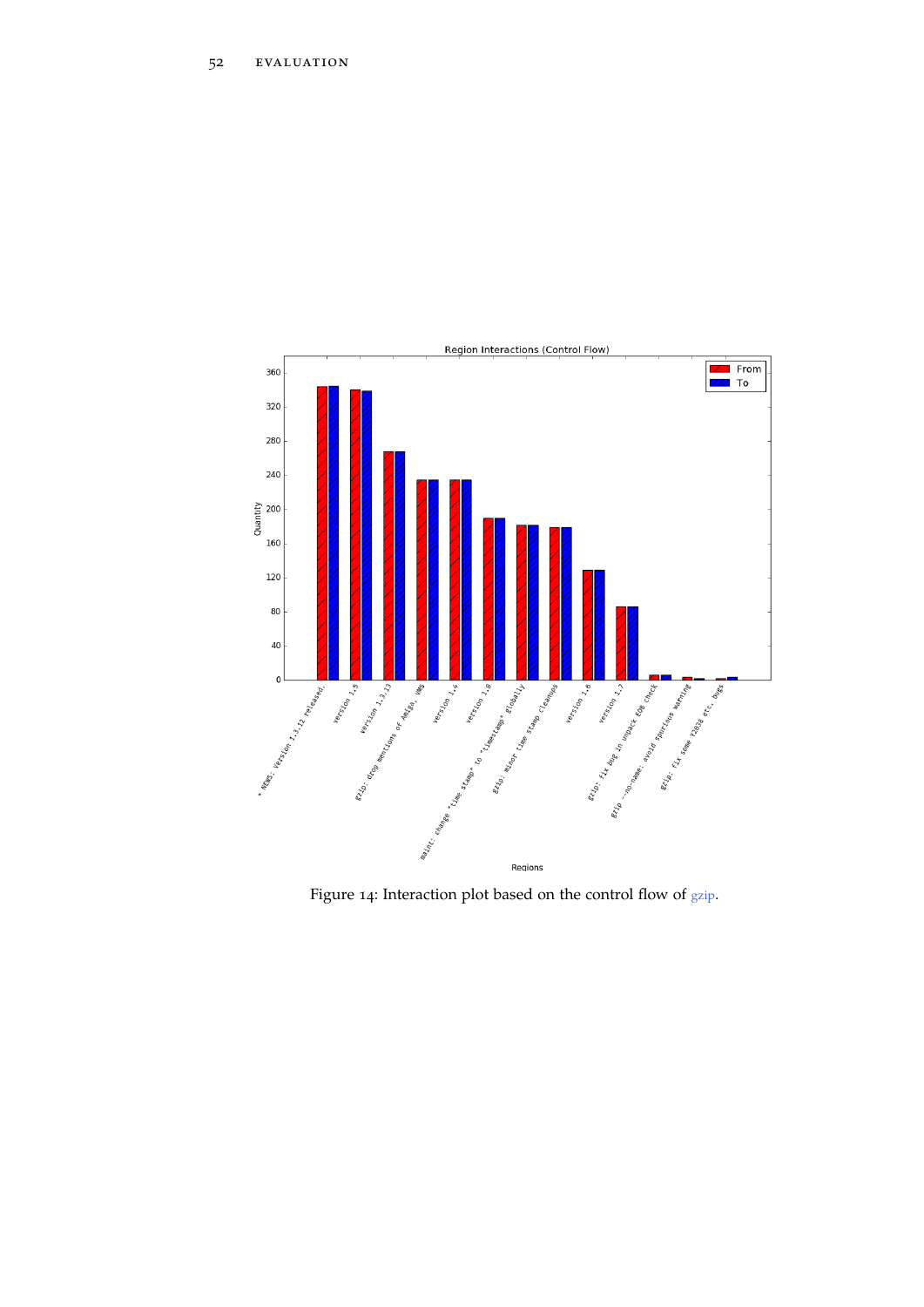<span id="page-64-0"></span>We conclude our work with a summary of our findings and contributions. Furthermore, we discuss similar efforts in the related work section and our ideas to further improve our work in the future.

#### 5.1 SUMMARY

We presented an approach to detect changes based on the information provided by the repository. Based on these changes we organized the source code in regions using special keywords. Furthermore, we extended the C and C++ front-end clang with the ability to utilize these annotations and propagate the information forward to LLVM. We extended the [VaRA](#page-10-0) framework to support our regions in its dataflow analysis and implemented an additional analysis, which is based on the control flow. Moreover, we used these analyses to analyze an example program we wrote and the open-source software [gzip](#page-10-5). We showed in the experiments, that we are able to detect interactions based on extracted commit information. These results can aid developer to better understand the implications and relations of certain changes. In addition, we showed that our approach is also applicable to software outside of our test environment.

Our goal was to provide developers with a tool that facilitates the maintenance of software. We introduced a technique that supports this procedure by enabling analyses during the compilation process. We think even more software projects written in different languages can benefit from this concept, since the analyses itself are language independent. Moreover, as the [VaRA](#page-10-0) framework improves, additional analyses become available, which allows new researchers to answer different questions based on our regions.

## 5.2 related work

To our best knowledge, up to now no publication worked on an approach to detect and extract change-regions using Git and LLVM.

source-code annotation However, Joy et. al. [[9](#page-72-0)] propose a novel hybrid automated source-code annotated memory-leak detection approach for embedded system software. They use classical parsing techniques to identify basic blocks and for each identified block they insert one annotation in the beginning and one in the end. Unlike our annotations the ones used by Joy et. al. are implemented with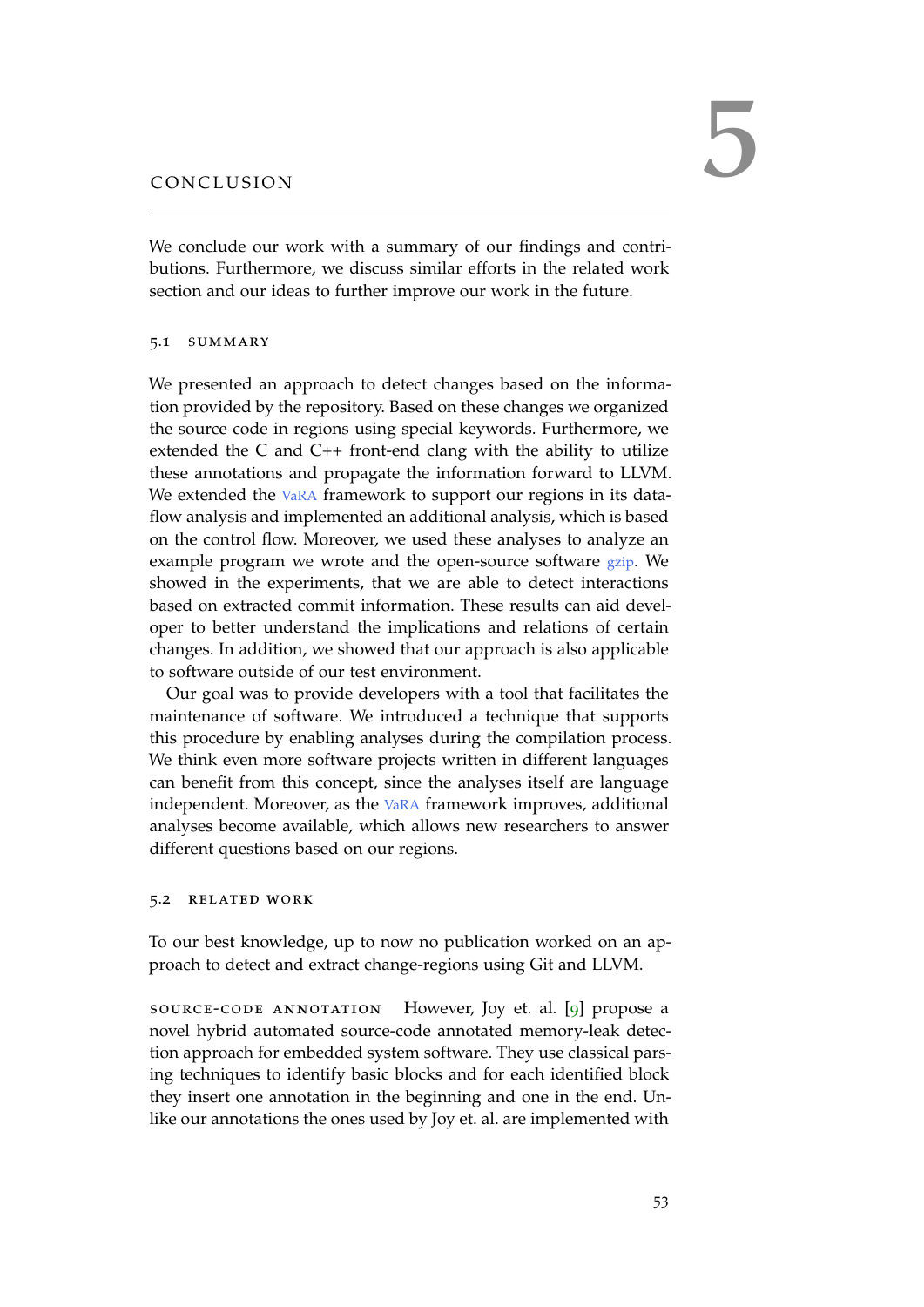## 54 CONCLUSION

C macros, which, on disassembling, create basic blocks with unique identifiers. Based on the control flow between these basic blocks they extract leak candidate information in dynamic memory allocations.

They used a similar annotation technique in an earlier publica-tion [[10](#page-72-1)] where they performed a timing analysis for embedded software based on these annotations.

change impact visualization Gómez et. al. [[6](#page-72-2)] preset a tool called *Torch* that characterizes changes based on information provided by an [RCS](#page-10-1). Their aim is to support the developers in comprehending changes, by providing visualizations and change summaries. Compared to our work they analyze changes based on the source code and information from repository alone. Their approach does not utilize data provided during the compilation process.

## 5.3 future work

source-code annotation We introduced an annotation technique that nest changes in regions. As we observed in the evaluation this might not be the best strategy for every type of analysis. We highly recommend to implement and evaluate another annotation method. In fact, we have already a working prototype, which annotates each change with a single region representing the latest commit that influences the corresponding part in the source code. We believe, this method would remove the inherited edges from regions, which could have a major effect on the results gained from the control-flow and data-flow analysis. We think, adapting the annotation procedure with respect to the analyses will improve the value of the generated results, significantly. Unfortunately, we had not the time to evaluate this approach in depth.

sematic engine and ast Currently the parsing of annotations is located in the lexer component. However, this implementation causes errors regarding correct annotations in [LLVM-IR](#page-9-1), e.g., when using forward declarations. We believe that adding region information directly to the each [AST](#page-10-6) node in the parse tree will eliminate such flaws. Furthermore, the current implementation lacks support for syntax and semantic checks. Adding region annotations to the semantic engine and the [AST](#page-10-6) could prevent unwanted behavior, like a missing endregion annotation. However, the overhead to implement and maintain a solution that is located in all clang components is much higher than using the already existing implementation.

analyses improvements The analyses are currently only capable of analyzing single functions. Enhancing the analyses to be able to identify interactions throughout function boundaries would increase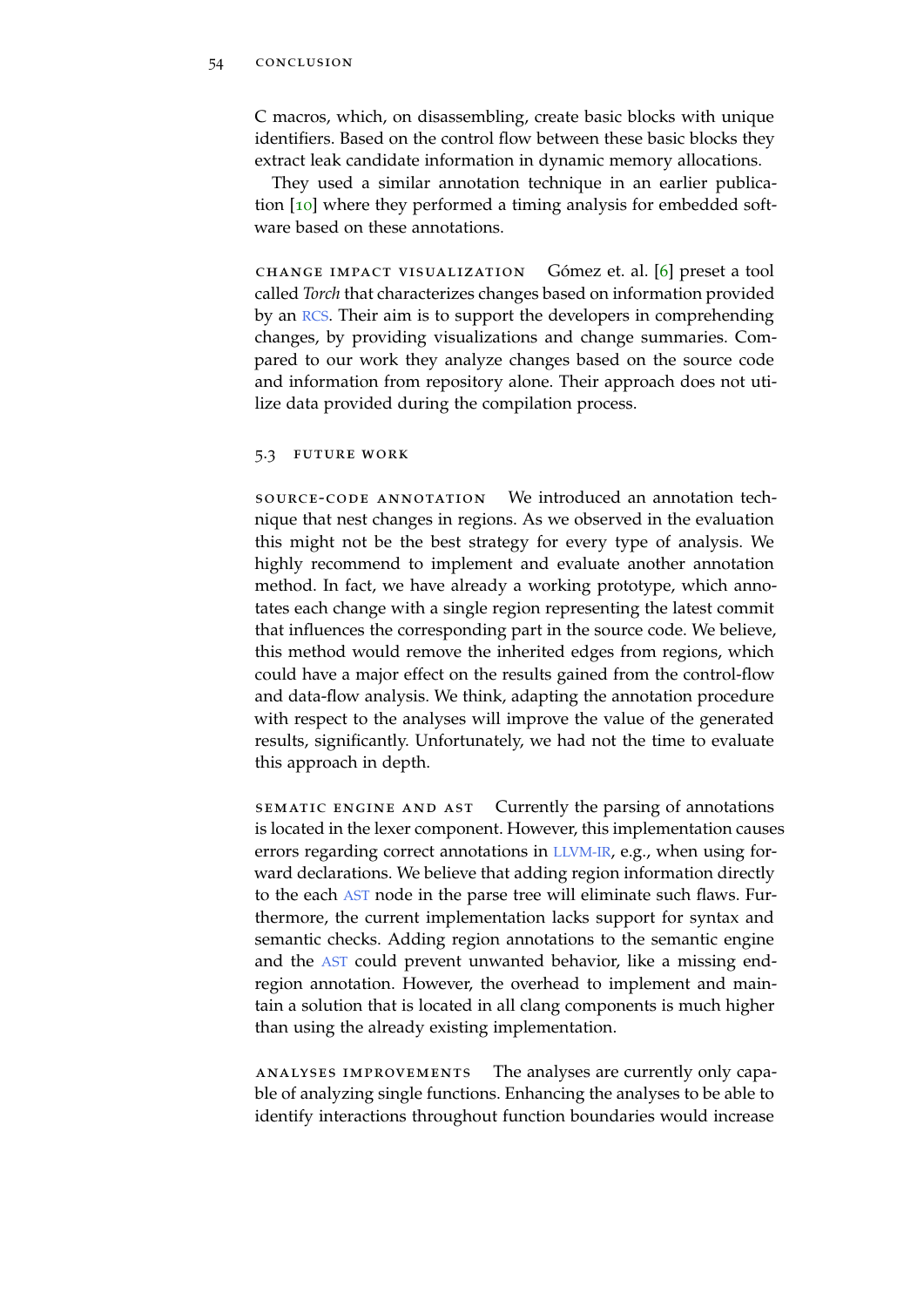the accuracy of the results. Regarding the control-flow analysis, one could partially achieve this by preprocessing the interaction results for all functions and retrieve the information for every function call. However, solving this problem might raise further challenges, like how to handle recursion and indirect function calls. Nevertheless, we think its worth putting more effort in enhancing the analyses since one might gain results of higher quality.

visualization technique The visualizations we used to present our results tend to get more complex with the size of the analyzed project. We solve this issue by reducing the participating regions. For example, in our [gzip](#page-10-5) experiment we joined commits up to a certain version, in order to be able to investigate the changes that were applied afterwards. However, this also reduces the informative value of the results. A dynamic visualization providing the user with the capability to decide which information is relevant to him and which is not, would, in our eyes, increase the quality of the insights.

front-end support Furthermore, the analyses are performed language independent, adding change-region support to additional LLVM front-ends would increase the number of projects that can benefit from analyses provided by [VaRA](#page-10-0).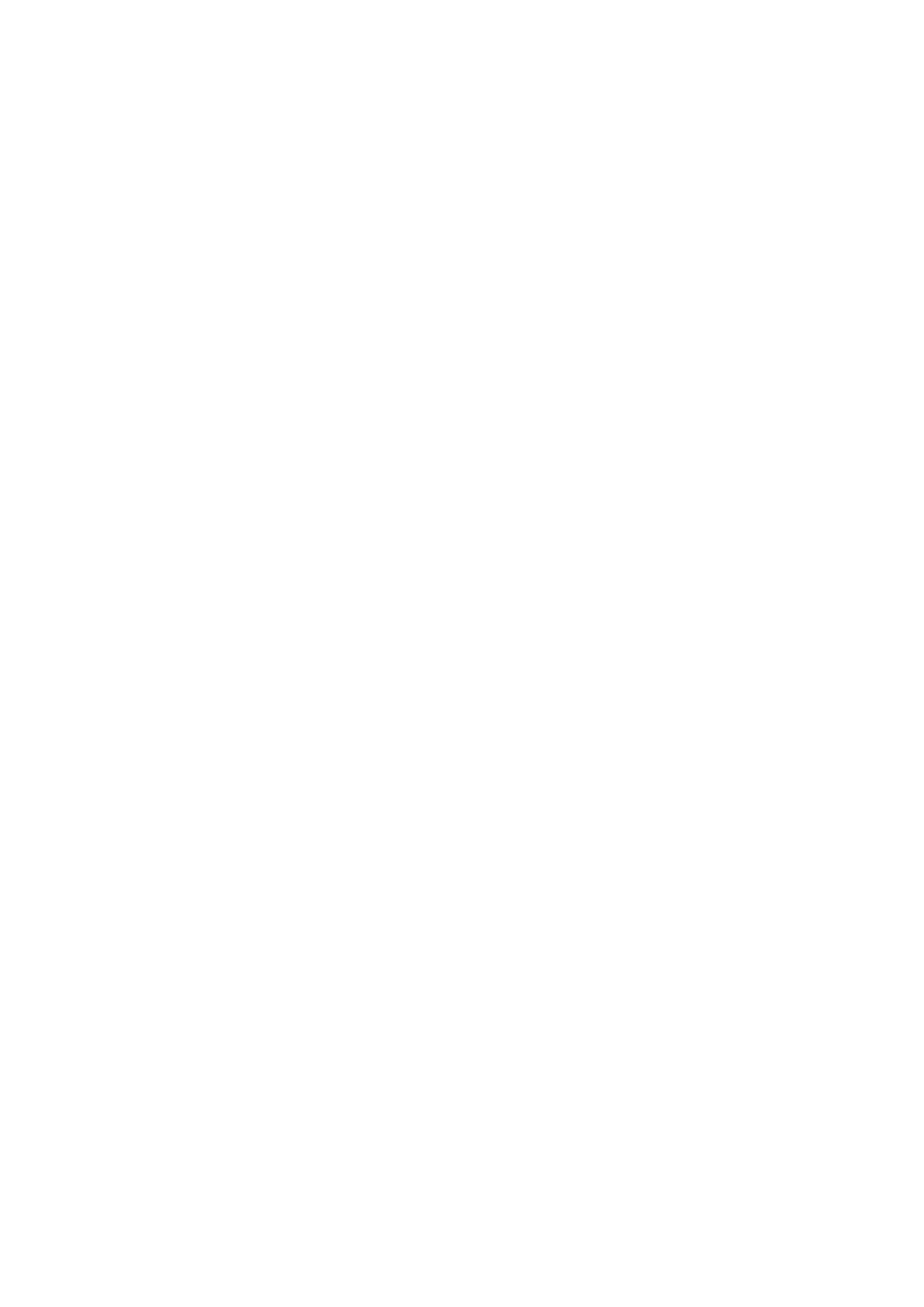The following appendix contains example code and the commit history of the hand crafted example.

```
a.1 module pass example
```
Listing [21](#page-68-0) shows the basic components needed to create a new LLVM module pass.

```
1 #include "llvm/Pass.h"
2
3 class ExampleModulePass : public llvm::ModulePass {
         4 static char ID;
5 ExampleModulePass() : ModulePass(ID) {}
6
7 bool runOnModule(Module &M) override {
8 /*9 ...
\frac{10}{ } */
11 return false;
12 }
13 };
14
15 char ExampleModulePass::ID = 42;
16 static RegisterPass<ExampleModulePass> X("example",
   ,→ "Example pass", false, false);
17 }
```
Listing 21: Example of a ModulePass in LLVM.

# a.2 hand crafted example

Listing [22](#page-69-0) shows the source code of the hand-crafted example we analyzed in Chapter [4](#page-42-1). The program fulfills the task of a simple calculator. The Tables [2](#page-70-0) and [3](#page-71-0) contain the list of commits submitted during the development of the hand-crafted example. The first field is the number of the commit. In the second field the commit message is presented and the third field contains the changes introduced with the commit. Furthermore, they are ordered beginning by the latest commit down to the first one.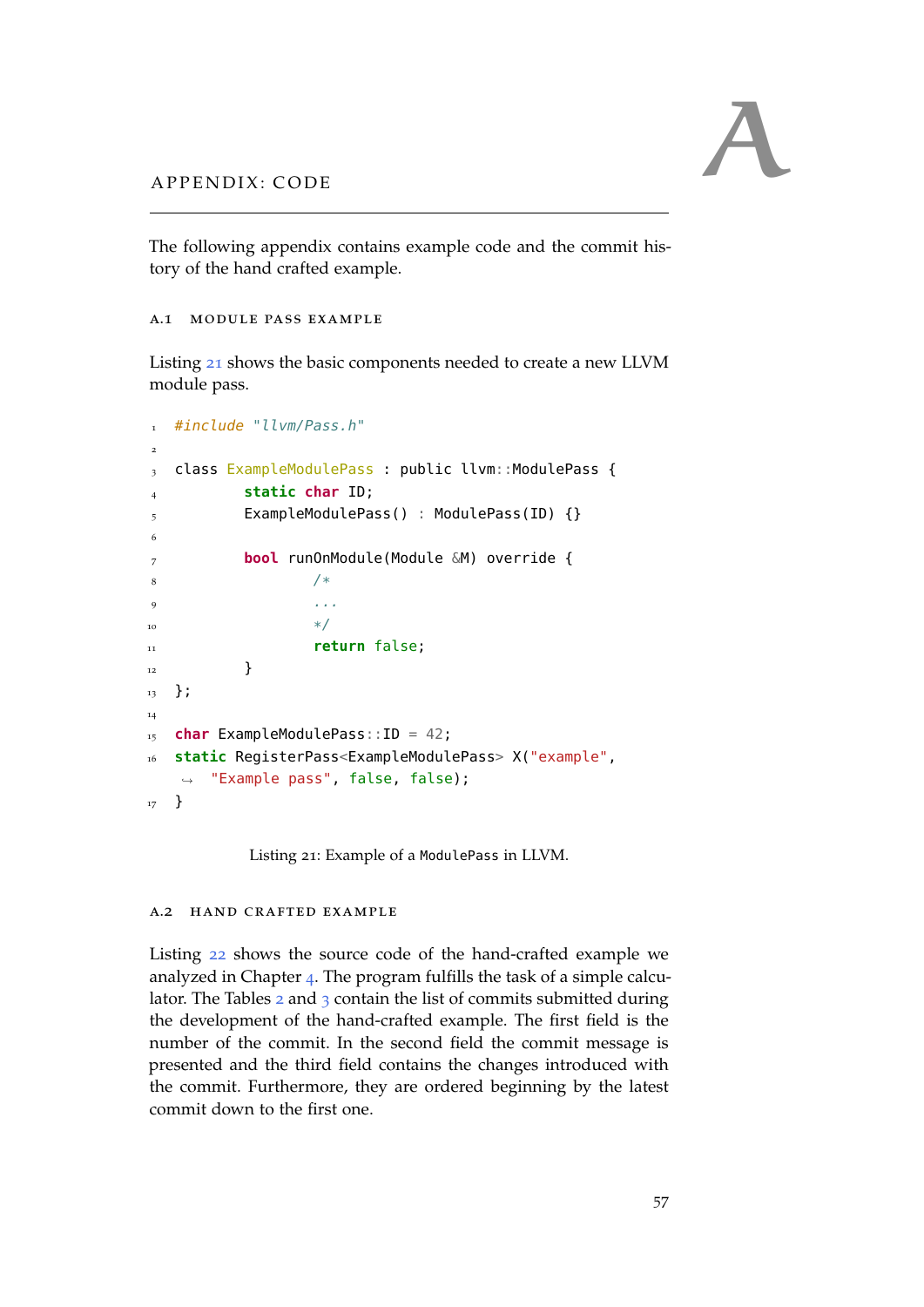```
#include <stdio.h>
2
3 int add (int a, int b) {
4 return a + b;
5 }
6
7 int sub (int a, int b) {
8 return a - b;
9 }
10
11 int readVariable() {
12 int res;
13 scanf("%d", &res);
14 return res;
15 }
16
17 void listOperations(){
18 printf("0 - Addition\n");
19 printf("1 - Subtraction\n");
20 }
21
_{22} int main() {
23 printf("Welcome to the Calculator!\n");
24
25 listOperations();
26 printf("Choose operation: ");
27 short v1, v2, op = readVariable();
28 switch (op) {
29 case 0:
30 printf("Var 1: ");
31 v1 = readVariable();
32 printf("Var 2: ");
v2 = readVariable();
_{34} printf("%d", add(v1, v2));
35 break;
36 case 1:
37 printf("Var 1: ");
v1 = readVariable();
_{39} printf("Var 2: ");
_{40} v2 = readVariable();
41 printf("%d", sub(v1, v2));
42 break;
43 default:
44 printf("Unknown operation: %d", op);
45 }
46 return 0;
47 }
```
Listing 22: Implementation of the hand-crafted example used in the evaluation.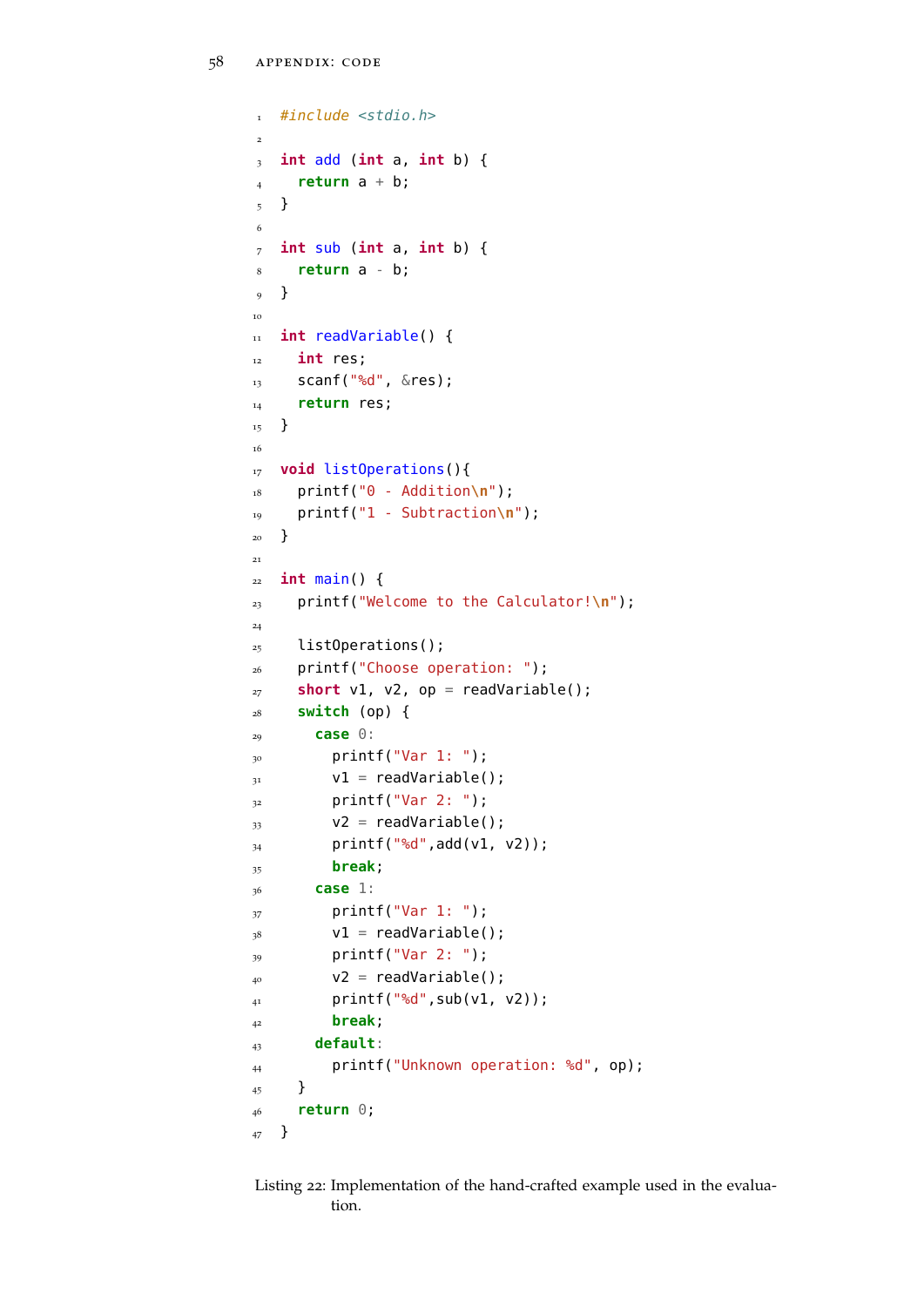<span id="page-70-5"></span><span id="page-70-4"></span><span id="page-70-1"></span><span id="page-70-0"></span>

| Nr. | Message                                 | Diff                                                                                                                                                                                                                                                                                                                                                                                                                                                                                                                                                                                                                  |
|-----|-----------------------------------------|-----------------------------------------------------------------------------------------------------------------------------------------------------------------------------------------------------------------------------------------------------------------------------------------------------------------------------------------------------------------------------------------------------------------------------------------------------------------------------------------------------------------------------------------------------------------------------------------------------------------------|
| C9  | Changed interm. vars from int to short. | $@@-24,7+24,7@@$<br>int main() $\{$<br>listOperations();<br>printf("Choose operation: ");<br>- int $v1$ , $v2$ , $op = readVariable()$ ;<br>+ short v1, v2, op = readVariable();<br>switch $(op)$ {<br>case 0:<br>printf("Var 1: ");                                                                                                                                                                                                                                                                                                                                                                                  |
| C8  | Implemented Sub handling.               | @@ -33,6 +33,13 @@<br>int main() $\{$<br>$v2 = readVariable()$ ;<br>printf("ed", add(v1, v2));<br>break;<br>$\ddot{}$<br>case 1:<br>print(f("Var 1: "));<br>$\ddot{}$<br>$v1 = readVariable()$ ;<br>$\ddot{}$<br>print(f("Var 2: ");<br>÷<br>$v2 = readVariable()$ ;<br>÷<br>printf("ed", sub(v1, v2));<br>$\ddot{}$<br>break;<br>$+$<br>default:<br>printf("Unknown operation: %d", op);<br><b>}</b>                                                                                                                                                                                                                 |
| C7  | Implemented Add handling.               | @@ -26,6 +26,13 @@<br>int main() $\{$<br>printf("Choose operation: ");<br>int $v1$ , $v2$ , $op = readVariable()$ ;<br>switch (op) {<br>case 0:<br>$+$<br>print(f("Var 1: ");<br>$\ddot{}$<br>$v1 = readVariable()$ ;<br>÷<br>printf("Var 2: ");<br>÷<br>$v2 = readVariable()$ ;<br>÷<br>printf("ed", add(v1, v2));<br>÷<br>break;<br>$\ddot{\phantom{1}}$<br>default:<br>printf("Unknown operation: %d", op);<br>}                                                                                                                                                                                                   |
| C6  | Implemented main operation chooser.     | $@@-10,16+10,24@@$<br>int sub (int $a$ , int $b$ ) {<br>int readVariable() {<br>int res;<br>- scanf("%d", res);<br>+ scanf("%d", &res);<br>return res;<br>}<br>void listOperations(){<br>- printf("0 - Addition");<br>- printf("1 - Substraction");<br>+ printf("0 - Addition\n");<br>+ printf("1 - Substraction\n");<br>}<br>int main() $\{$<br>printf("Welcome to the Calculator!\n");<br>+ listOperations();<br>+ printf("Choose operation: ");<br>+ int v1, v2, op = readVariable();<br>+ switch (op) {<br>default:<br>$+$<br>printf("Unknown operation: %d", op);<br>÷<br>$+$<br>$\rightarrow$<br>return 0;<br>} |
| C5  | Added Print Op function.                | @@ -14,6 +14,11 @@<br>int readVariable() {<br>return res;<br>}<br>+ void listOperations(){<br>+ printf("0 - Addition");<br>+ printf("1 - Substraction");<br>$+$ }<br>int main() $\{$<br>printf("Welcome to the Calculator!\n");<br>return 0;                                                                                                                                                                                                                                                                                                                                                                          |

<span id="page-70-3"></span><span id="page-70-2"></span>Table 2: List of commits 9 to 5 from the hand-crafted example.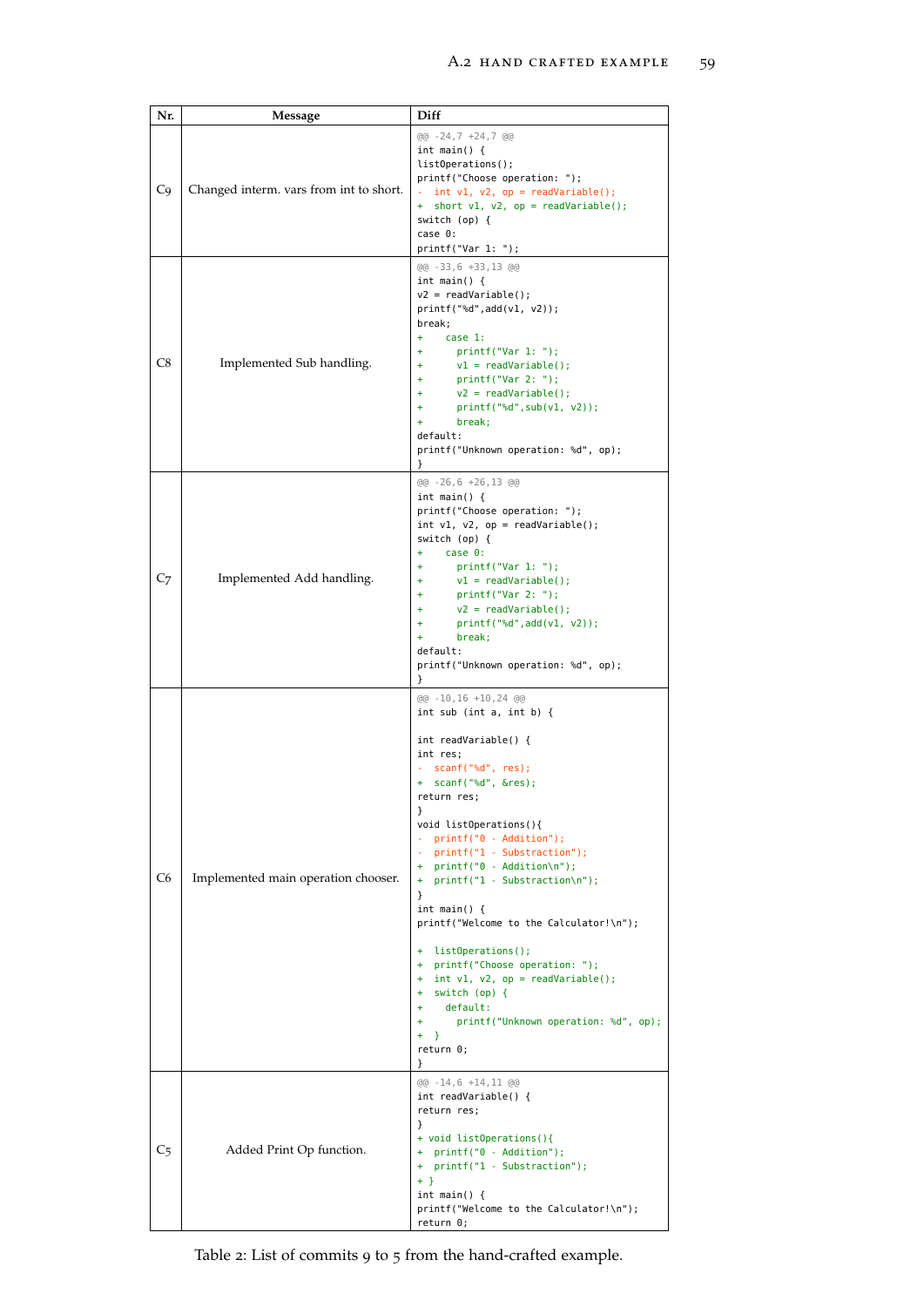<span id="page-71-4"></span><span id="page-71-3"></span><span id="page-71-0"></span>

| Nr.            | Message                           | Diff                                                                                                                                                                              |
|----------------|-----------------------------------|-----------------------------------------------------------------------------------------------------------------------------------------------------------------------------------|
| C <sub>4</sub> | Added Console Read function.      | $@@-8,8+8,13@@$<br>int sub (int $a$ , int $b$ ) {<br>return $a - b$ ;<br>ł<br>+ int readVariable() {                                                                              |
|                |                                   | + int res;<br>+ scanf("%d", res);<br>+ return res;<br>$+$ }                                                                                                                       |
|                |                                   | int main() $\{$<br>printf("Welcome to the Calculator!\n");<br>return 0;<br>ł                                                                                                      |
| C <sub>3</sub> | Added Sub function.               | $@@-4,6+4,10 @@$<br>$int add (int a, int b)$ {<br>return $a + b$ ;<br>ł                                                                                                           |
|                |                                   | $+$ int sub (int a, int b) {<br>+ return a - b;<br>$+$ }<br>int main() f<br>printf("Welcome to the Calculator!\n");                                                               |
| C <sub>2</sub> | Added Add function.               | $@@-1,6+1,11 @@$<br>#include <stdio.h><br/><math>+</math> int add (int a, int b) {</stdio.h>                                                                                      |
|                |                                   | + $return a + b;$<br>$+$ }<br>int main() $\{$<br>printf("Welcome to the Calculator!\n");<br>return 0;<br>ł                                                                        |
| C1             | Added Main with no functionality. | $(aa - 0, 0 + 1, 6, a)$<br>+ #include <stdio.h><br/><math>+</math> int main() {<br/>+ printf("Welcome to the Calculator!\n");<br/>return 0;<br/>÷.<br/><math>+</math> }</stdio.h> |

<span id="page-71-2"></span><span id="page-71-1"></span>Table 3: List of commits 4 to 1 from the hand-crafted example.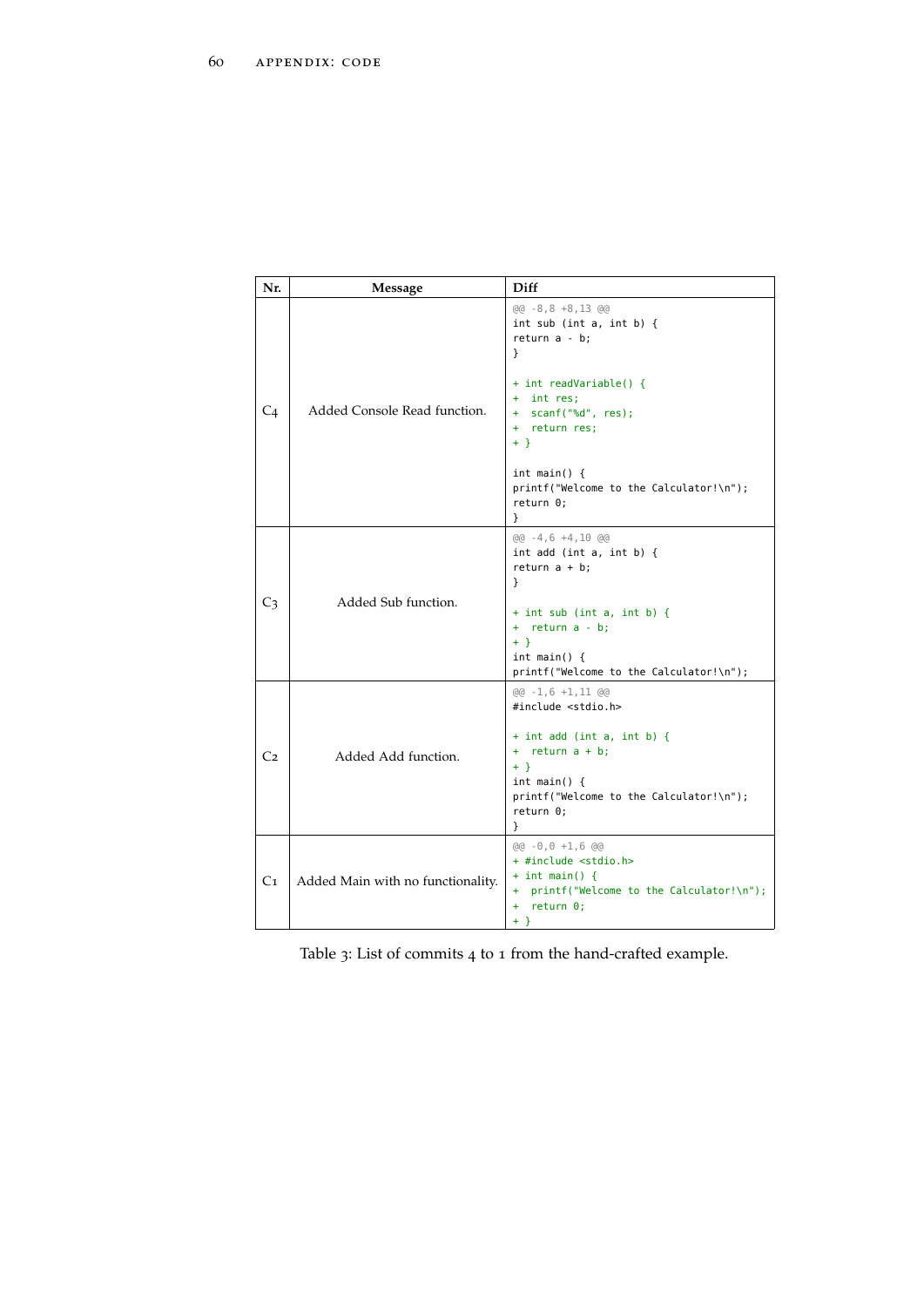## **BIBLIOGRAPHY**

- [1] Alfred V. Aho, Monica S. Lam, Ravi Sethi, and Jeffrey D. Ullman. *Compilers: Principles, Techniques, and Tools (2Nd Edition)*. Boston, MA, USA: Addison-Wesley Longman Publishing Co., Inc., 2006. isbn: 0321486811.
- [2] Robert S. Arnold. *Software Change Impact Analysis*. Los Alamitos, CA, USA: IEEE Computer Society Press, 1996. isbn: 0818673842.
- [3] Edsger W. Dijkstra. "Guarded Commands, Nondeterminacy and Formal Derivation of Programs." In: *Commun. ACM* 18.8 (Aug. 1975), pp. 453–457. issn: 0001-0782. doi: [10.1145/360933.360975](http://dx.doi.org/10.1145/360933.360975). url: <http://doi.acm.org/10.1145/360933.360975>.
- [4] Institute of Electrical, Electronics Engineers, International Organization for Standardization, and International Electrotechnical Commission. *Norma ISO/IEC 14764:2006 (E) IEEE Std 14764- 2006 Revision of IEEE Std 1219-1998)*. IEEE std. IEEE, 2006. isbn: 9780738149608.
- [5] Brian Fahs. "SPEDI: Static Patch Extraction and Dynamic Insertion." In: (Jan. 2008).
- [6] Verónica Uquillas Gómez, Stéphane Ducasse, and Theo D'Hondt. "Visually characterizing source code changes." In: *Sci. Comput. Program.* 98 (2015), pp. 376–393.
- [7] C. A. R. Hoare. "An Axiomatic Basis for Computer Programming." In: *Commun. ACM* 12.10 (Oct. 1969), pp. 576–580. issn: 0001-0782. doi: [10.1145/363235.363259](http://dx.doi.org/10.1145/363235.363259). url: [http://doi.acm.](http://doi.acm.org/10.1145/363235.363259) [org/10.1145/363235.363259](http://doi.acm.org/10.1145/363235.363259).
- [8] ISO. *ISO/IEC 14882:2011 Information technology Programming languages — C++*. Geneva, Switzerland: International Organization for Standardization, Feb. 2012, 1338 (est.) url: [http : / /](http://www.iso.org/iso/iso_catalogue/catalogue_tc/catalogue_detail.htm?csnumber=50372) [www.iso.org/iso/iso\\_catalogue/catalogue\\_tc/catalogue\\_](http://www.iso.org/iso/iso_catalogue/catalogue_tc/catalogue_detail.htm?csnumber=50372) [detail.htm?csnumber=50372](http://www.iso.org/iso/iso_catalogue/catalogue_tc/catalogue_detail.htm?csnumber=50372).
- [9] M. M. Joy, W. Mueller, and F. J. Rammig. "Source Code Annotated Memory Leak Detection for Soft Real Time Embedded Systems with Resource Constraints." In: *2014 IEEE 12th International Conference on Dependable, Autonomic and Secure Computing* (2014), pp. 166–172.
- [10] Mabel M. Joy, Markus Becker, Wolfgang Müller, and Emi Mathews. "Automated source code annotation for timing analysis of embedded software." In: *2012 18th International Conference on Advanced Computing and Communications (ADCOM)* (2012), pp. 12–18.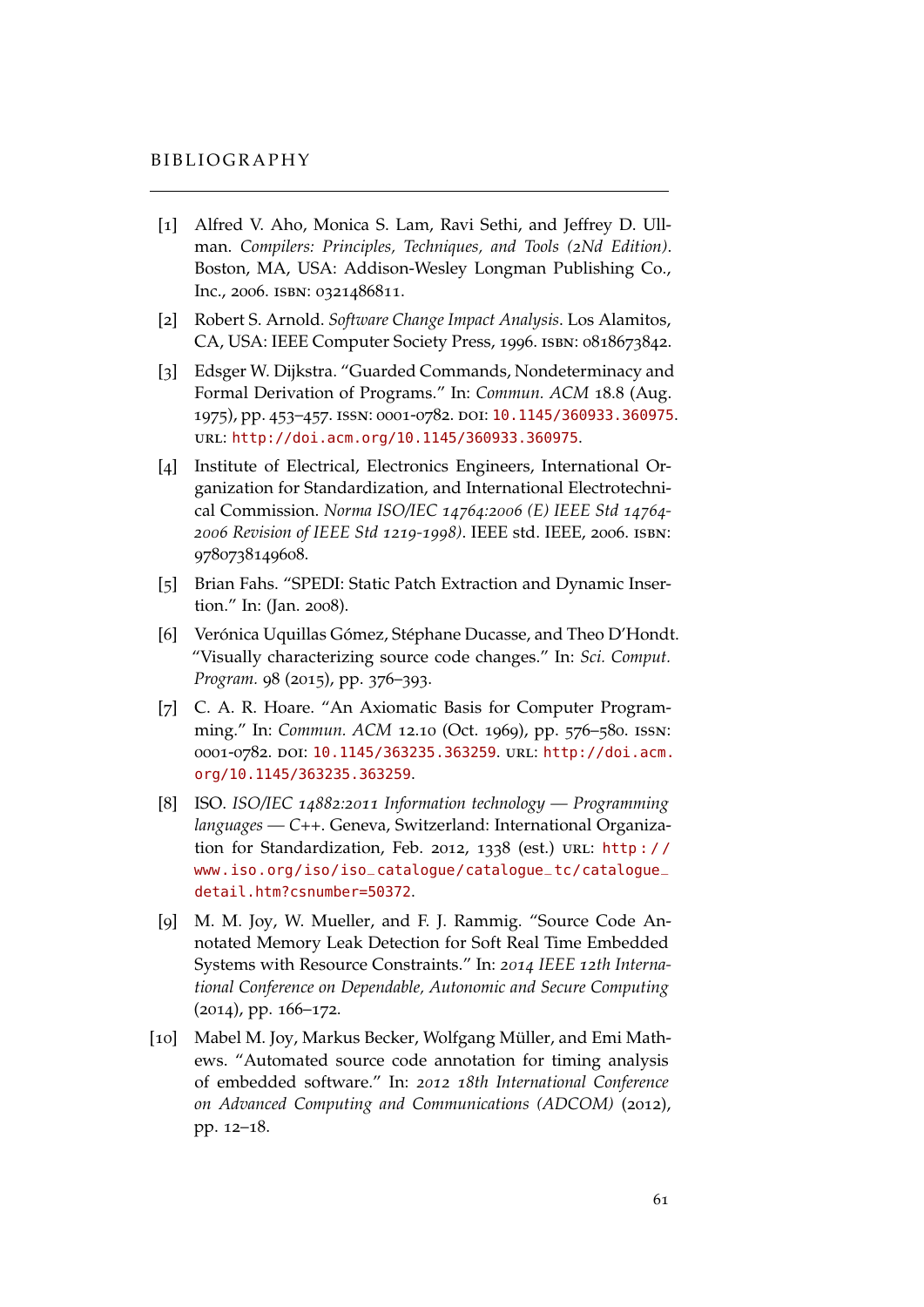- [11] Chris Lattner. *The Architecture of Open Source Applications: LLVM*. <http://aosabook.org/en/llvm.html>. (Accessed on 10/02/2017). 2015.
- [12] Chris Lattner and Vikram Adve. "LLVM: A Compilation Framework for Lifelong Program Analysis & Transformation." In: *Proceedings of the 2004 International Symposium on Code Generation and Optimization (CGO'04)*. Palo Alto, California, 2004.
- [13] Jon Loeliger and Matthew McCullough. *Version Control with Git: Powerful tools and techniques for collaborative software development*. " O'Reilly Media, Inc.", 2012.
- [14] Torben Ægidius Mogensen. *Basics of Compiler Design*. Torben Ægidius Mogensen, 2009.
- [15] Florian Sattler. "A Variability-Aware Feature-Region Analyzer in LLVM." MA thesis. University of Passau, 2017.
- [16] Yulei Sui and Jingling Xue. "SVF: Interprocedural Static Valueflow Analysis in LLVM." In: *Proceedings of the 25th International Conference on Compiler Construction*. CC 2016. Barcelona, Spain: ACM, 2016, pp. 265–266. isbn: 978-1-4503-4241-4. doi: [10.1145/](http://dx.doi.org/10.1145/2892208.2892235) [2892208.2892235](http://dx.doi.org/10.1145/2892208.2892235). url: [http://doi.acm.org/10.1145/2892208.](http://doi.acm.org/10.1145/2892208.2892235) [2892235](http://doi.acm.org/10.1145/2892208.2892235).